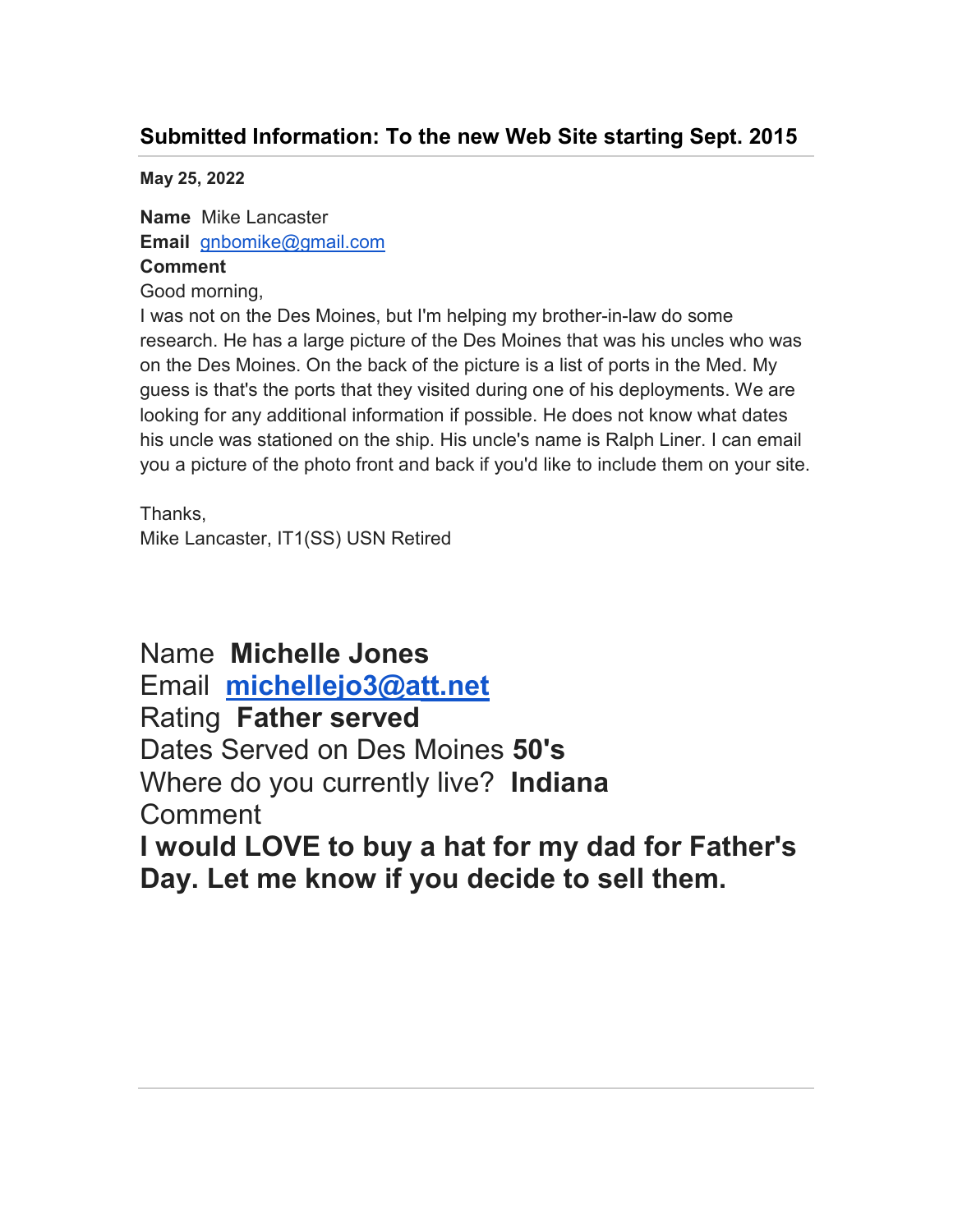**Name** Richard Schweiger **Email** richmarset@aol.com **Rating** EM3 **What was your Division?** E **Dates Served on Des Moines** 1959-1959 **Where do you currently live?** Pittsburgh PA **Comment** I read in the Pittsburgh news paper the obit for Charles H. Voltz a Marine who

served his entire enlistment on the Des Moines and served as President Eisenhowers aide during the Presidenial visit. He died in Dallas TX December 3,2021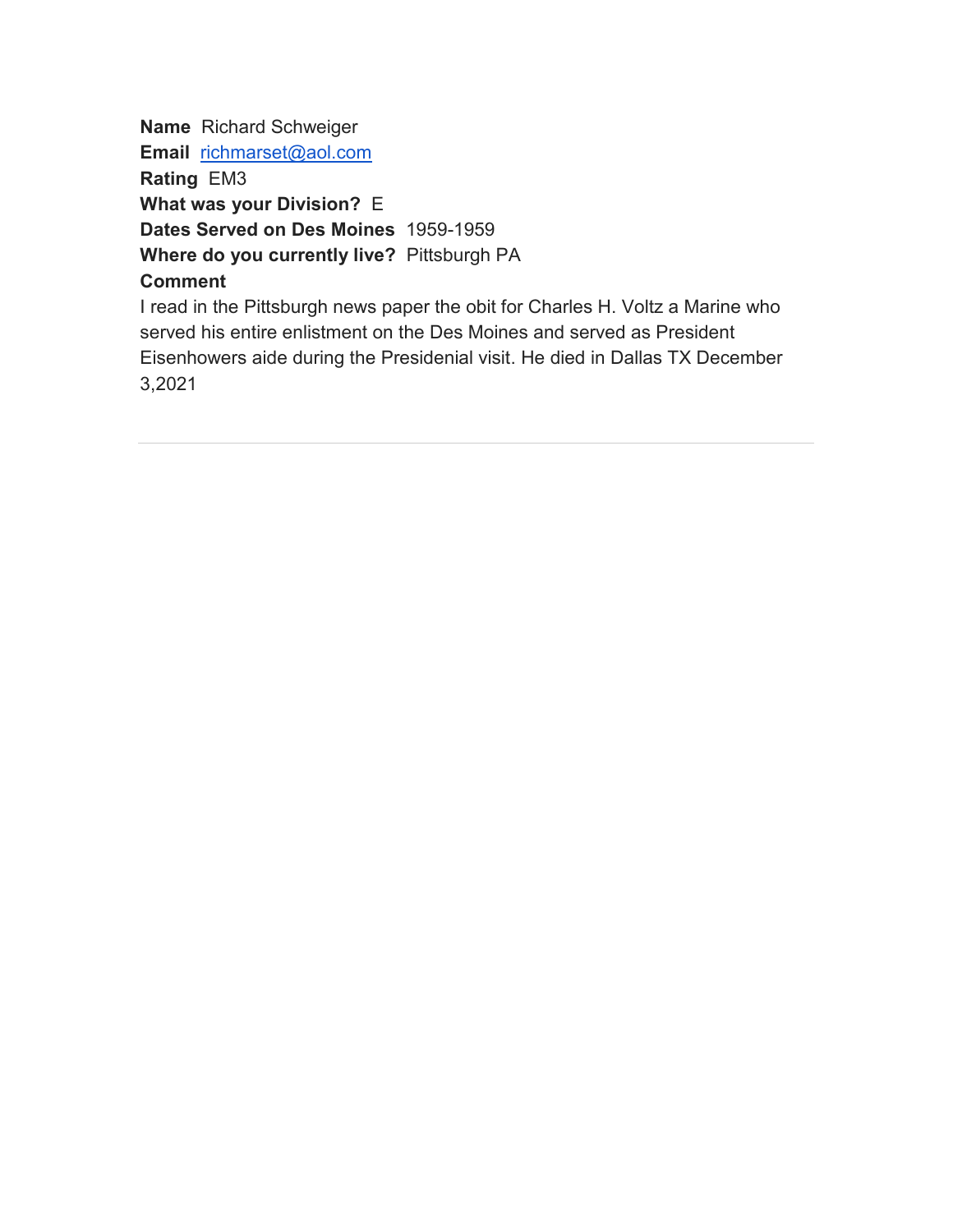**March 25, 2022**

## **Name: Nancy McIntosh**

## **Email: <nmcintosh23@gmail.com>**

Hi - I have a friend who served aboard the DesMoines in the 1950s or 1960s. He was a gun moun Mate 2. He is in an assisted living facility now. He is Bored to death. I was hoping I could reconne been to reconnect with old buddies.Anyway, his name is **Name** Jack Dawson **Email** nmcintosh23@gmail.com **Rating** GM2 **Dates Served on Des Moines** 1955 - Mar 1957 **Where do you currently live?** New Albany IN **Comment**. He is looking for former shipmates Lafayette, Harbolt, and Lamont, and any others with whom h

Jack Dawson Room 502 Providence Nursing Home 4915 Charlestown Rd New Albany IN 47150

Thanks Nancy McIntosh

**May 25, 2022** 



## **Nancy mcIntosh**

Hi Jerry. My friend Jack was quite excited to get your letter. Jack said yesterday he was getting re in the meantime!

Thanks for what you do. It was good to see a real spark in his eye Nancy McIntosh

**May 14, 2022** 

**Name** Michelle Jones **Email** michellejo3@att.net **Rating** Father served **Dates Served on Des Moines** 50's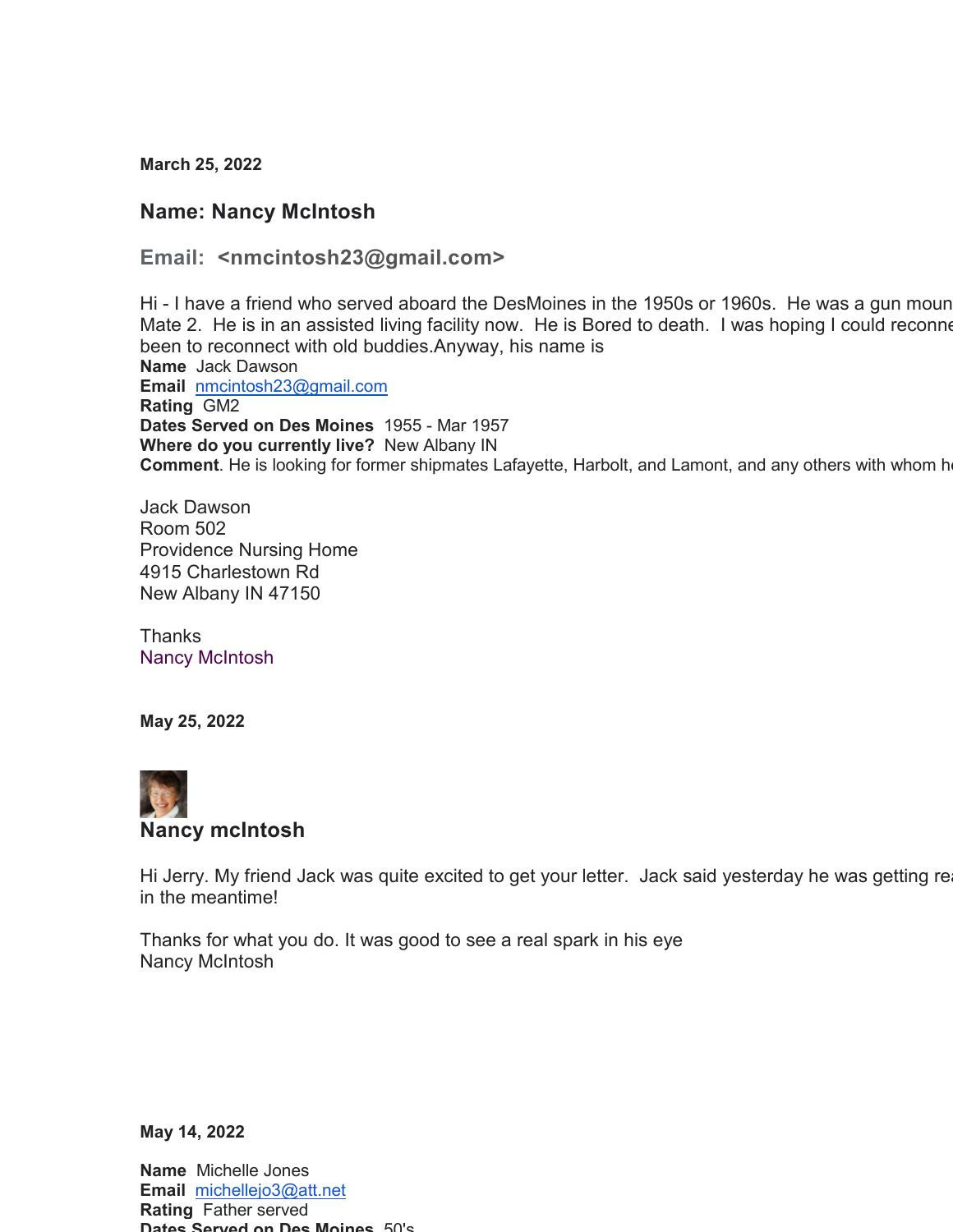**December 19, 2020**

**Season Greetings Inbox Phil Roberts <robertspd@gmail.com> Dec 19, 2020, 6:38 PM to me Dear Jerry, I just wanted to tell you of my heartfelt appreciation for your dedication to the me** beautiful ship. I am sure we all remain supportive of the USS Salem Museum to help preserve the us, I want to visit with you to thank you in person and to strategize how we preserve our website fo know if you face any financial obstacles to your continuing efforts. Have a wonderful holiday sease. Your shipmate, Phil

**Phil**, Thank you for your kind words. I keep the website going out of Love of Country, the US Navy cheap. I am slowing down and have a box of photos and other things I need to scan and upload to after I die. Of course he will not update them, but he will make sure they do not disappear from the thing I wanted to obtain from the National Archives and that is the full muster rolls from 1950 thru 1 \$250 per DVD Roll and that would be 4 rolls (1949-1950, 1951-1952, 1953-1954, and 1955-1956). Logs (I do have 6 months of 1955) but I do not know what the cost would be for those. To conserv digital data to the town's historical society, church parish and to the public high school and junior co they will do with it. I know if I were them I would expand on it. Merry Christmas to you and your f

**December 14, 2020** 

**Name Larry Howard Email larry@epicelectric.com Rating Civilian Where do you currently live? Kansas City MO Comment Dear USS Des Moines alumni, My Father-in-Law past away last year. Charles J. Dykhouse Years aboard 1959-1961 Sincerely, Larry Howard** 

**June 24, 2020 Name: Janis, Captain Joseph John "Jay" Comments: Deceased, December 30, 2019 Served aboard the Des Moines in 1948. See his obituary under the 1948 Marine Tab. Thanks to Jim Chapman for this information**.

----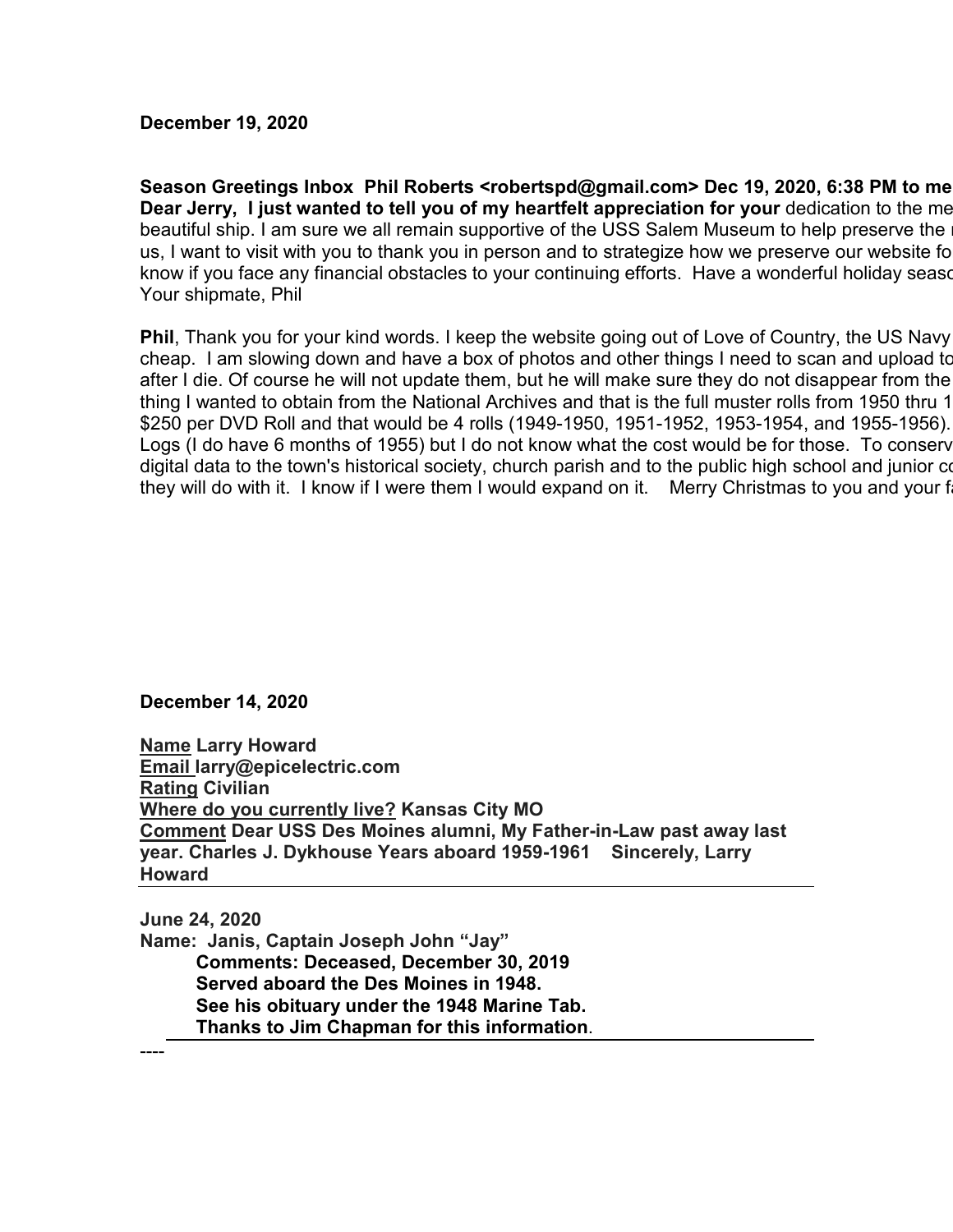**JUN 18, 2020**  Name **James Turcotte**  Email **jturcotte@snet.net**  Rank **Lt (jg)**  What was your Division? **Seventh Dates**  Served on Des Moines **1951-52**  Where do you currently live? **deceased**  Comment Greetings**, My dad James H. Turcotte served aboard the USS Des Moines during the Med. cruise 1951-52. He was in charge of the seventh division. He is pictured in the cruise book. My dad passed away on January 2, 2014. He always spoke very highly of the men of the Des Moines and enjoyed going to the reunions. I came across this website as I was** 

**researching a book about my dad and his three brothers, before, during and after WWII. I noticed that my dad was not listed on TAPS. I thought you should know. I was saddened but resigned to hear of the dissolving of the association. Thank you and all that served aboard Daisy Mae. Sincerely, James R. Turcotte** 

**MAY 28, 2020**  Name: **John Onstwedder**  Email: **wonstwedder@comcast.net**  Rating: **3rd class**  What was your Division? **Damage Control**  Dates Served on Des Moines: **6/52 to 4/56**  Where do you currently live? **Grosse Pointe City Michigan** 

**MAY 13, 2020**  Name **Jennifer Kenney**  Email **jhikes2@gmail.com**  Rating What was your Division?

Comment **Hi! My dad recently passed away and I just found out that he was stationed on the USS Des Moines, so I'm just looking exploring to see what I can find to better understand my dad's experience. Also, my son is about to join the Navy, so I'm extra interested now. My dad was John Ray Corkins and he was a disbursement clerk, I think, but I'm not sure of the years. He was from Wilmington, VT. It would have been mid-late 50s.** 

**APRIL 28, 2020**  Name **Christopher T. Spano**  Email **cochise327@msn.com**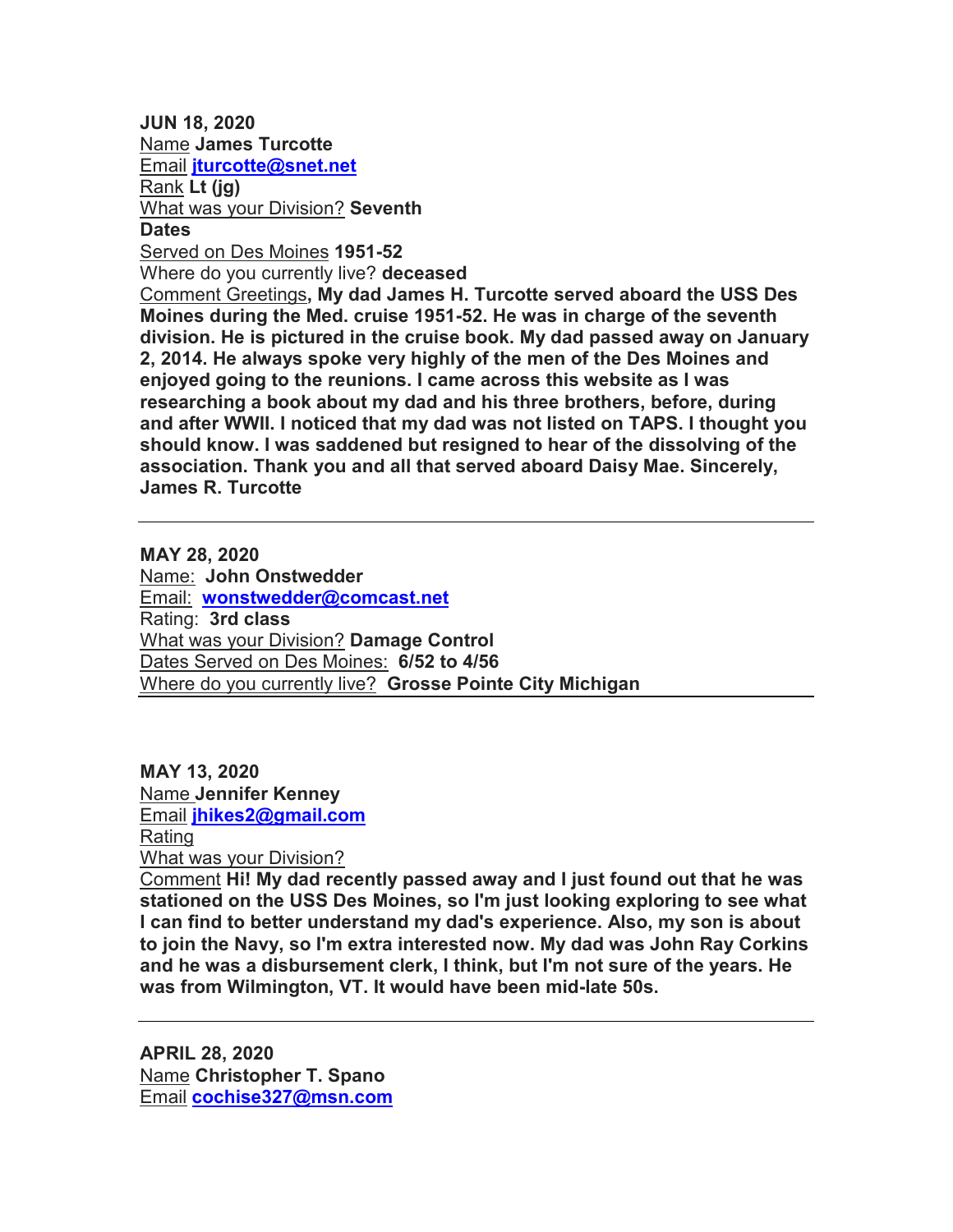Rating **RM3**  What was your Division? **OR-**Dates Served on Des Moines **Jan. 57 - June 60**  Where do you currently live? **Brentwood, NY**  Comment **Just want to let the Web Master know we lost another Shipmate. RMSN Matt Safranski Passed away 4/25/20 of the covid 19 He was in OR Div not sure of the time frame around 58-59** 

**I loved going to the reunions. And the web site is great, thanks for keeping up and running.** 

**APRIL 5, 2020** 

Name Walter Brockway Email wabrockway@verizon.net Comment **Published in The Washington Post on Apr. 5, 2020** 

#### **JAMES GALLAGHER (1932 - 2020)**

 On Wednesday, March 25, 2020, James Joseph Gallagher peacefully left this world, surrounded by his loving family. He was 88.

He was born to James John and Lorraine Beck Gallagher on January 11, 1932, in the Brookland neighborhood of Washington, DC.

Known as "Jim", he made many life-long friends in Brookland, from Turkey Thicket playground through **McKinley Tech High School (1951).**

Jim and his Brookland pals eventually formed "The Brookland Club". Jim served in the U.S. Navy during the Korean War from 1952 to 1954. He was stationed on the USS Des Moines CA-134, with a tour of duty in the Mediterranean. After his service with the Navy, Jim became a Master Electrician, IBEW Local 26.

------- **JANUARY 24, 2020**  Name **thomas phebus**  Email **doetzy01@gmail.com**  Rating **2nd class**  Dates Served on Des Moines **1959**  Where do you currently live? **564 birchwood rd frankfort,il 60423** 

**January 20, 2020**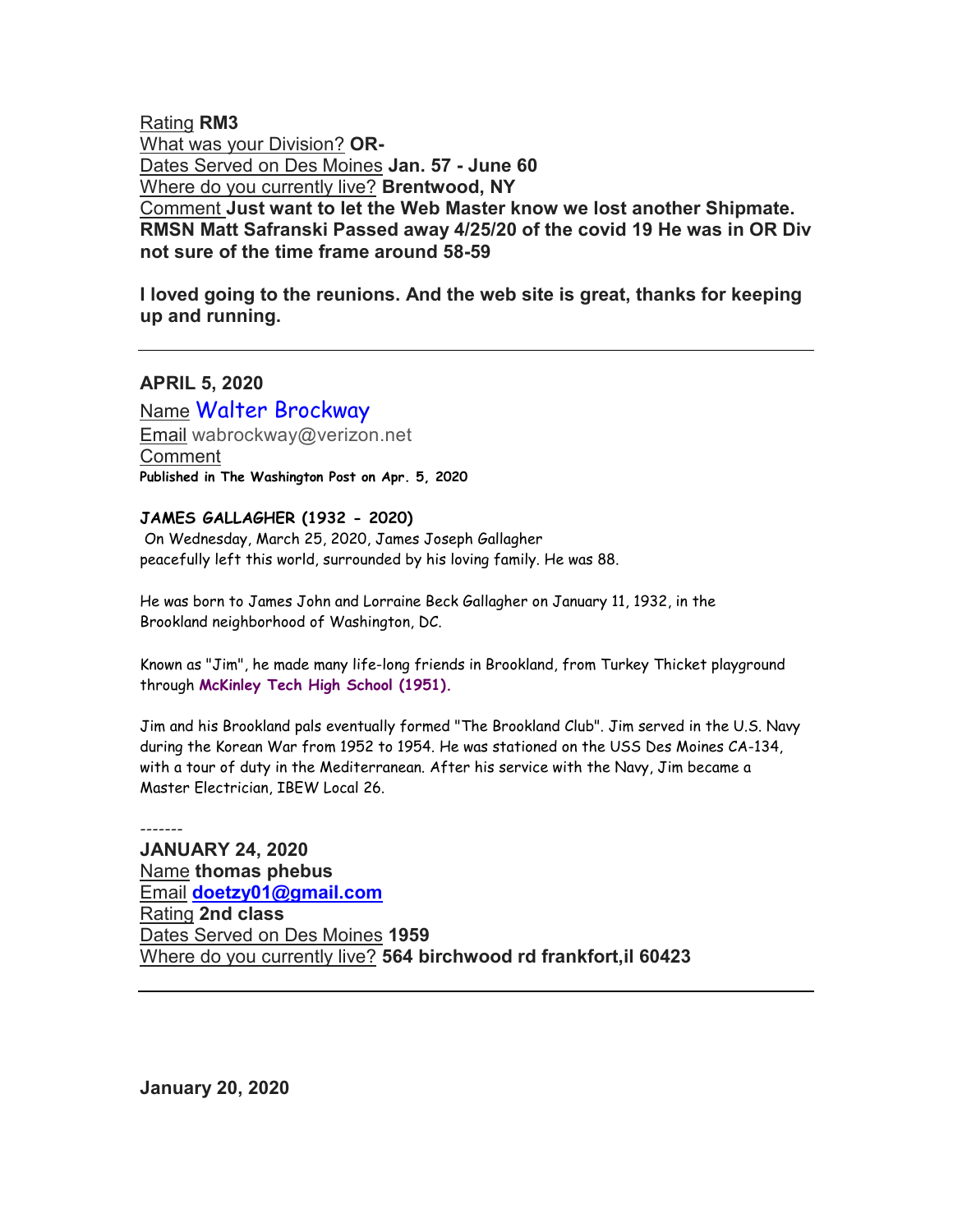**Name:** William E Wells jr

**Comments:** My Father was on the Daisy Mae in the late 1950's, I believe about 1957-1959. I am not 100 percent sure until I pull his year books out. He recently passed away on November 3 2019. If you have any questions feel free to call me back at (681) 753-2757 or you can email me back

at williamwells1975@gmail.com thank you very much I'm looking forward to seeing his name on your roster.

**January 11, 2020**

**The Paul Overly Memorial Reunion will be held in Mercer Pa. at Paul Overly's son's house. Tim Overly at 1240 South Lake Road, Mercer, PA. 16137. On July 23, 24, 25 of 2020. (Thursday, Friday and Saturday)**

**As some of you might not already know. The USS Des Moines Reunion Assn. has been dissolved. We have a balance from past years it should carry us through the first year If not we will just pass the hat to keep it solvent. I am going to try and carry on the tradition of the reunion at my house. Miss Patti Frye will be still preparing the fabulous food she has for years. Hope to see you all there. Please**  Email your RSVP to notsisp@twc.com no later than July 1st of 2020. So we can get **a count on the food. Fellow Shipmate Tim Overly** 

**PS: I served on board the USS IWO JIMA from 1983-1986**

## **JAN 01, 2020 Name: Lou Lockwood – 1st/OR Div – 1959-1961**

**Comment**: I remember med mooring in Genoa, Naples, and once in Barcelona. Buoys were used at Malta, Venice, and of course Villefranche. Whenever we tied up to a dock or breakwater, both gangways would be on the same side, except a time or two I remember tying up to a dock or breakwater and have an Officer's gangway on the opposite side for their boats a time or two in my 10 months in 1st Div. Staggered gang planks were only used when anchored or at a buoy, to avoid interference with the Ship's boat(s) traffic, at least from late July '59 to March '61.

I sent three photos One is the D/M at Buoy #1 in July 1959, in Full Dress, for both monthly Holidays. The only time each year the Ship was ever at Full Dress due to military readiness. The second photo is the 30 November "Man the Rail" Practice for Ike's visit two weeks later. The third is Ike's Arrival aboard the D/M 15 Dec. while the Ship was anchored off Pireaus Greece.

All thee are US Navy Photographs (Released). I just happen to be in two of those photographs! The Man the Rail photo was taken on my Birthday six days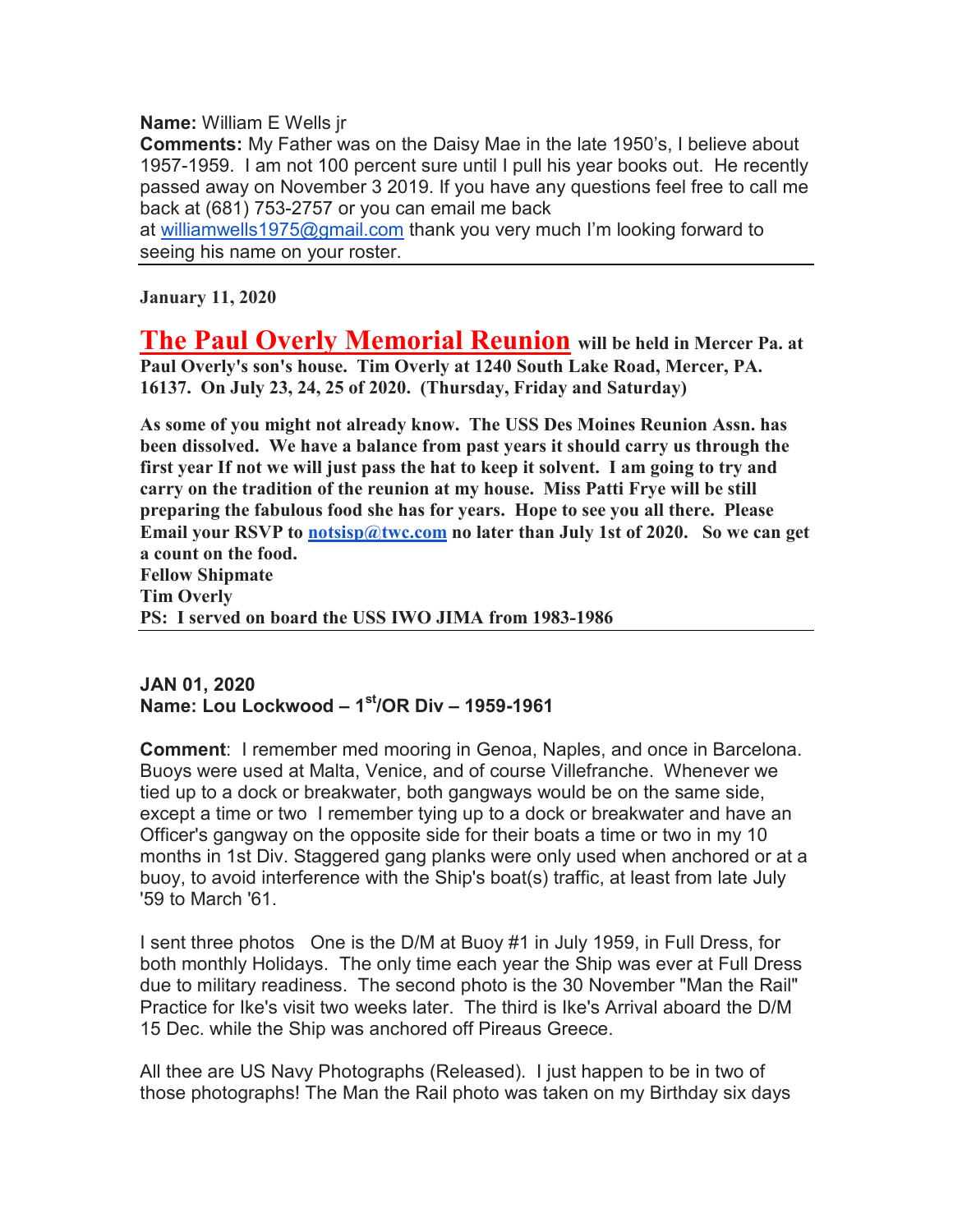short of 60 years ago!! I was no longer a teenager, and the big deal to me was the baking of a Birthday Cake on one's Birthday as I had never had a Birthday Cake in my life!! (There is also a story about myself being in that photo I shall never forget!!!)

## **DEC 31, 2019**

**Name:** Don King – MM1 – M Division - 1954-1957 **Comment:** Thomas MacVitte passed away Dec. 31, 2019. Tom was in 7<sup>th</sup> Division and served from 1958 to 1960. Tom attended most of the reunions.

## **DEC 31, 2019**

**Name**: George Cope – FT3 – Fox Division – 1957-1959 **Comment:** I was notified by Ronald L Fisk's wife of his passing. He had married a French girl in Ville and chose to live in France after his discharge. Ron was a FT2 who served on board from 1956 to 1960.

## **DEC 31, 2019 Name** Jim Chapman - Marine Detachment – 1958-1959

## **Comment:** CAPTAIN JOE JANIS Another Marine from 1948 Marine Detachment USS Des Moines has passed (Dec. 30, 2019); Capt. Joe (Jay) Janis joined the Marines underage which was discovered while he was at Parris Island, SC. They kept him at Parris Island until he turned 17 and his Mom went down

from Chicago and signed him in the Corps; He served in Vietnam and we were in the same Battalion together; he also served with Chesty Puller in the Korean frozen Chosin. (Machine gunner)

Jim Chapman

## Dec 27, 2019

My mother's brother Charles "Patty" Protivansky served in 1957 Where do you currently live? Columbia, SC Comment My uncle, Charles "Patty" Protivansky served on the Des Moines in 1957. He was killed in February 1958 on post at Camp LeJeune in what my grandparents were told was an accidental death when live ammo on his chest went off as he was wrestling with a buddy, but there were never any real answers provided to my grandparents (long since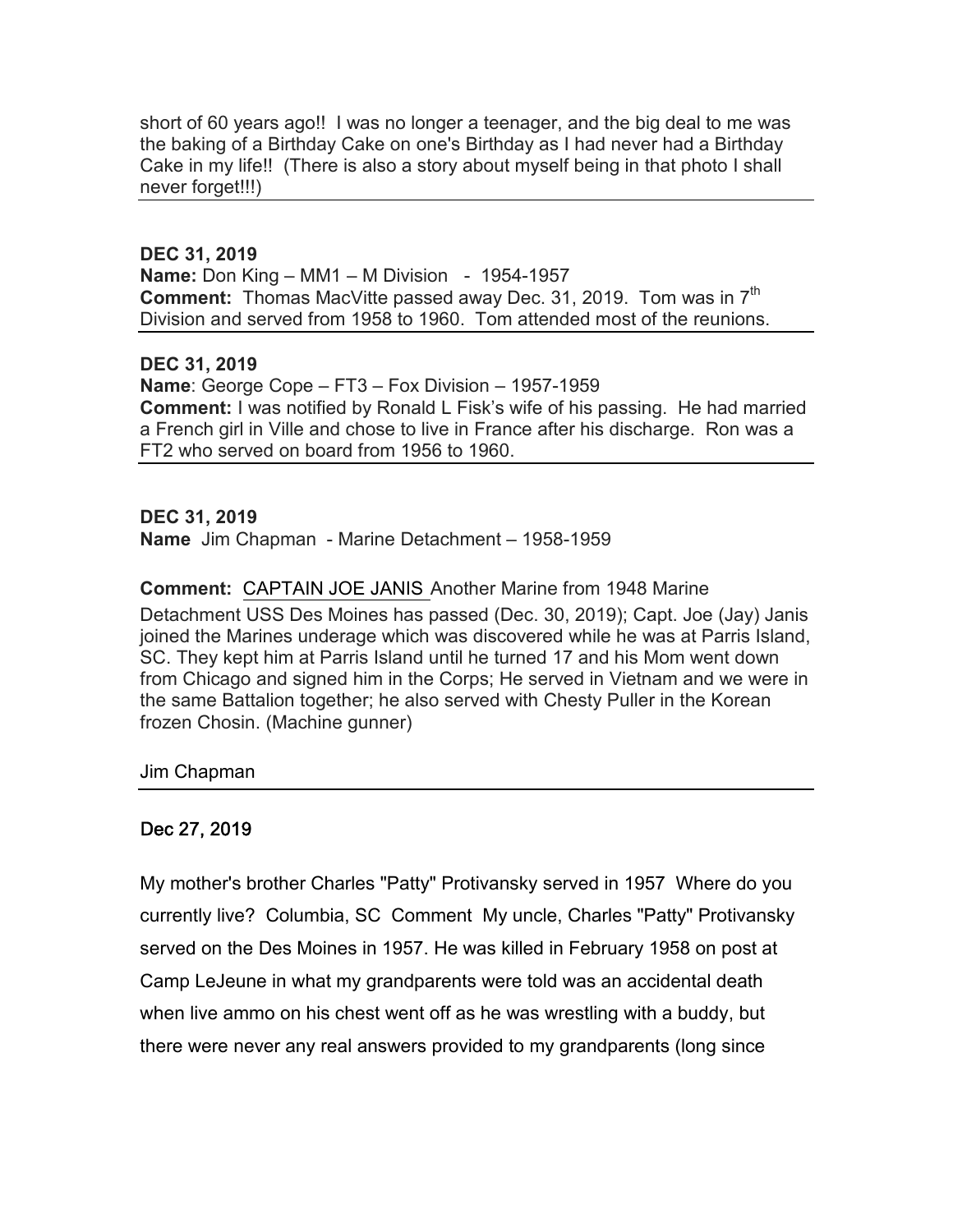deceased). My mother is my uncle's brother, and I would love to help her find out what really happened to him but I have no idea how to do this. Can you help?

#### Dec 25, 2019

Name: Barry Ferguson

Comment: The treasury of the USS Des Moines was donated to the Wound Warriors. See page one of the website.

-----------------------------------

**DEC 24, 2019 Name** Arthur Hogberg **Email** ahogberg1933@gmail.com **Rating** SN **What was your Division?** 7th **Dates Served on Des Moines** 1951 to 1952 **Where do you currently live?** Jacksonvile, FL **Comment** was hoping to buy a U.S.S. Des Moines baseball hat. Family was residents of West Valley Junction, now named West Des Moines, Iowa.

## **Response: From: Jerry Manriquez**

Dec. 24, 2019

Hi Arthur

The Reunion Association disbanded August 2019. I am sorry that the Association did not keep the ship's stores with the Des Moines items. I understand that what was not taken by those who attended was thrown into the trash. Sorry.

It would have made more sense for someone to keep it. We could have listed the items on the website and sent items to anyone who wanted it and just charge them shipping and handling. Or we could have donated the clothing to the homeless.

But if you want to order a ball cap from a website that does custom items, try: https://www.militarygifts.com/OldSaltCap They Charge \$29.95 plus shipping

Jerry Manriquez WebMaster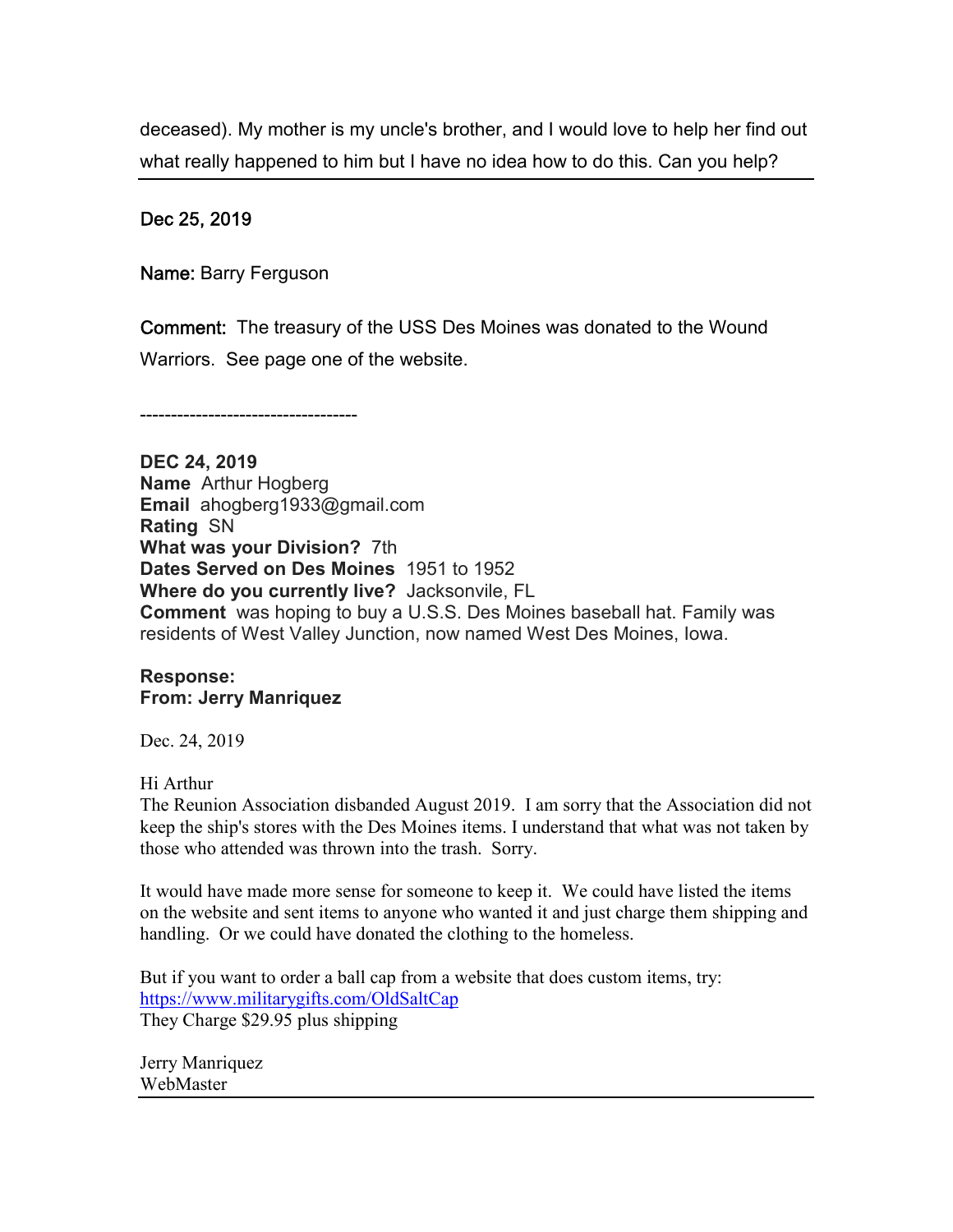## **DEC 8, 2019 Name** bob kolacz **Email** rediah2@aol.com **Rating Navy** was a RD2 and in Air Force retires as a CMS (E9) **What was your Division?** Served on USS Canberra CAG23 **Dates Served on Des Moines N/A Where do you currently live? NY**

**Comment** I came across a enlisted uniform shoulder patch with U.S.S. Des Moines which was give to me by a friend who served with Me in 1960 area and he xsferred to Des Moines OI Div but cant remember his name..was wondering if your group would like to have the shoulder uniform patch..would , gladly, send to an address.. of course may be so many around ..but just a thought..please reply..thanks Shipmates..RED was my nickname back then..

## **Response from**

## **Jerry Manriquez**

Hi Bob,

This is a picture of the shoulder patch that we had when I served aboard the Des Moines. If yours is different, then yes we would like to have it. Please scan it and send it to me.

Thanks Jerry Manriquez Web Master

**--------------------------------** 

## **October 22, 2019 Name: John Hollenbeck**

On Oct 21, 2019, at 5:41 PM, John Hollenback <navy57@hotmail.com> wrote:

**I spent 3 years on the Daisy Mae from January 1958 to March or April 1961. When I first went Aboard her, I was a Boatswain Mate for about 3 to 6 months, then I became a Storekeeper for the rest of the time I was on her.** 

**She was a Beautiful Ship, and at the time I was Aboard her, she was the Flagship of the 6th Fleet. She relieved the Salem in January or February of 1958, and the Salem went back to the USA to be Decommissioned. For all the years the Daisy Mae spent being Decommissioned, it's sad that she never got made into a Museum like the Salem did, and that she ended up being Scrapped for Razor Blades or whatever in Texas. She would have made a G-R-E-A-T Museum, as I'm sure the Salem is.** 

**I have a piece of Railing from the Daisy Mae hanging on my Navy Memorial Wall in my Sun Room, so at least I do have a piece of her to constantly remind me of being Aboard her for 3 years of my 4 years in**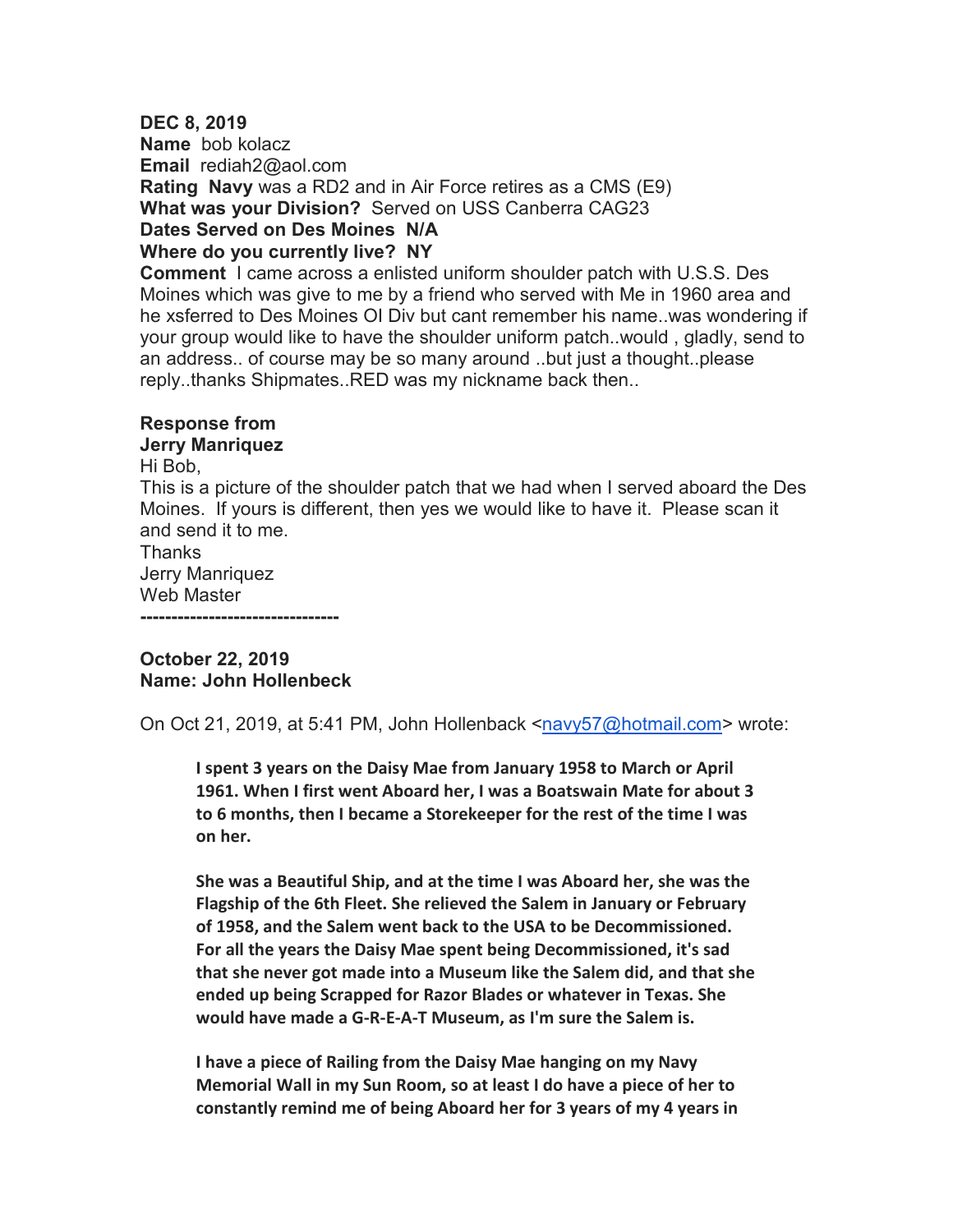**the Navy. I spent the rest of my enlistment on the USS Boston CAG-1 in Boston up until Nov. 1961.**

**John Hollenback**

**August 25, 2019 Name** Jim Peden **Email** mail.jimpeden@gmail.com **Rating** FTG/3 **What was your Division?** Fox Div. (on the USS Newport News CA-148 **Dates Served on Des Moines** didn't **Where do you currently live?** Shoreham Vermont **Comment** I am Jim peden, recently retired president of the USS Newport News Reunion Association and still a member of the board of directors of the corporation. We would like to invite any of you guys to join us at our reunions, since we served on identical ships and shared many identical experiences. I know you guys are all 10 years older than us, but we would treat you well if you came to one of our reunions. You have any interest in hooking up with us, give me a call at area code 802-897-2001, or email me at mail.jimpeden@gmail.com Fair Winds and following Seas, Jim Peden.

## **May 26, 2019**

Name: Robert Niewoonder **Email:** rniewo@gmail.com **Rating:** AK2 **What was your Division**? S1 **Dates Served on Des Moines**: Sept 1953-May 1954 **Where do you currently live**? Portage MI 49024 **Comment**: Times running out, so I like seeing old memories on the website.

#### --------------------------- **MAY 8, 2019**

**Name:** Dave Speck **Email:** davidaspeck@gmail.com **Where do you currently live?** NJ

**Comment:** Hello, Just wanted to take a moment to say how very much my father, Albert Speck, cherished his time with you'all. He's gone 4 years now. As I sit and write this, I'm having my morning coffee with his USS Des Moines CA-134 mug. Nice to see you are carrying on; it meant a lot to him. Best, Dave Speck davidaspeck@gmail.com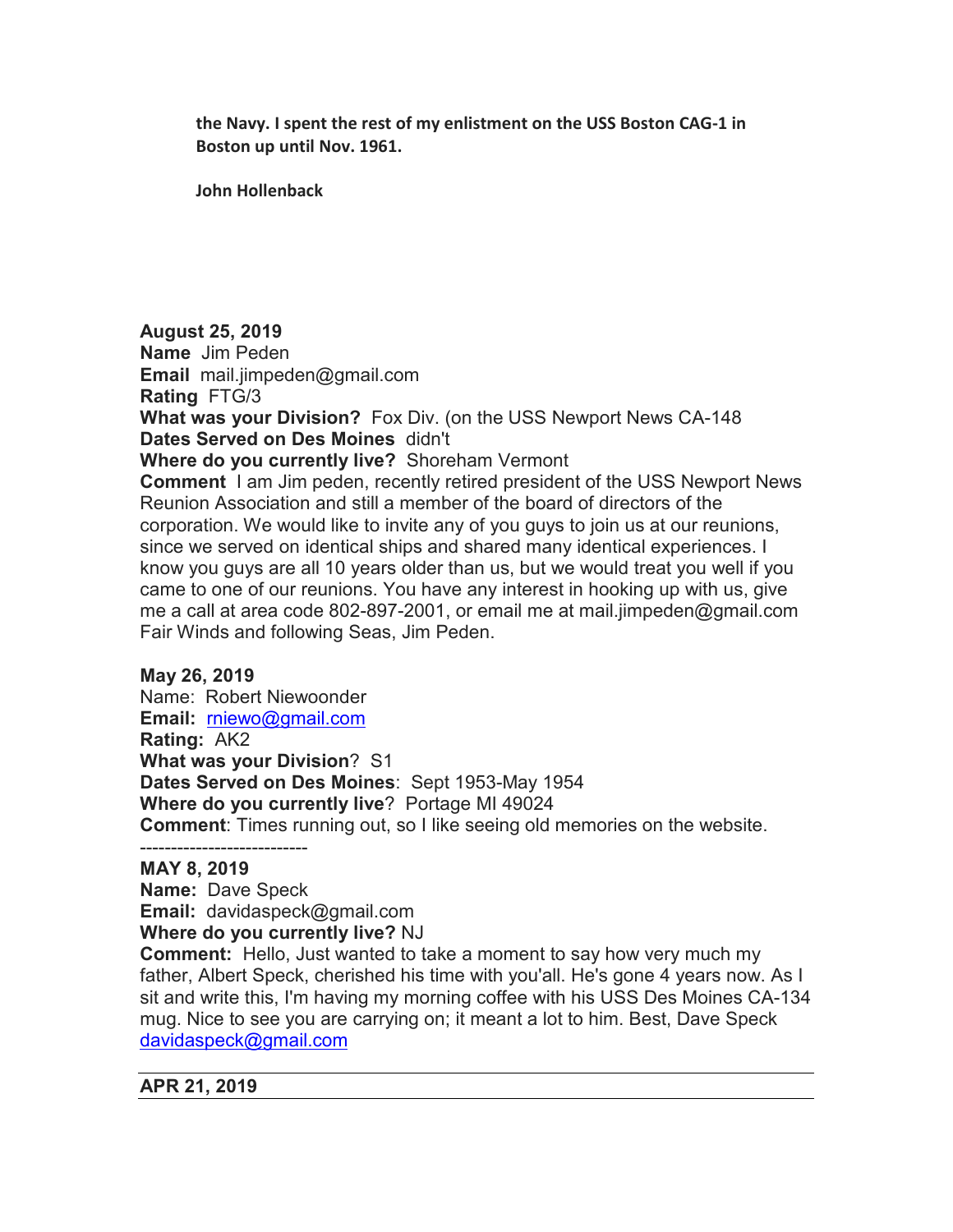**Name:** Ronald Hartmann

**Email**: ronhart77@juno.com

**Rating: ET2 Electronics Technician** 

**What was your Division?** OE

**Dates Served on Des Moines?** 1958 - 1961

**Where do you currently live?** Monument, Colorado

**Comment**: Living in the foot hills of the Rocky Mountains - can see Pikes Peak from my house. My grand daughter is currently going to college in Lyon, France. I sent her some extra money to visit Villefranche and take some photos, My daughter is also going to visit her in Villefranche. How time flies. Approaching my 80th birthday in August! ------------------------------

## **JAN 23, 2019**

**Name:** George R Poyner **Email:** twoifbysea@hotmail.com **Rate:** Gunner's Mate 2nd Class **What was your Division?** 5th Division

**Dates Served on Des Moines?** 1951–55

**Where do you currently live?** Deceased (Jan. 14, 2019) Comment I'm a close friend of the late George R. Poyner. You had him on your current roster as having died back in 2005 in Louisiana. That was bad info. George was born in Baltimore, lived there most of his life and moved down to Harpers Ferry, W.Va., some 30 years ago. He was born in 1929 and died, as listed above, on Jan. 14, 2019. Will be sorely missed. Hope this helps your record-keeping. Respectfully, David Lauterborn, Managing Editor, Military History magazine (and George's good friend)

JAN 3, 2019 **Name**: FRED OWEN **Email:** studly229@gmail.com **Rate:** SN BUGLER **What was your Division?** 2ND **Dates Served on Des Moines?** 1951 -1953 **Where do you currently live?** MCMINNVILLE. OREGON **Comment:** I WAS THE GUY YOU ALL LOVED TO HATE, FROM EARLY UNTIL LIGHTS OUT.....THE SHIP'S BUGLER. GQ UNDERWAY WAS SIGNAL BRIDGE/CON. ALSO ON DAISY MAE BASKET-BALL TEAM. TRANSFERRED ABOARD FROM CA-148 THEN TO AMS-85 IN '53, THEN TO CIVIE LIFE. NO SWEAT, SAILORS. I DON'T REMEMBER YOU EITHER. JUST A HELLUVA SHIP AND LIKEWISE THE CREW! FRED OWEN, PARTRIDGE, KENTUCKY.

**Dec 26, 2018 Name:** Jane Storm **Email**: jnestorm@ptd.net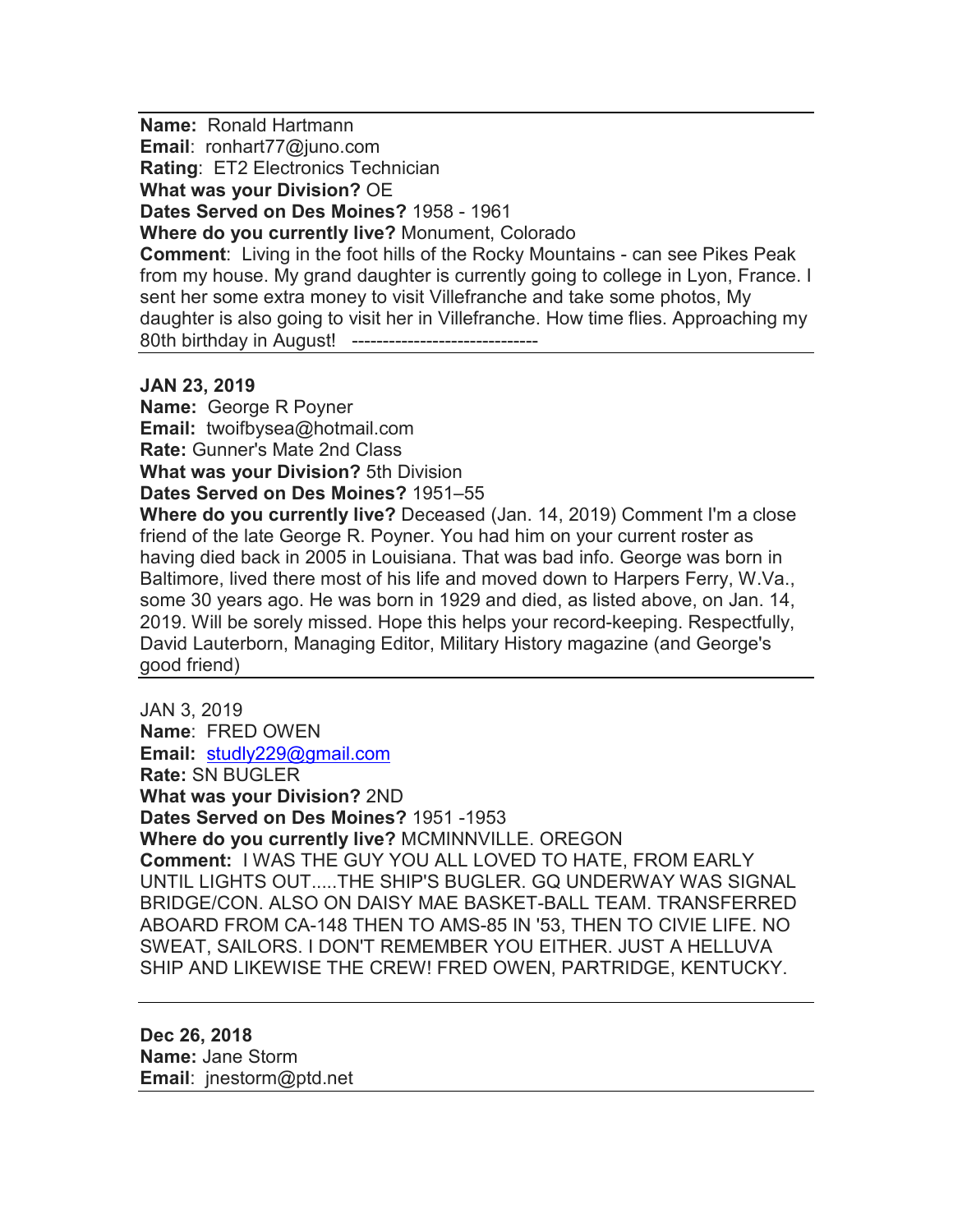**Comment**: Just wanted to post a long overdue thank you for Lou Lockwood. He gave me a very old harmonica instruction booklet, as he knows I enjoy playing harmonica. Many thanks, Lou! I was really touched by your kind gesture! Jane **Storm** 

## **DEC 3, 2018**

**Name:** edward martinez

**Email:** winniedog12@gmail.com

**Where do you currently live?** yukon,ok

**Comment**: As a youth, I lived in Athens, Greece. I believe it was 1959 that the des moines paid a visit to the harbour, While there your ship softball team came ashore and played a game against our AF base team.They won 11 to 4.Anyway, I have had a autographed softball from that game and would love to return it to **the ships menory. If you would be interested in item please send me a email or call my home.edward m martinez (405)354-6464. Please feel free to c all any tine.I would be honored to return this item, and maybe some of the names attached will return some memories to some one that served aboard the Des Moines. Thank you and hope to hear from you and other members of the crew.** 

**Note from Web Master: I tried to contact everyone on that team, but did not Have any luck. Jerry Manriquez**

**--------------------- OCT 23. 2018** 

**Name** Thomas C. Martin **Email** tmartin1@ma.rr.com **Rating** MM2 **What was your Division?** M Division **Dates Served on Des Moines** 1949-1952

**Where do you currently live?** Anmoore, West Virginia 26323

**Comment** I was very happy to find this site. After boot camp at Great Lakes I attended Machinist Mate school also at Great Lakes. I was then assigned to the USS Des Moines, the best ship in the US Navy. I served approx. 3-1/2 years and was discharged in May 1952 at Norfolk. I had enlisted for three years but when the Korean War started I was froze, which I did not mind. My entire service duty was in the Engine Room. I would be happy to join your group is you would give me the details involved. Thank you and God Bless. Also, I am 90 years of age.

**OCT 17. 2018 Name** Paul Rizzo **Email** srchf131@yahoo.com **Rating** BT2 **Division** B **Dates Served** April 1955 - November 1958 **Comment** I was transferred to the USS Delong, DE 689. Did 4 more years and got out. I stayed out for 11 years, then went into the Navy Seabees for 22 years.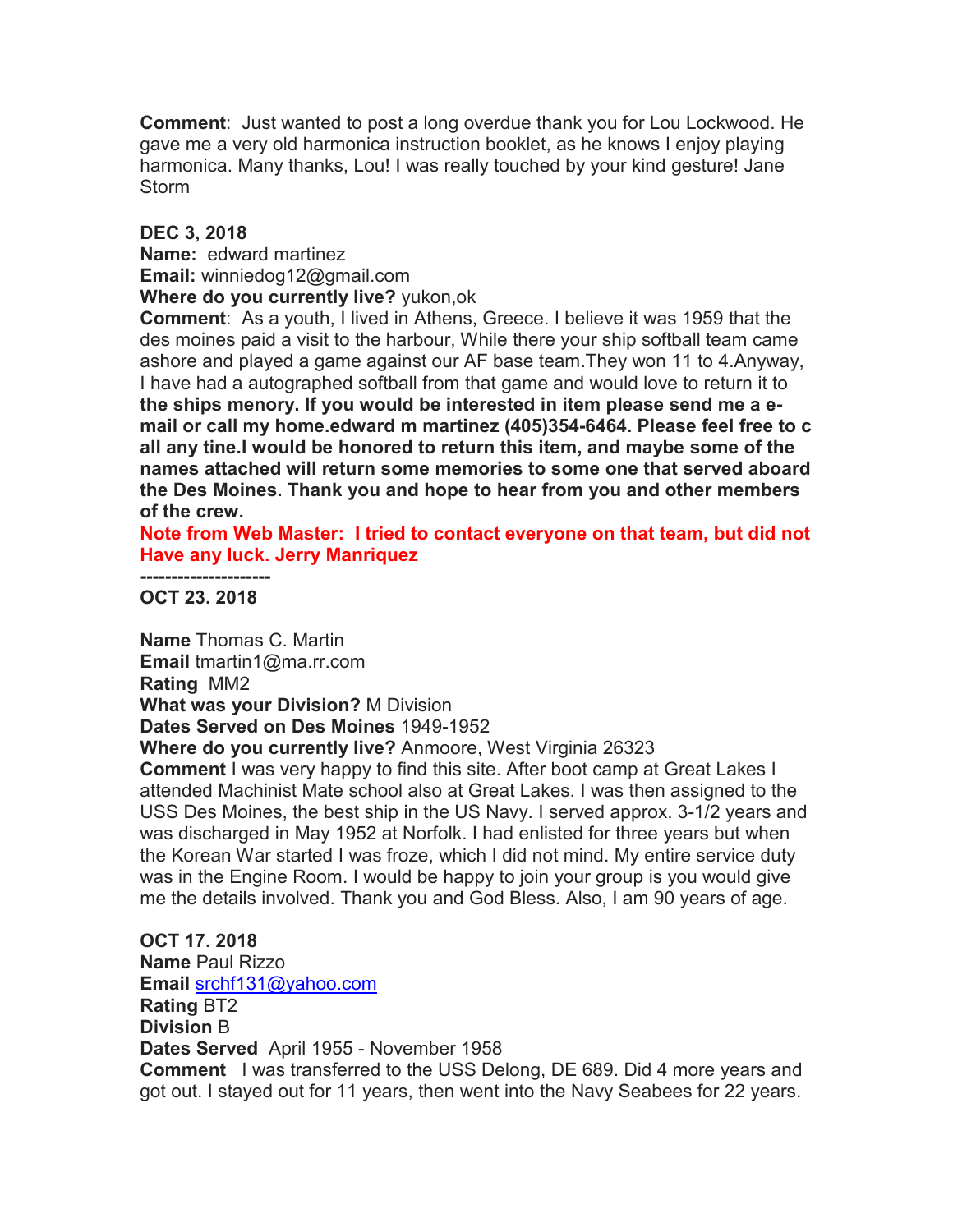retired EOCS in 1995. I would love to try and make it up to the reunion this year, I'll let you know. Paul Rizzo, Retired Navy Seabee

**OCT 08, 2018 Name** Richard Schweiger **Email** richmarset@aol.com **Rating** EM3 **What was your Division?** E **Dates Served on Des Moines** 1958-1959 **Where do you currently live?** Pittsburgh PA **Comment** According to the Pittsburgh Post Gazette Obituaries dated 10/7/2018 former shipmate William O'Connell passed away on Oct. 3rd after a long illness. His obit states that he served on the USS Des Moines no dates were provided.

**SEP 21, 2018 Name** Nancy Lake **Email** lamanchalake@msn.com **Where do you currently live?** Norco, CA **Comment** Jerry: John G Lake passed away three years ago. Sorry if I forgot to notify you. Nancy Lake

**SEP 21, 2018 Name** John Hallich **Email** eros45971@bigfork.net **What was your Division?** OI **Dates Served on Des Moines** 59-61 **Where do you currently live?** Talmoon, MN **Comment** I still remember the one year on board 1960 & 1961 sad day when we came back across the Atlantic and then decommission CA 134

Response from Jerry Manriquez

When I was aboard, 1957-1960 the Captain said when we returned to the States he was going to divert across the equator so we all could become shellbacks. Too bad your Captain did not do this for you guys. Jerry Manriquez **President** 

No one is really sure when or how the Line Crossing Ceremony, "Order of Neptune", came about. The ritual dates back at least 400 years in Western seafaring.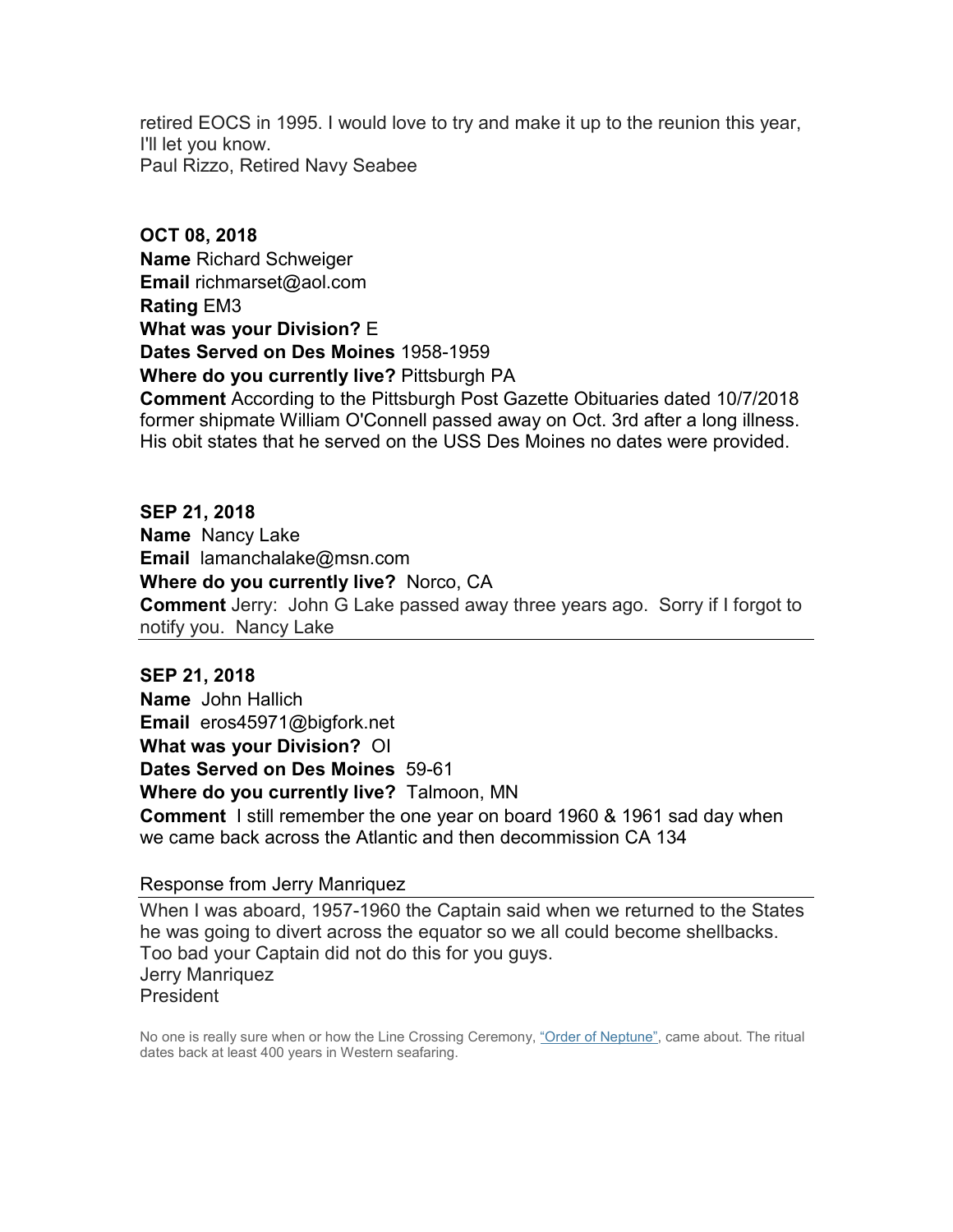The ceremony observes a mariner's transformation from slimy Pollywog, a seaman who hasn't crossed the equator, to trusty Shellback, also called a Son or Daughter of Neptune. It was a way for sailors to be tested for their seaworthiness.

When a ship crosses the equator, King Neptune comes aboard to exercise authority over his domain and to judge charges brought against Pollywogs that they are only posing as sailors and haven't paid proper homage to the god of the sea.

 High ranking members of the crew and those who have been Shellbacks the longest dress up in elaborate costume and each play the part of King Neptune's court. For instance, the ship's captain might play the part of King Neptune himself. What proceeds is a day of festivities, which builds camaraderie among the seafaring crew

## **SEP 21, 2018**

**Name** Dale Mahlum **Email** mal51732@aol.com

**What was your Division?** S1

**Dates Served on Des Moines** 51-53

#### **Where do you currently live?** Missoula MT

**Comment** YOU SHOULD TRY AND KEEP THE REUNION EVENT GOING AS LONG AS POSSIBLE---THE DES MOINES WAS A GREAT SHIP- 2 CRUISES TO THE MED.

THANKS JERRY FOR THE NICE MESSAGE----YES, I AM GETTING UP IN AGE - 88 AT THE PRESENT TIME---I JUST LOVE LIFE AND IT HAS BEEN A GOOD ONE---GREAT FAMILY--GREAT BUSINESS AND THEN I SPENT 8 YEARS IN THE MONTANA SENATE---MY HOW GOOD THOSE DAYS WERE.---I REALLY DO APPRECIATE YOUR TIME YOU HAVE TAKEN TO WRITE ME. I LIVE ON A HORSE FARM AND RAISE THOROUGHBRED RACE HORSES. AGAIN, MANY THANKS---RESPECTFULLY YOURS DALE MAHLUM

# **Sept 20, 2018**

**Name** Allen Christian

**Email** wa6srt@gmail.com

**Rating** SN

**What was your Division?** N

**Dates Served on Des Moines** 1951-1952

**Where do you currently live?** Garden Grove, CA

**Comment** I first served aboard the USS Newport News CA-148 in 1951, went to the Med cruise, transferred to the USS Des Moines CA-134 at Gibralter. Then back to Norfolk and November 1952 discharged.I have searched for some of my shipmates but not much luck. I hope to connect with one at the next reunion.

## **SEP 15, 2018 Name** Richard Krehling **Email** rpkrehling@verizon.net **Rank** SM3 Rating **What was your Division?** OS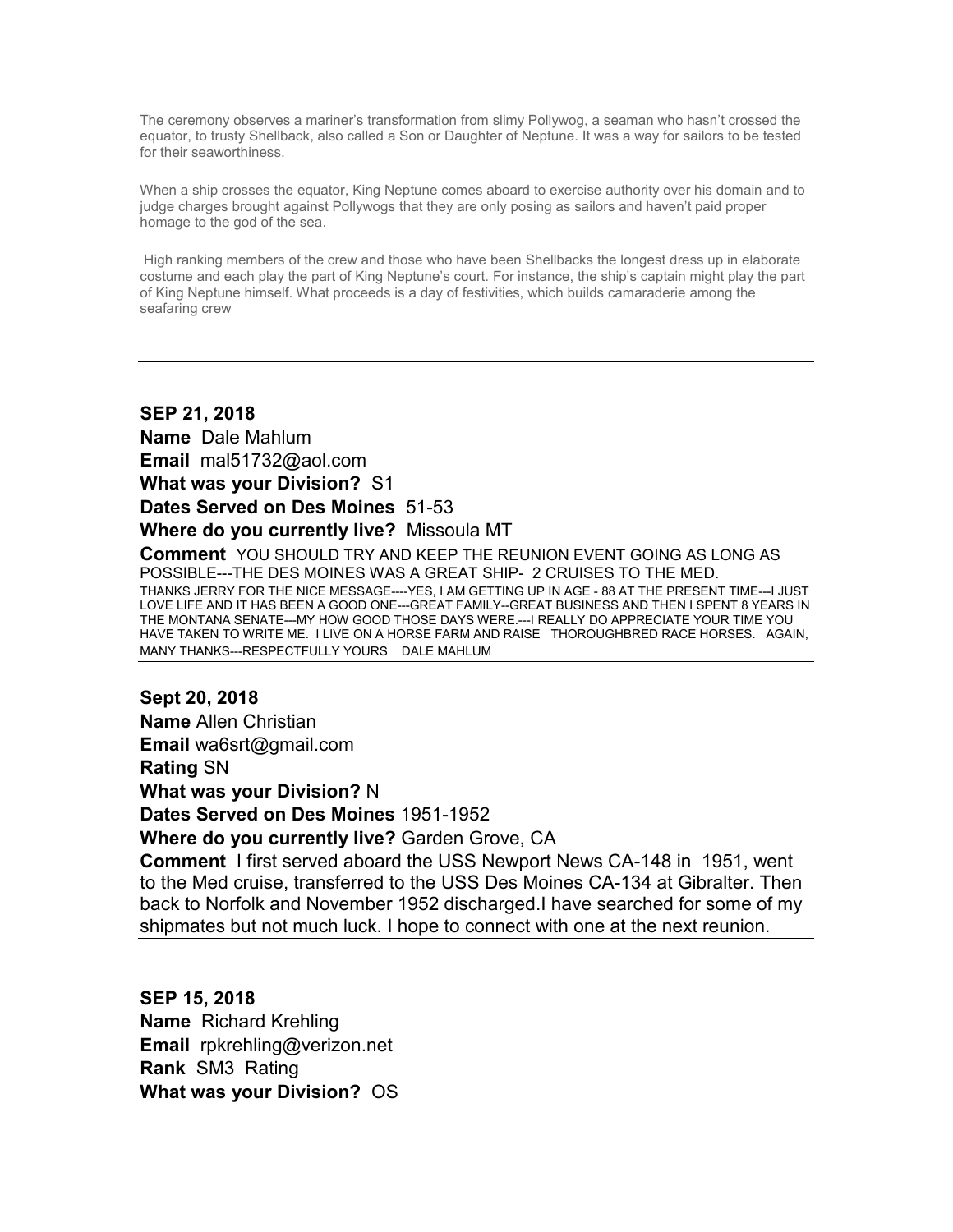#### **Dates Served on Des Moines** 58-59

**Where do you currently live?** Ashburn, VA

**Comment** Would like to know if my Dues are paid up. I am sorry I missed this years reunion. If there is going to be another redunion, I am going to see if one of my kids will drive me.

#### **SEP 10, 2018**

**Name** Bob Comeau **Email** bobcom27@comcast.net **Rank** DT3 Rating Dental Technician **What was your Division?** "D" **Dates Served on Des Moines** December 1959 to April 1961 **Where do you currently live?** Dartmouth, Massachusetts **Comment** As we get older, the memories fade, but only a little. Great ship / great crew.

#### **Sept 01, 2018**

**Name** stephen cherry

**Email** scherry1704@comcast.net

**Comment** Good Morning. My uncle, Charles T. Cherry, served on the Des Monies in the 50's. He passed away in November 2016. I am trying to find a home for a book I found in his things. A USS DES MONIES Cruise Calendar 1955. I thought you may want it or could suggest someone I can send to. Stephen Cherry

Reply to Stephen: Thanks for notifying us of Charles death. We do have the 1955 Cruise Book, thank you.

**AUG 26, 2018 Name** William Copeland **Email** williamhc3757@comcast.net **Rank** sn **What was your Division?** s3 **Dates Served on Des Moines** 1959 to 1961 **Where do you currently live?** union city ca **Comment** i am on the taps list. and i am not dead yet, but i am working on that.please take me off the taps list for now. thank you.

#### **AUG 15, 2018**

**Name** Sheliah (daughter to John Pilon) Shepard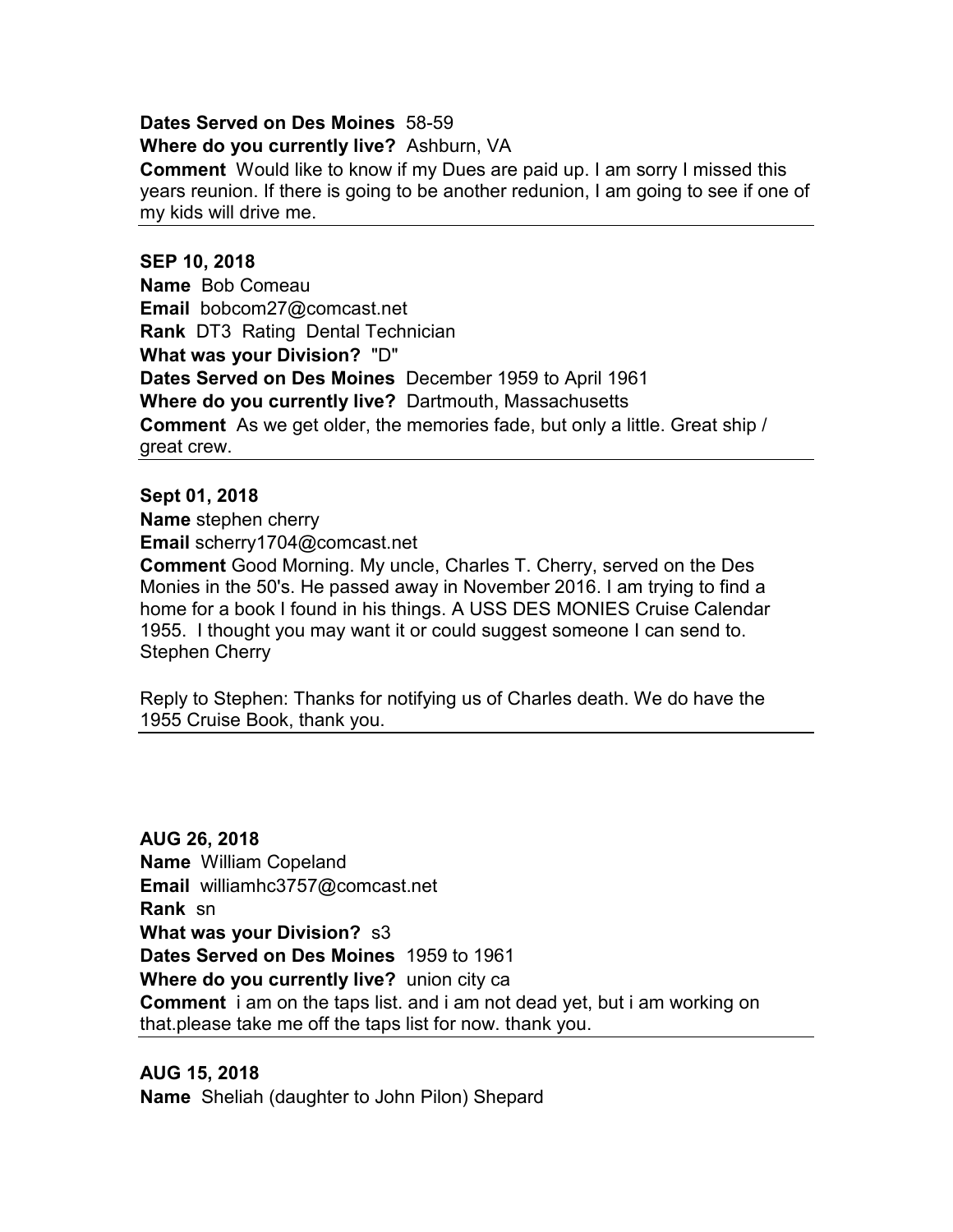**Email** sdsshepard@gmail.com

**Rank** SN

Sixth Fleet

**Dates Served on Des Moines** 1948-1951

**Where do you currently live?** My father is deseased as of 3-13-1992 **Comment** I am writing a book about my father's military service time on the USS Des Moines CA-134 Jerry the web master has been helping me with a lot of information. But Now I can't get ahold of him. I have some ship logs I purchased and would like to donate to the USS Des Moines Ca-134 web site. I sent them to Jerry but got no response. I hope he is okay. Please could you tell me was there a cruise ship for 1949 or 1950. My father was in the Mediterean Sept. 1949-Jan. 1950, and again in September 1950. Did your ship have its own newspaper? What was it called and where can I view them? I have read a lot of the All Hands but the USS Des Moines Ca-134 is not mentioned in those magazines. Can you please direct me? Thank you greatly, Sheliah Shepard, Daughter of John Pilon , USS Des Moines Ca-134 1948-1951

## **Response to Sheliah Shepard**

Sheliah,

Sorry I did not respond earlier, I was on an extended trip. I emailed everyone on my email list who served from 1948 to 1950 asking them if they had a cruise book. Here is the response I received:

My name is Clair Buckingham and I was on the ship from the shakedown until 1952. I have the 1951-1952 cruise book which is the first one you list and I don't remember any ones for the first two cruises in 1949 and 1950. It was only the latter cruises when someone decided that a book would be nice.

I have a number of ship's newspapers on the website, but you are looking for the early ones called the Hawkeye. I found some of them at our latest reunion and will put them on line sometime in the near future.

When you finish the book, I would like to put it on the website under personal stories.

## Jerry Manriquez

**AUG 7, 2018 Name** Mary & Tom Phebus **Email doetzy01@gmail.com Comment:** tom phebus gave you the wrong email new one is doetzy01@gmail.com his cell is 815- 651-720

Response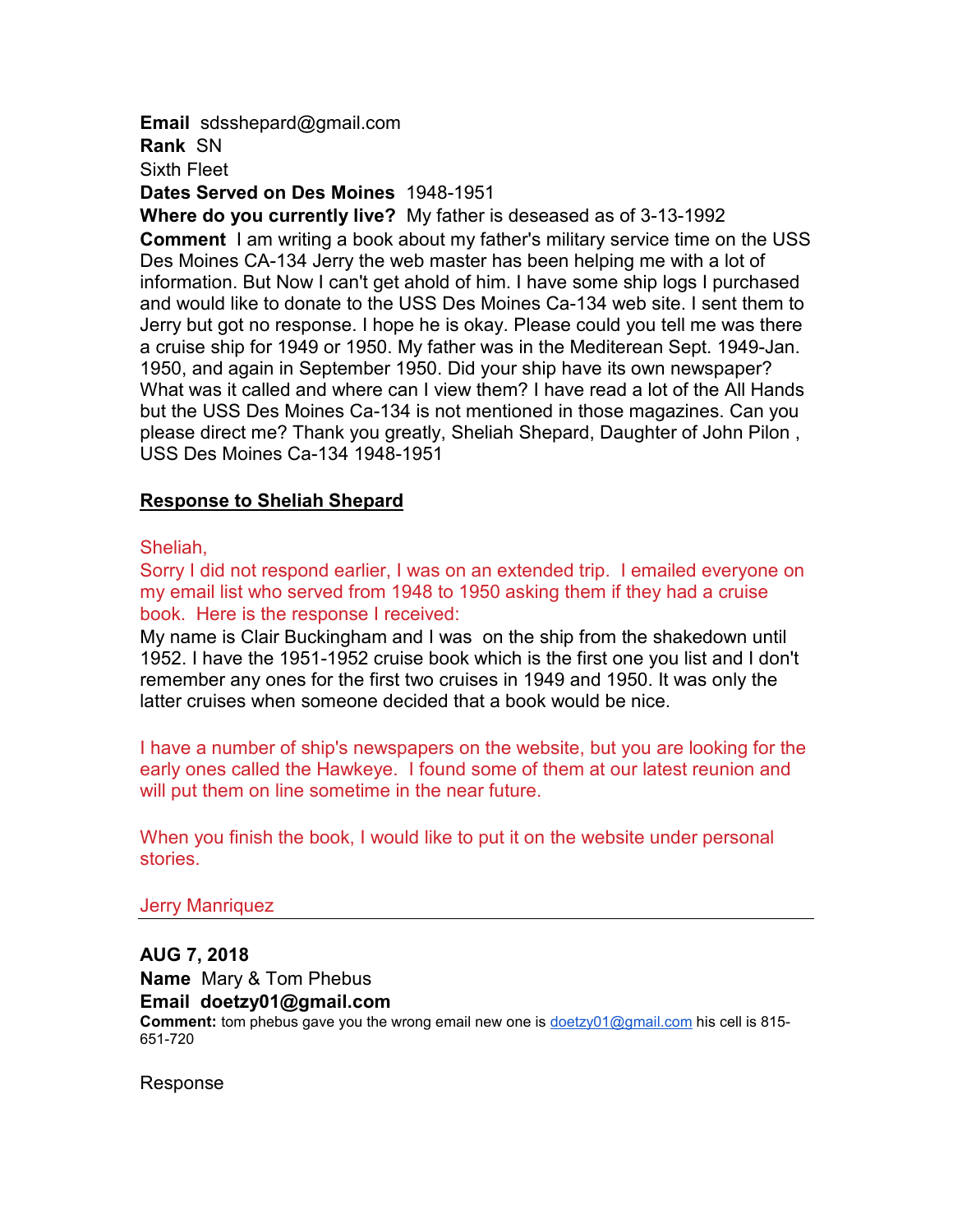Thanks for correcting the email address. Sorry, it took so long to respond to you, I just got back to California from the East Coast. Tom, I am glad you got to come to the reunion, I hope you can make it again next year and bring Mary.

## **AUG 7, 2018** IP 24.6.214.174

**Name** William Copeland **Email** williamhc3757@comcast.net **Rank** sn **Division** s3 **Dates Served on Des Moines** 1959 to 1961 **Where do you currently live?** union city ca

**Comment** my name is on the taps list and i am not dead yet. altho i am working on it. please take me off the list for now.

## **AUG 1, 2018**

**Name** stephen cherry **Email** scherry1704@comcast.net

**Comment** Good Morning. My uncle, Charles T. Cherry, served on the Des Monies in the 50's. He passed away in November 2016. I am trying to find a home for a book I found in his things. A USS DES MONIES Cruise Calendar 1955. I thought you may want it or could suggest someone I can send to. Stephen Cherry

## **JUL 31, 2018**

**Name** BARBARA FAY **Email** fayway@comcast.net **Dates Served on Des Moines** 1956-1958

**Where do you currently live?** DuBois, PA

**Comment** I am writing to advise you of the passing of our Father and fellow USS Des Moines shipmate Howard P. Kessler. Obituary for Howard P. Kessler Howard P. "Papa" Kessler, 79, DuBois, passed away Saturday, July 14, 2018 at Penn Highlands DuBois. Born November 26, 1938, in DuBois, he was the son of the late William H. and Elise P. (Overdorff) Kessler. On August 26, 1960, he married Gloria A. (Hall) Kessler at the Allens Mills United Methodist Church. She preceded him in death on October 2, 1993. Howard graduated from Sandy High School in 1956. He later retired from Brockway Glass, where he was a machine operator. Howard enjoyed farming, gardening, square dancing, woodworking, hunting, fly-fishing, spending time with his friend, Nancy Barrett, and being with his family and friends. He was a member of the Allens Mills UMC. As a veteran of the U.S. Navy, Howard served on the U.S.S. Des Moines in the Mediterranean Sea area. Howard is survived by four children, Dale A. (Marie) Kessler, DuBois, Douglas A. (Joselyn) Kessler, DuBois, Gregory P. (Diane) Kessler, Marysville, PA, and Barb (Bob) Fay, DuBois; twelve grandchildren, Rob Fay, Katlyn (Jeff) Heverley, Andrea (Arnold) Padillo, Adam Kessler and his fiancé, Nikole Sherry, Alexis (Seth) Danver, Alex J., Anya, Nathan A., Jadon L., Danielle A., Jacob A.,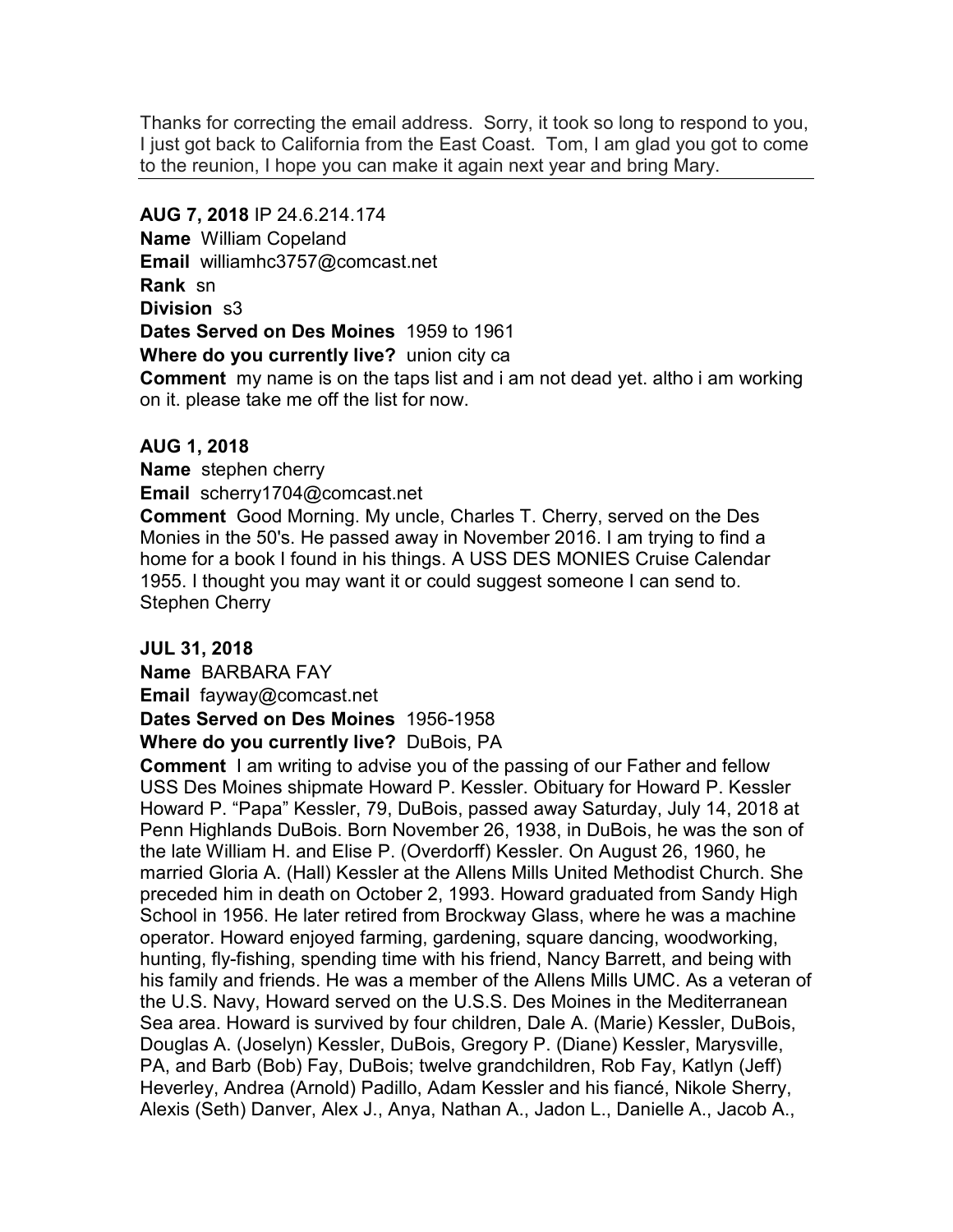and Vincent H. Kessler; two great-grandchildren, Reese and Regan Heverley; four brothers, William J. (Marie) Kessler, Reynoldsville, N. Dale (Judy) Kessler, Grampian, Don A. (Thelma) Kessler, DuBois, and Max R. (Jackie) Kessler, Brockway, as well as numerous nieces and nephews. He was preceded in death by his parents, wife, and two sisters, Margaret Sundie and E. Pauline Bare. Friends and family will be received Wednesday, July 18th from 4-8 p.m. and Thursday, July 19th from 10-11 a.m. at the Adamson Funeral Chapel, Inc. Following Thursday's visitation, a funeral service will be held at 11 a.m. at the funeral chapel with LaMarr Adamson C.L.P. officiating. Memorial donations may be made to the organization of the donor's choice

## **JUL 28, 2018**

**Name** wade hoagland **Email** greenfieldmetal@yahoo.com **Where do you currently live?** clark pa. **Comment** I will edit photos for you , just need a place to email to. wade and tracy. text 724 854 4084

## **JUL 17, 2018**

**Name** Peter Tucker **Email** expheat70@yahoo.com

**Comment** My Dad Carton A Tucker was a plank owner of this ship . I was just looking at some of the history . Thanks , Peter Tucker

## **JUL 15, 2018**

**Name** Irvin Elliott Jr **Email** dick.elliott@att.

**Comment** My father was on the USS Des Moines in 1948 and 1949. I have been going through some envelopes filled with his Navy service. In this info I found 2 certificates one is blank the other has his name hand written in. These are called Plank Owners Certificate's. I also have a water color picture of the USS Des Moines. If you have any interest I could send pictures of these to you, just provide me an address I can e mail to.

## **JUL 15, 2018**

**Name** Robert Fay

**Email** r78fay@yahoo.

**Comment** I'm contacting you to let you know my grandpa Howard P. KESSLER of DuBois, PA who served on the USS Des Moines passed away on July 14th, 2018. He served on the ship with B Division from 1956-1958. Once I am able to find his Navy paperwork. Should I email you again regarding his information. If so please email or contact me by phone 814-771-1565. Thank you for your time, Robert FAY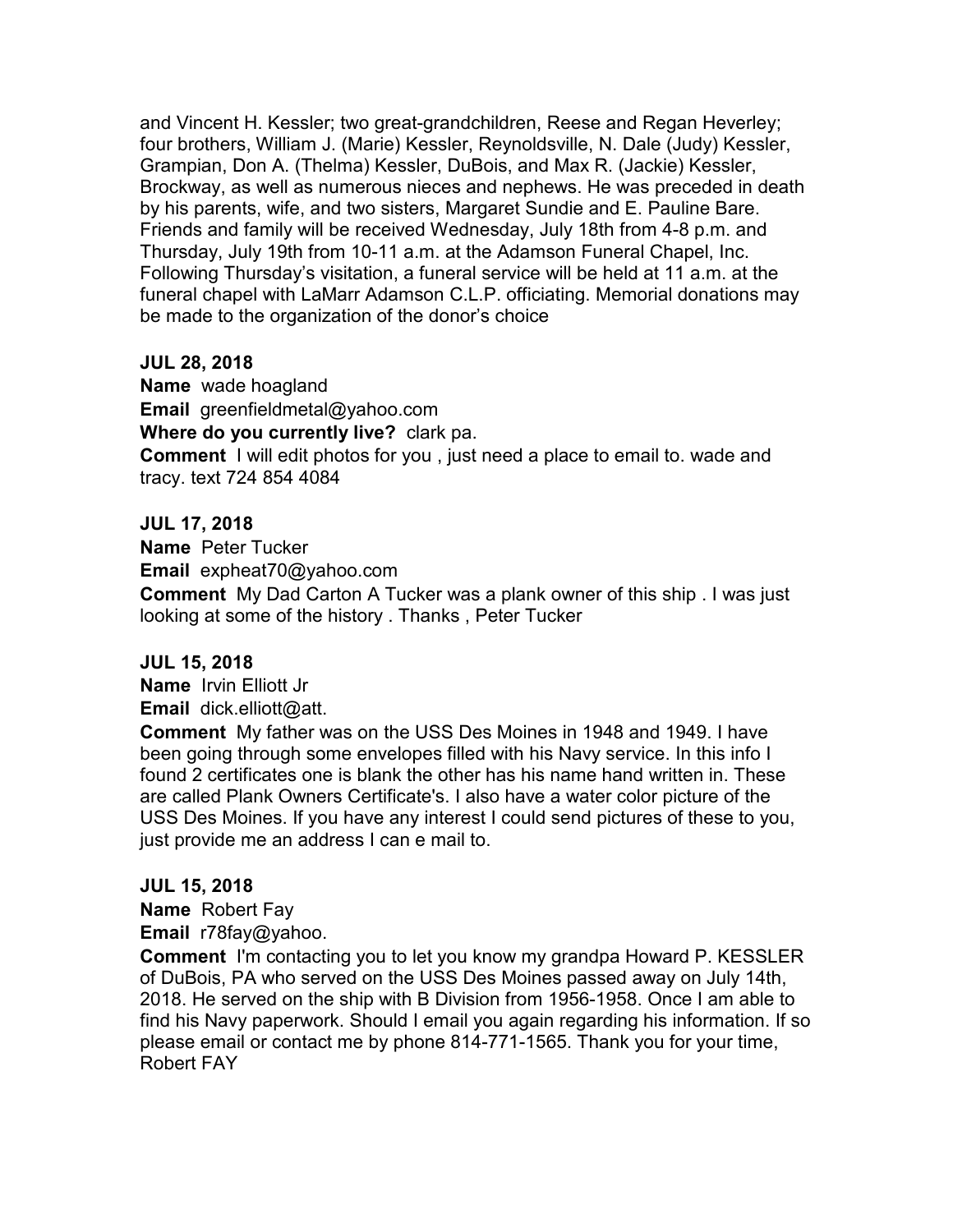## **MAY 28, 2018**

**Name** Dorly Jean-Marc **Email** jmdorly@free.fr

**Comment** Hello My name is Jean-Marc I bought à Facel Vega car witch was thé property of Lieutenant Thomas T Wright. USS des moines (CA134) He was bases un France on 1960 , hôtel de Seine un PARIS. Do you havé jus contact? Il will be a pleasure to discuss with hum. Best regards JM Dorly

## **MAY 7, 2018**

**Name** julian lupienski **Email** julski9@aol.com **Rating** rm1 ret

## **Where do you currently live?** gales ferry ct

**Comment** not a crew member.....following obituary appeared local paper the hartford ct courant....theodore (ted) weimer age 80 passed away may 3 2018.....it goes on to say severed aboard the uss des moines in the med until 1959.... gos on, remained active with the uss des moines annual reunions.....to leave a message visit baileycares.com i served aboard a ice breaker...oiler....aircraft carrier....and sub tender......retired in 79....maybe someone could pass it on to those who knew him.

#### **Response to Ted Weimer's Family May 16, 2018**

## **The following letter was sent to Theodore Weimer's Family**.

On behalf of the USS Des Moines Reunion Association I would like to extend our sympathy to Theodore's family. His shipmates shared an unforgettable experience with Ted that ties us together forever.

You will find his picture in two cruise books on our website: USSDESMOINES.COM, the 1955-56 book and the 1957 Spring Book; he was in the  $7<sup>th</sup>$  Division. (Anything on the Website can be downloaded). Since he was from CT I assume he went to Boot Camp in Bainbridge. Maryland. We do have a book online for Bainbridge so you can see what his experience would have been like during Boot Camp.

## President John F Kennedy - August 1, 1963

"I can imagine a no more rewarding career. And any man who may be asked in this century what he did to make his life worth while, I think can respond with a good deal of pride and satisfaction: "I served in the United States Navy."

Jerry Manriquez Web Master USS Des Moines

## **APR 30, 2018**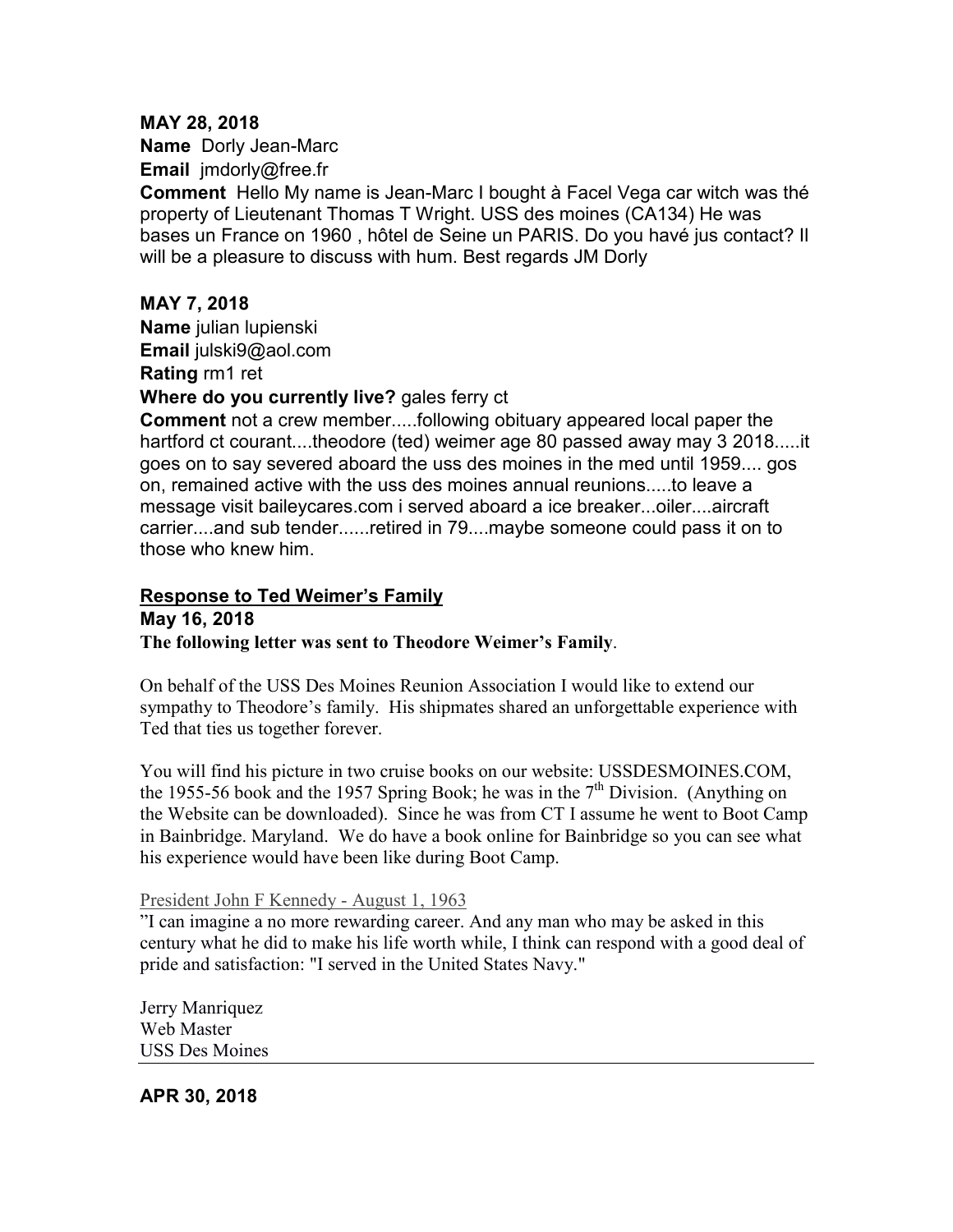**Name** Chris Ruffin **Email** Cmruff37@aol.com **Rating** MM2-P1 **What was your Division?** M Division **Dates Served on Des Moines** 1956-1959 **Where do you currently live?** Baltimore, MD

#### **MAR 21, 2018**

**Name** Kara Day **Email** fordfleet@frontier.com

**Comment** Hello! My dad served aboard the U.S.S. Des Moines from '55 to '59. His name is Homer (Sonny) W. Hess, Jr. and a friend (Carl Fix) that served with him, recently told him that he was listed as deceased. I did find his name in the "deceased roster"! He is alive and well and lives in Martinsburg, WV! Please remove his name from the list. It would be most appreciated! Thank you! Most sincerely, Kara Day

## **I also have several wonderful photos of his taken aboard ship with a group of guys... he wrote all their names on the backs of the photos! I'd be glad to share them with you**

#### **Hi Kara**

Thanks for notifying me of this error. People report the death's of shipmates and I have no way to check if it is correct. I will correct the error within the next two weeks.

He was a YN3 is Yeoman 3rd Class Petty Officer, equal to a corporal in the Army. I found him in the 1957 Cruise Book in "X" Division (I have attached the picture). Carl Fix is also in the picture.

Gerald Manriquez Web Master

**MAR 14, 2018** 

**Name** Michael Walker

**Email** michael.r.walker56@gmail.com

**----------------------------------------------------------------------** 

**Dates Served on Des Moines** Arland R. Walker 1951-55 (deceased 06/21/16**) Where do you currently live?** Arlington, TX

**Comment** My father, Arland R. "Mickey" Walker served on the Des Moines from 1951-55. I believe his rank was Chief Bosun's Mate. Not sure. He passed away from Alzheimers in El Paso, TX on 21 June, 2016. I want to find an official portrait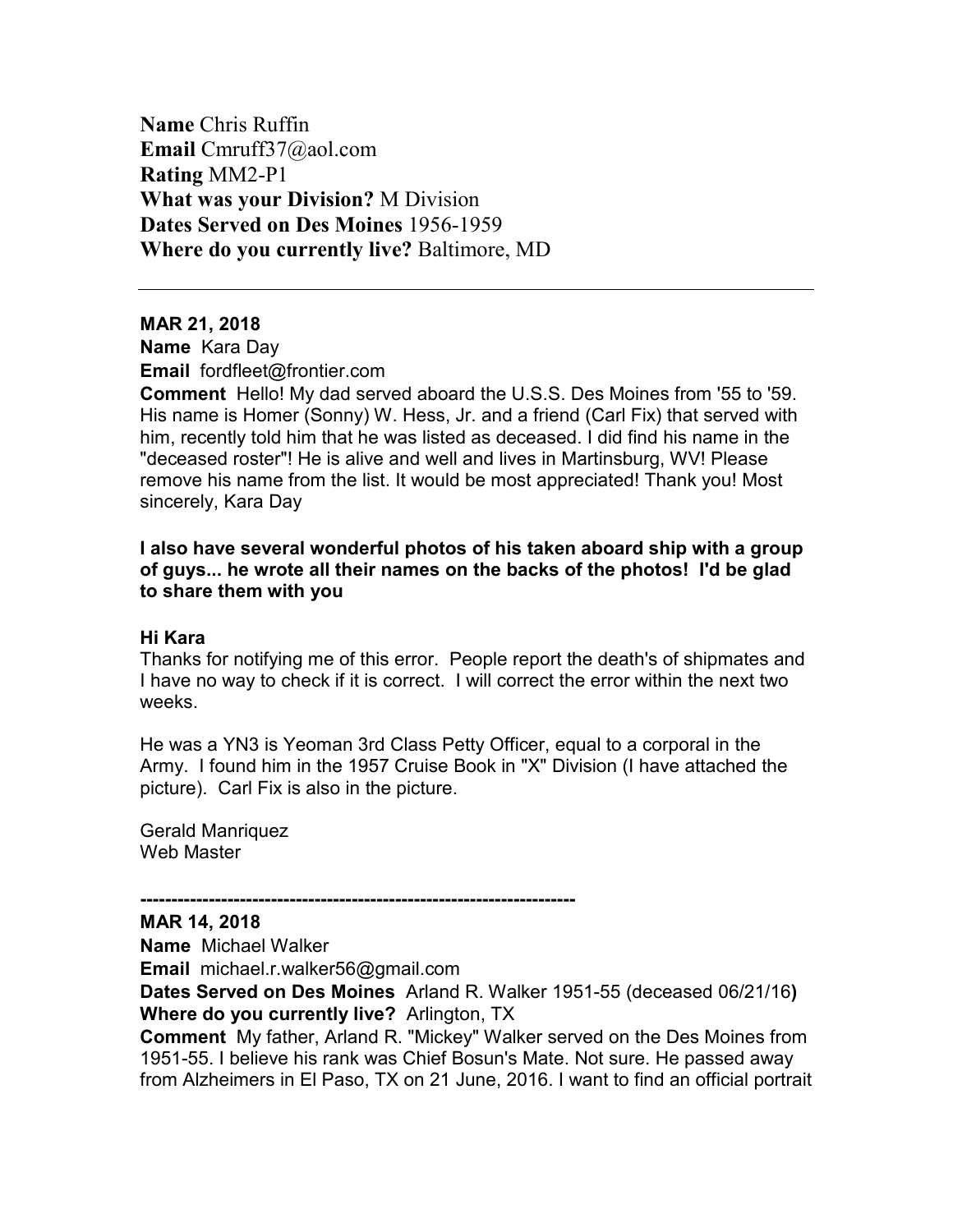of the Des Moines from his time on board. Can you help direct me to the proper site? Thank you, Michael Walker

#### **Hi Michael**,

Sorry to hear of your Father's passing. I did not have him on my Roster; I will add him to the Deceased Roster.

You can download anything you want from the Web Site. But in case you can't, I have attached a number of pictures of the Des Moines.

Gerald Manriquez web Master

**--------------------------------------------------** 

**FEB 26, 2018 Name** tom earps **Email** tetnba@gmail.com **Rating** BT2 **What was your Division?** B div **Dates Served on Des Moines** 1957 to 1960 **Where do you currently live?** wisconsin

 **------------------------------------------------------------------** 

**FEB 8, 2018 Name** Nick Ferranti **Email** seaduty30@comcast.net **Rank** CDR **Rating** SN/RD2 **What was your Division**? 6th/K **Dates Served on Des Moines -** Commissioning 16 Nov 1948- Dec 1952 **Where do you currently live?** Jacksonville Florida

**JAN 9, 2018 Name** Keith L. Stoner **Email** hstoner2@frontier.com **Division?** Fox **Dates Served on Des Moines** 1953-1957 **Where do you currently live?** Indiana

**----------------------------------------------------** 

Comment I was saddened to learn that my good friend Jack Spearman who served with me on the Des Moines from 1953 to 1957 in Fox Division had passed away on January 7, 2014. Was notified by his widow, Barbara Spearman, 161 Briar Wood Drive, Mt. Vernon, Ohio.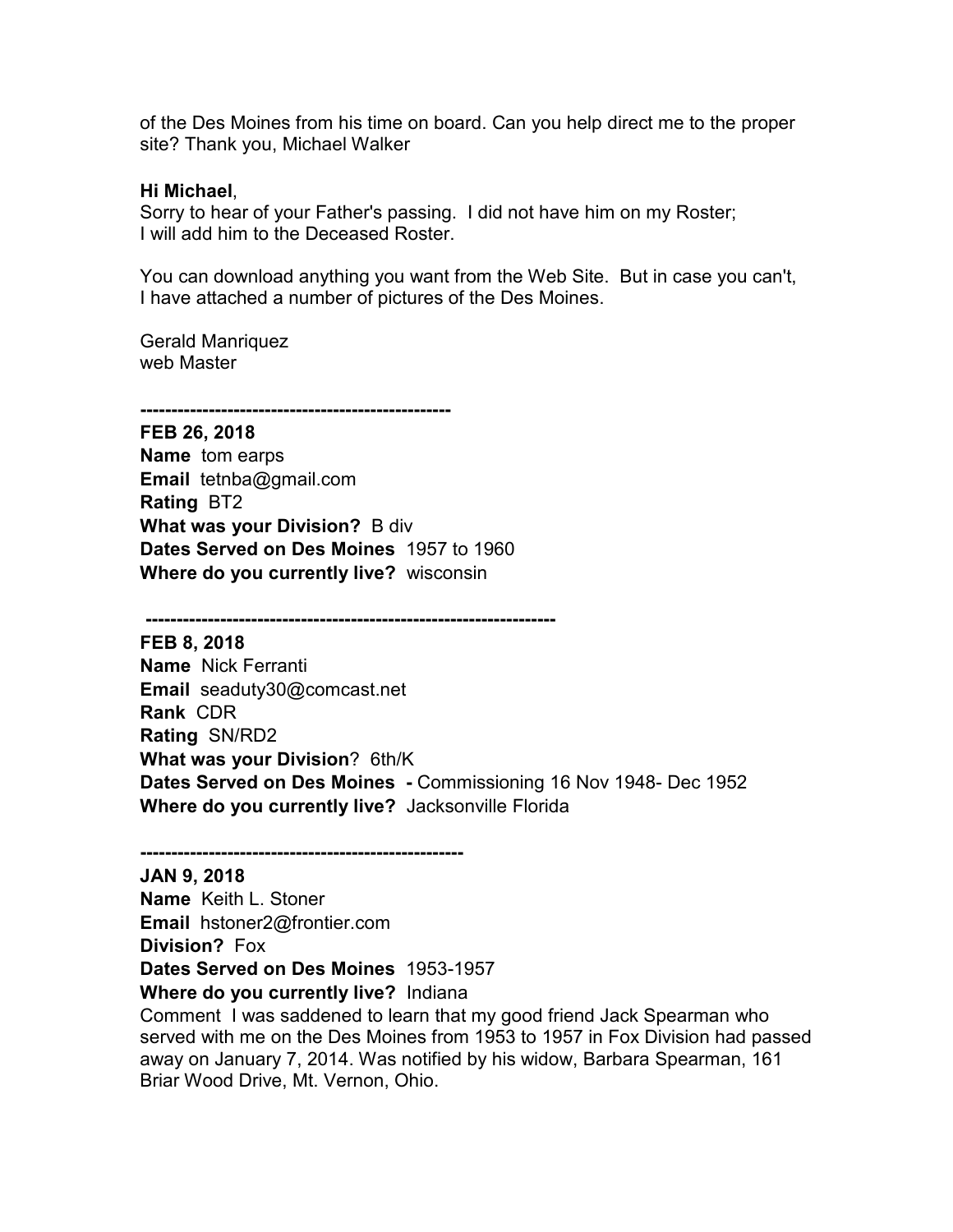**-------------------------------------------------------** 

**JAN 5, 2018 Name** John Stevens **Email** john.j.stevens1@navy.mil **Rank** LT

**Comment** Good afternoon gentlemen, I'm with the Navy Office of Community Outreach and I'll be planning an executive engagement visit to Des Moines in July for Rear Adm. Danelle Barrett, director of the Navy Cyber Security Division. I'm curious if your society conducts reunions in Des Moines or if you choose a different city each year. Further, I imagine you already have a date for the 2018 reunion, but if not, would you consider late July when the admiral will be visiting? Veteran organizations are among our most valued audiences and we love to engage those who have served before us and thank them for their sacrifice. Thank you for your time and consideration. Very Respectfully, LT John Stevens Navy Office of Community Outreach (901) 874-5805

**-------------------------------------------------------------------------- NOV 30, 2017 Name** Susan (Zemartis) Donley **Email** zemart@aol.com **What was your Division?** Not me .My brother John Zemartis **Dates Served on Des Moines** 1953 1955 not sure **Where do you currently live?** Florida

**------------------------------------------------------------ NOV 15, 2017 Name** LeRoy Bursch **Email** twogypsiest@msn.com **Rating** GMG2 **What was your Division?** 5th

**Dates Served on Des Moines** 1954-1957

**Where do you currently live?** St. James Missouri

**Comment** Forgot to add this GOLD STAR MILITARY MUSEUM 7700 Northwest Beaver Drive Johnston Iowa 50131-2416 This is where the stern plate and bell for the Daisy Mae is on display. Please let the V P know as I told him I would send the address. They have some info about the ship and some pictures. I am sure they would like more info, LeRoy Bursch

**------------------------------------------------------------------------------------------** 

**November 15, 2017 Name** LeRoy Bursch **Email** twogypsiest@msn.com **Rating** GMG2 **What was your Division?** 5th **Dates Served on Des Moines** 1954-1957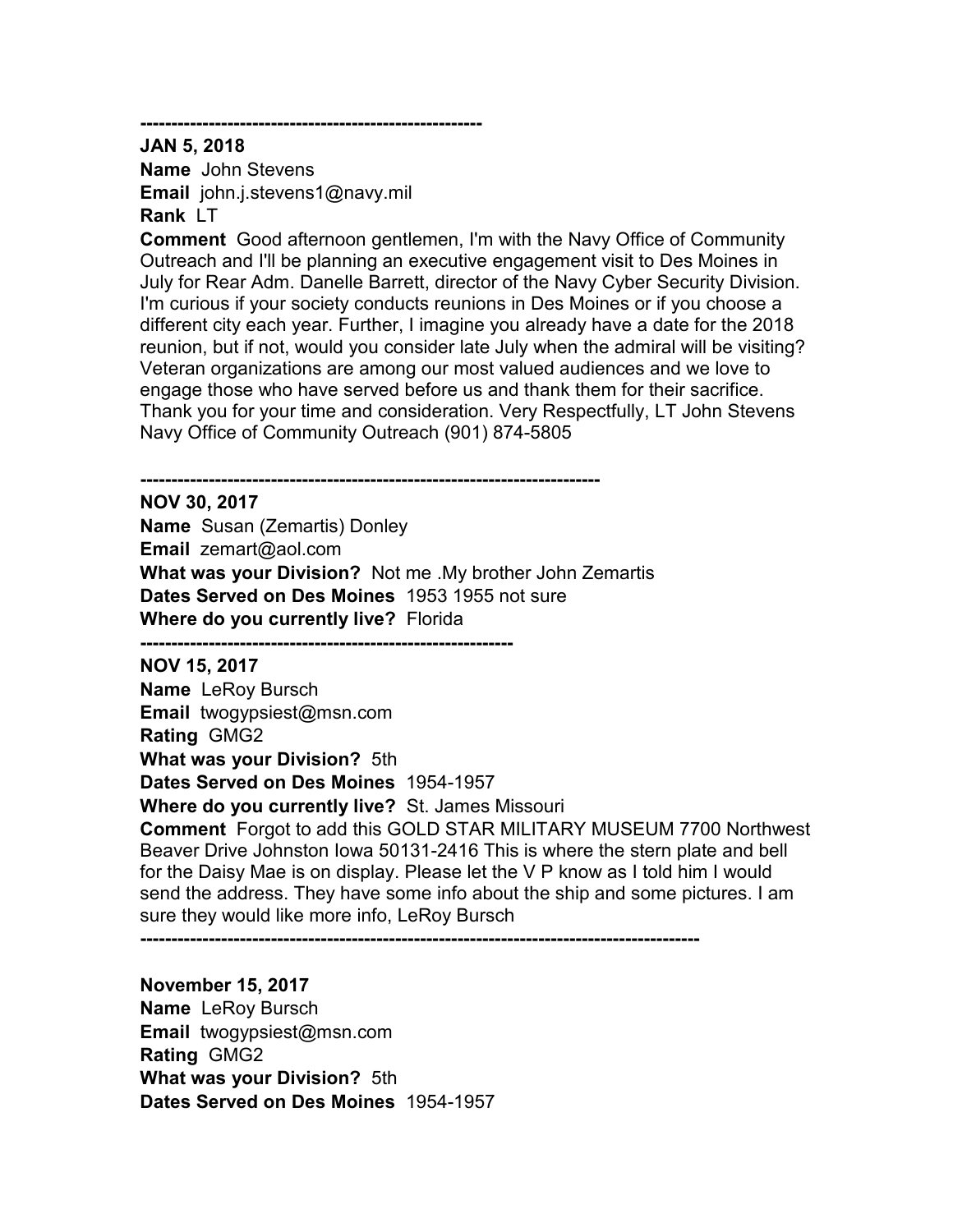#### **Where do you currently live?** St. James Missouri

**Comment** I talked to the V P. and he lead me to you. I want to inform you of the Passing of another shipmate. On Nov. 18th 2017 in Austin Mn. services were held for Gayle Paulson GMG2. He served aboard the Daisy Mae from 1952 until 1956 I believe. I would like to get the news letter you send out. My address is **LeRoy Bursch 18497 Private Drive 1213 St James mo. 65559** home phone is 573-265-0360 Thank You**.** 

**-----------------------------------------------------------------------------------** 

**---------------------------------------------------------------** 

#### **November 12, 2017**

**Name** Allen Pettner

**Email** apettner@gmail.com

**Comment** Hello, I wanted to make sure a package I sent arrived. Before your annual reunion this year I sent a box full of original USS Des Moines blueprints and other Des Moines paperwork that was pulled directly from the Des Moines during the decommissioning process In Brownsville TX. I sent to them to Roy Lammy. I just wanted to make sure they arrived to their intended recipients(the men who served on the Des Moines). Thank you for your service! Sincerely, Allen Pettner Brownsville, TX

**OCT 30, 2017 Name** clifford nichols jr **Email** pilgrim555@charter.net **What was your Division?** 4th **Dates Served on Des Moines** 1959-1961

**-----------------------------------------------------------------** 

#### **EMAIL SENT TO SHIPMATES WHO SERVED FROM 1948 TO 1951**

USS Des Moines Shipmates

My name is Jerry Manriquez, I am the Web Master for the USS Des Moines Reunion Association. I served aboard in Fox Division from Dec. 1958 to Sept. 1960. www.ussdesmoines.com

I have collected a number of Cruise books and data for the website, but I am missing a lot of data from the early years of the ship, **1948-1951.**

If you have any cruise books OR data that is not on the Website would you be willing to send it to me. I will scan it and return it to you within a week.

#### **Here is a list of Cruise books that are on the website**:

- 1. 9/3/1952-2/4/1952
- 2. 8/1952-12/1952
- 3. 1953
- 4. 9/1955-1/1956
- 5. 3/1957-5/1957
- 6. 2/1958-9/1958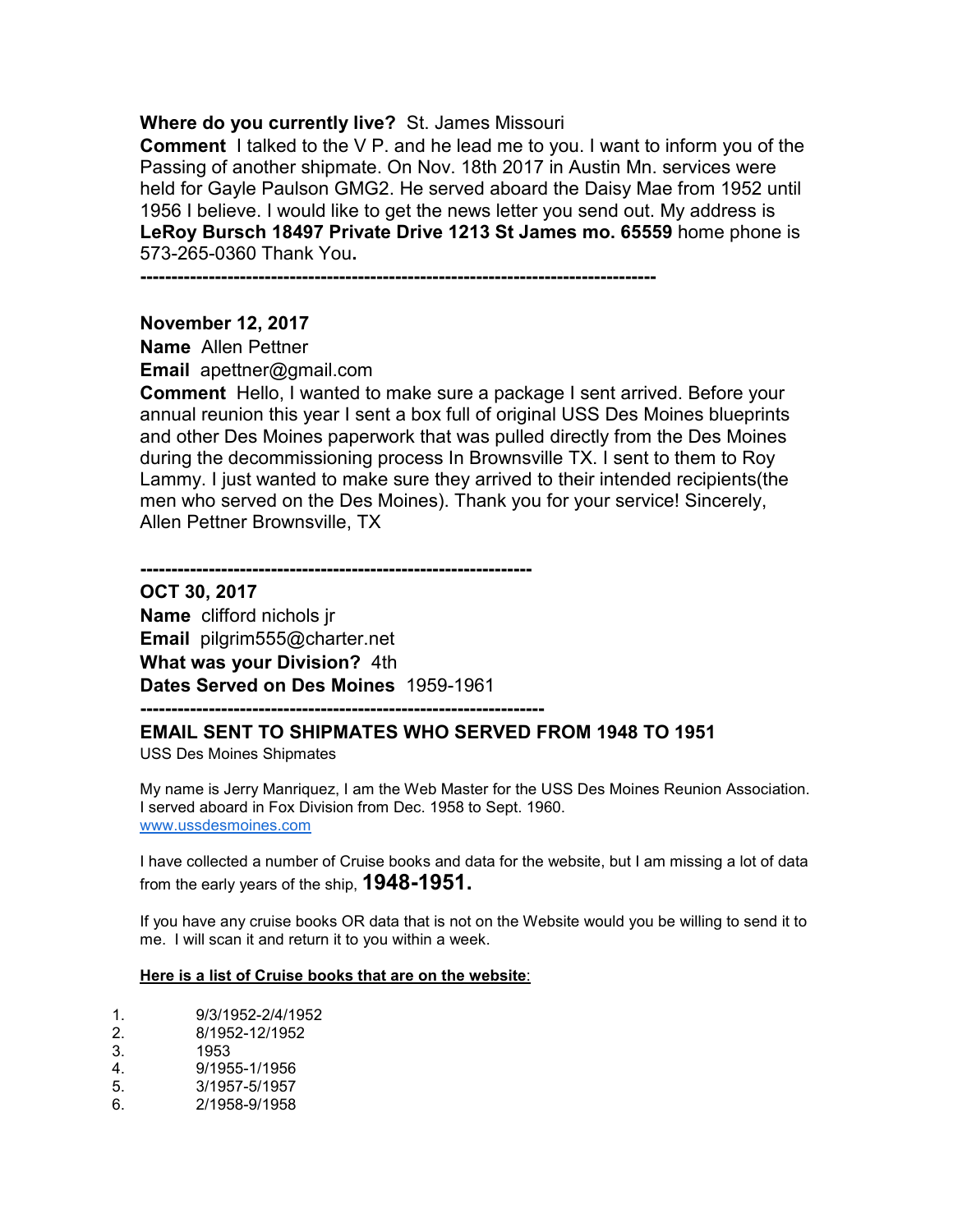Email me before you send any data so I know what is coming or if someone else has already sent it to me. jerjoman@att.net

Jerry Manriquez 3211 Kips Korner Road Norco, CA 92860 (951) 735-8408

**---------------------------------------------------------------------------------** 

#### **OCT 19, 2017**

**Name** Robert Scevers **Email** legomaster123@sbcglobal.net

**Where do you currently live?** Saginaw Texas

**Comment** I am 19 years old and I am building the USS Des Moines in Lego. I would like to be contacted to discuss details on the ship. I am willing to share photos of my work. My model is 1:116 scale and is 6 feet 5 inches long. I look forward to hearing from you. Sincerely, Robert Scevers 817-734-9676

## **Oct 21, 2017**

Robert, Glad to help you, and we would love to have a picture of the finished project to put on our website.

Good information on the dimensions of the ship plus side and overhead views. Cruiser Photo Index CA-134 USS DES MOINES - Navsource - Photographic History of the U.S. Navy Here is a great video of the History of building the Des Moines Class cruisers.

 $-$ 

:**https://www.youtube.com/watch?v=ONXYhli8jTA**

Jerry Manriquez Web Master

## **OCT 12, 2017**

**Name** Holly Colantonio **Email** hcolantonio@gmail.com

**Dates Served on Des Moines** 1956 to 1960

**Comment** I am the daughter of Robert Sanford who served on the USS DesMoines. He is listed in your TAPS section, however I would like to see his service dates corrected. He started in 1956 and served until 1960. Feel free to contact me with any questions.

**October 20, 2017 Robert R Sanford** 

## **To: Holly Colantonio From: Uss Des Moines Association**

Serial number 487-59-58 Holly you said your Father served from 1956 to 1960

The Sept. 1958 Muster List shows him as a Seaman, transferring from the USS Salem CA-139 on Sept. 15, 1958.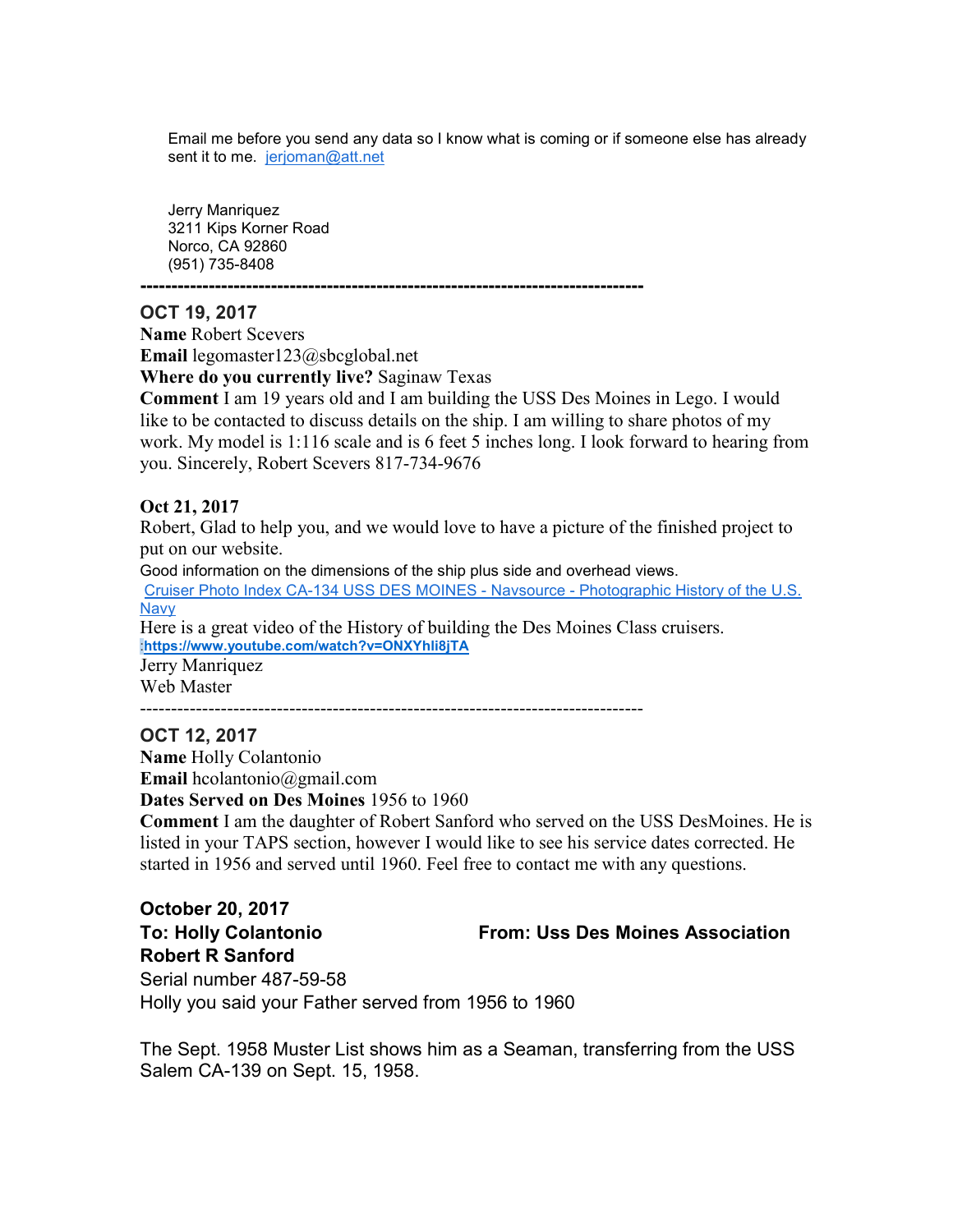The March 1960 Muster List shows him as a Gunner's Mate Third Class (E4) and I think it says he enlisted in Oct. 1956. He is not on the June 1960 Muster List, so he must have been discharged between March and June 1960. I looked in the last Cruise Book (1958) to find his picture but he must have come aboard right after they published it. Since he was a Gunner's Mate, he would have been in one of the Gunnery Department Divisions which were 1 to 7.

The May 17, 1960 Daily Muster List shows Robert Sanford. I believe this is when he left the ship. Copies of all the Muster List's have been attached.

Therefore the data on the TAPs sheet will be changed on the next update to GM3 and show that he served aboard the USS Des Moines from 1958-1960; not the total time he served in the Navy.

Holly,

If you want your Father's military records (probably over 20 pages of data) send a form to the National Archives in St. Louis. See the article on the Des Moines Website. As his Daughter you will get the records free of charge and it could take 3 to 4 weeks to receive them. The information I show about the National Archive may have been modified, so go to their site online and check it out. http://www.ussdesmoines.com/military-records.html

Jerry Manriquez Web Master USS Des Moines CA-134

---------------------------------------------------------------------

**AUG 28, 2017 Name** Sheliah Shepard **Email** Sdsshepard@gmail.com **Rank** Dad was a seaman **Dates Served on Des Moines** 1948-1952 Dad is deceased

**Comment** I am writing a book about my father's Nave service 1948-1952. He went through the Great Lakes Naval Training Center. I have a scrapbook dad gave me before his death in 1992. Can you direct me to any primary research and resources that could assist me please. Dad served aboard the USS Des Moines-134. Thank you greatly. I am a retired school teacher in Michigan. My fathers name is John P. Pilon

## **Oct 8, 2017**

I have been so impressed by all of your efforts Mr. Manriquez. I can not tell you how much I appreciate all of your efforts on my father's behalf. I know that I will have a lot of questions as I continue to form my chapters in the book that I am writing.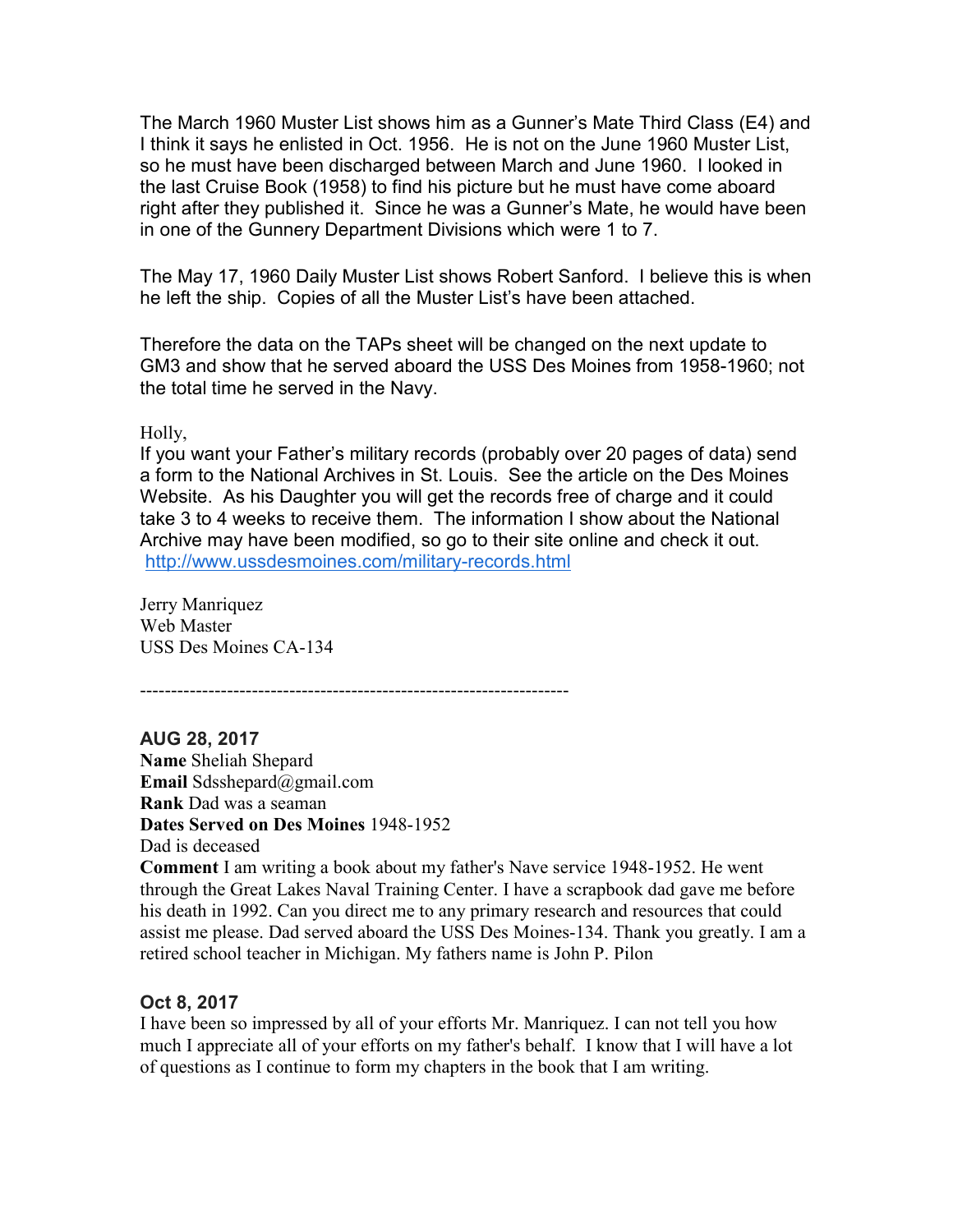Future family members will benefit from your efforts when they read my book. I have been spinning off of all of the information and I have not stopped since I opened your latest email this morning.

Thank you so very much sir. My father in heaven is smiling down on you! Sheliah D. Shepard

**-------------------------------------------------------------------------------------------** 

**Jul 29, 2017 Name** Joseph Mesics **Email** jmesics@lmf.net **Rank** CDR - ret **What was your Division?** OI & 4th **Dates Served on Des Moines** JUL 58 - DEC 60 **Where do you currently live?** Cornwall, PA **Comment** Finally got to my first USS Des Moines (CA-134) reunion THU, FRI 7/27-28/17. So sorry I missed the first 42 reunions. What a great group of guys and what a GREAT SHIP, the Daisey Mae.

**JUL 21, 2017 Name:** Joseph Mattia **Email:** joemattia@aol.com **Rank Rating: What was your Division?** 6th **Dates Served on Des Moines:** 1955-57 **Where do you currently live?** Reading, Pa

**Comment:** My father Albert J. Mattia recently passed away on May 19th of this year. My father served on USS Grand Canyon and USS Des Moines, by far his favorite ship was USS Des Moines. He was buried with his USS Des Moines CA-134 hat. He was so proud of his ship he wore his coat and hat all the time. In memory of my Father I got a Navy tattoo of an anchor with CA-134. He was proud to serve his country and extremely proud to serve on the USS Des Moines.

**JUL 9, 2017 Name:** Robert L. Bockenkamp III. **Email:** rlb\_nbcnews@icloud.com **Rank Rating: What was your Division? R Dates Served on Des Moines: 1951 - 1954 Where do you currently live?** 

**Comment:** Just wanted to tell you my father, **Robert L. Bockenkamp**, a ships Pipefitter on CA-134 USS Des Moines; passed away on Friday, June 23, 2017. He was laid to rest at Jefferson Barracks National Cemetary in St. Louis,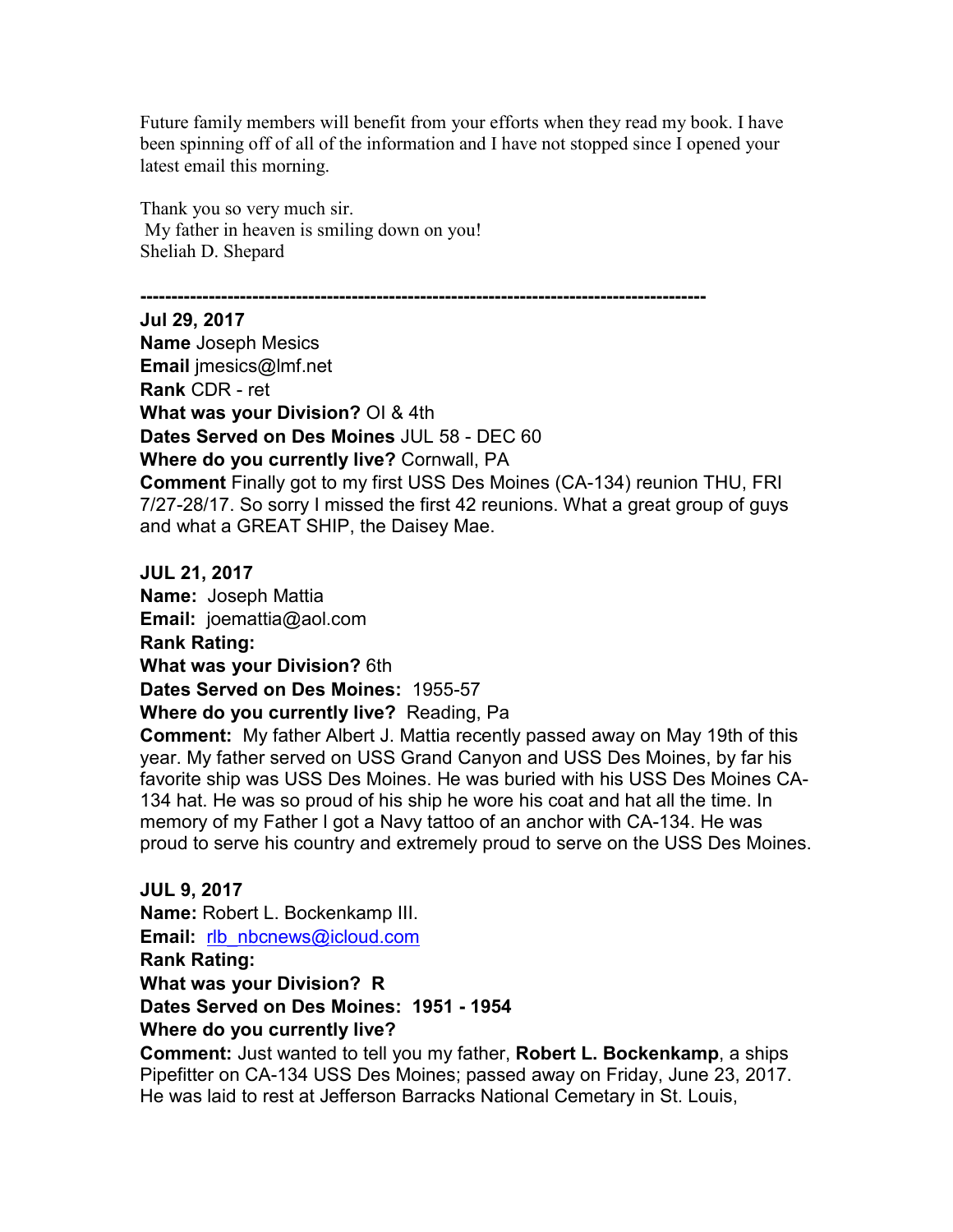Missouri with full military honors and a special ceremony by active members of the United States Navy with representatives from the Pentagon, a United States Senator, a Federal Judge, a retired Lt. General of the U.S. Army, an active Four Star General from the U.S. Army pentagon, an active Naval Rear Admiral, former Missouri Govenor, family and friends. My father attended numerous USS Des Moines reunions throughout the years and had many found memories of those events and the friends/shipmates that were able to attend. My father reveled in his Naval service and was proud of his time spent on the USS Des Moines. Using his government contacts, he was proud to have been one of the last citizens and former crew members to tour the ship just before its dismantlement. Dad would have wanted me to tell you, his friends, his comrades, his shipmates; farewell and to wish you clear skies and calm seas on the remainder of your journey throughout life.

## **May 26, 2017**

**Name**: GySGT Frederick Dauwalder **Email**: rickandj@mytocn.com **Rating**: GySGT U.S.M.C **Division:** Marine Detachment

**Comment:** To Jim Chapman. Jim; Just searching through some old Daisy Mae photos and e-mails. Came upon your e-mail stating you now live in Frisco. As large as the world is, you now almost live around the corner from me. I was a Sgt. And Marine Det. on the Des Moines in 1956-1957. I was searching when the Des Moines was scrapped in Brownsville Tx. I was at the Marine Military Academy from Jan 2 , 1973 to 1983. If she was scrapped during that time I was unaware of it. If I was , I would have gone down (20 miles away) and got something or other as a memento of the ship. Anyway, I live 4 miles south of Princeton. Lake Lavon in view. Semper Fi & God Bless GySGT. Frederick Dauwalder U.S.M.C. ret 1950-1972

## **MAY 2, 2017** IP 67.149.248.49

**Name** Diane Johnston, Sister of Harold Kenneth Brown

**Email** djohnston3333@yahoo.com

**Rating** Harold was EM3

**What was your Division?** Dates Served on Des Moines Nov 7, 1957 to Nov 7 1958

**How did you find this website?** Internet Search of USS Des Moines **Where do you currently live?** Michigan

**Comment** Hi, My older brother Harold Kenneth Brown EM3 served aboard The USS Des Moines between 1957 and 1958. There was 17 years between us and I have been trying to find out about my big brother who I barely knew, as he joined the Navy when I was 2 months old passed away at the age of 20 when I was just 3 1/2 years old. Thanks to your Muster Roll section I was able to find that he was transferred from USS Iowa to the USS Des Moines on Nov 7, 1957 and served there until his death on Nov 7, 1958 when according to the telegram sent to my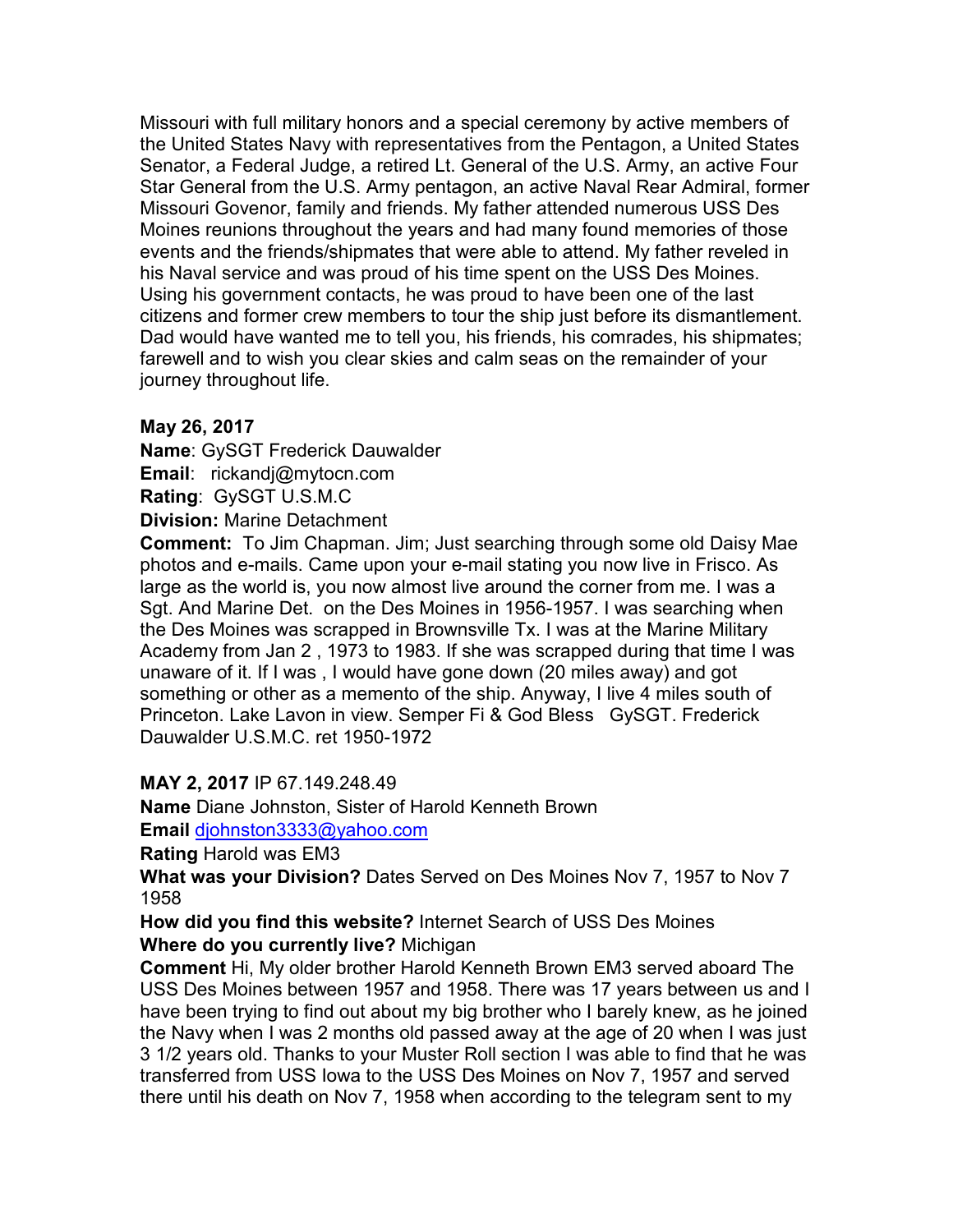parents he " was struck by a vehicle while on shore leave in Genoa Italy". That is all we were ever told about his death. Harold joined the Navy on his 17th birthday and was going to reenlist in May 1959. He told my parents he wanted to make it his career. I want you to know that according to his letters and what my parents told me, he loved the Navy, serving aboard the Des Moines and his shipmates. Thank you for the Muster Rolls that were posted, it fills in a little of my puzzel. I wish I had asked my parents more when there were still here, I know is a long shot, and maybe to much to ask, but if any of your members remember Harold, I would love to hear what they have to say, good or bad. By the way if Harold were alive today I believe he would love what you have done to keep in touch with others that served together PS sorry I don't know Rating and division, I'm not sure which column is which on the rolls except name, rank and service number. Thanks for listening, Diane (Brown) Johnston

Response to Diane (Brown) Johnston

jerjoman . <jerjoman@gmail.com>

Diane Johnston, Your brother Harold was in E Division. He was an Electrician's Mate 3rd Class. I found his picture in the 1957-58 Cruise Book. Here is the link to the Cruise Book: Look on pages 101-104, Harold is in the front row of pictures number two. (copy and paste the following URL's)

http://www.ussdesmoines.com/uploads/5/9/7/1/59715703/1958 cruise part i se archable.pdf

http://www.ussdesmoines.com/uploads/5/9/7/1/59715703/1958 cruise part ii se archable.pdf

I have also attached a blown up picture of Harold , the pictures of E Division, the Des Moines Arm Patch and Badge, and an Electrician Mate's Insignia

Jerry Manriquez

Web Master

USS Des Moines

**APR 29, 2017** IP 24.211.173.140 **Name** Nelson Rose **Email** bchbumgus@gmail.com **Rating** RD1 **What was your Division**? OI **Dates Served on Des Moines** 1955-1958 **Where do you currently live?** NC **Comment** Noticed that my dates served were not on the roster. This is just an edit. Thanks

Replied to Nelson– Jerry Manriquez

**MAR 27, 2017** IP 173.69.181.200 **Name** JOHN PAEPCKE **Email** jecpaepcke@tcdecisions.com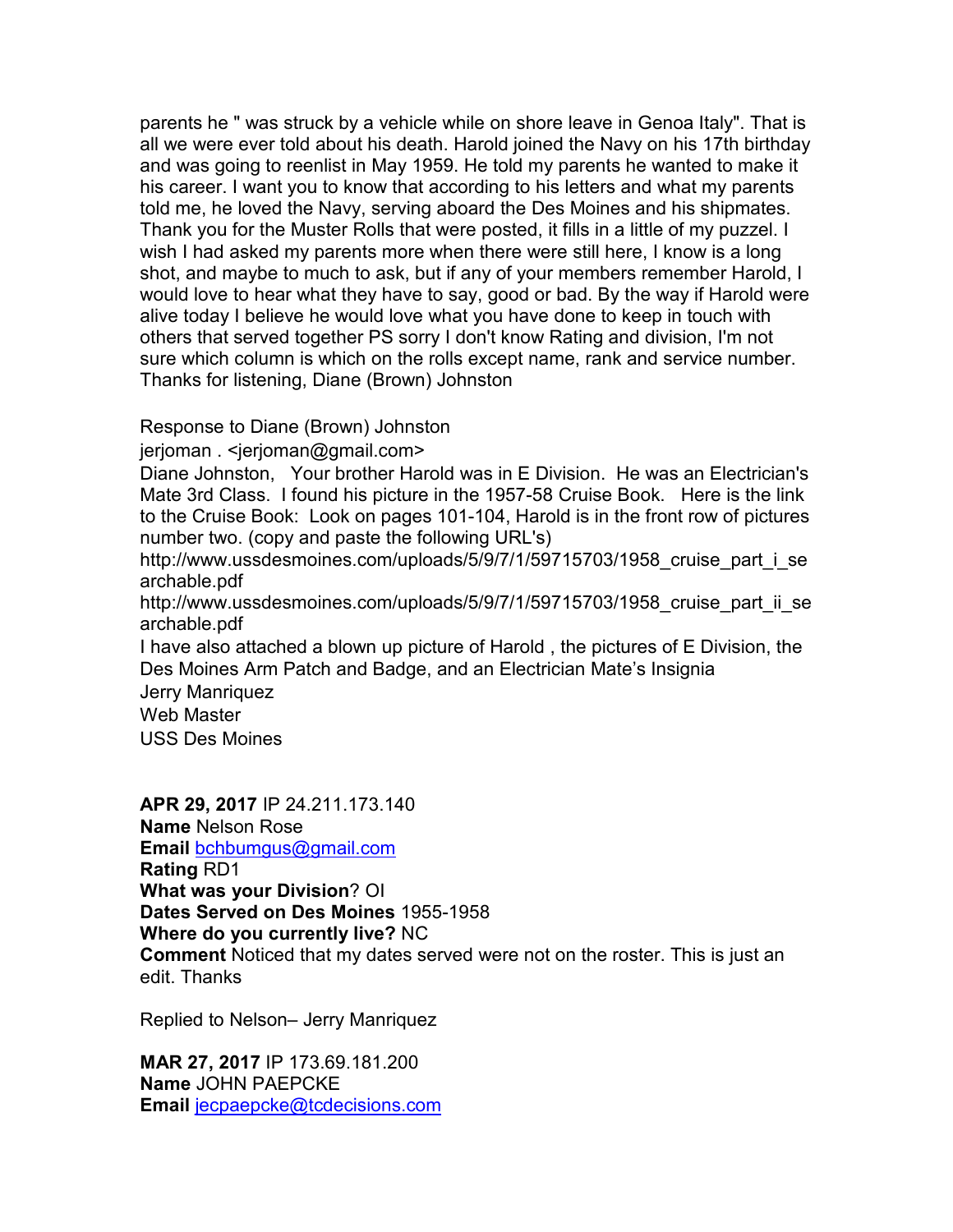**Rank** Midshipman 3/C Rating What was your **Dates Served on Des Moines** June/July 1956 **How did you find this website?** Internet search **Where do you currently live?** Annapolis, MD

**Comment** I was a Midshipman 3/C in the summer of 1956 and the USS Des Moines was part of the training fleet for our 3/C and 1/C Midshipman. I had the privilege of serving my training cruise on the USS Des Moines. During the 6 weeks that I was on board, I fell in love with that ship. I was so impressed with the ship and crew, that if someone had offered to let me stay on board, I would have chucked the Naval Academy and enlisted right there. As it was, I ended up spending 26 years in the USAF. I never got on board again, but every time that I was in Philly, I would go visit her. But I digress; the reason that I dropped this note is that I cannot find any mention of the Lady visiting either Hamburg or Stockholm (our ports of call) in your 1956 Cruise Books. The only thing I can offer are a few picture pages from the 1959 USNA Lucky Bag. I would be happy to scan them and send them to you, but they are primarily pictures of Mid'ns. The fleet broke into smaller units after we reached Europe and the ships were scattered among a number of ports. Please let me know if you would like copies of what little I have. Regards, John

Replied to John - - Jerry Manriquez

John,

The list of ports of call for the Des Moines was on the website. The links are in Blue. I do have brochures which I have not put on the website yet, and there may be one from Stockholm. We would be happy to include your pictures from the 1959 USNA Lucky Bag. Include your Midshipman picture so we can see what you looked like in your younger day and I will put all of it in the Personal Story section. When you scan them, do it at 300 DPI.

I will also include your comments in the Comments Section.

**MAR 19, 2017** IP 71.46.59.135 **Name** Richard Nichols **Email** rsherlockn@sbcglobal.net **Rating** Third class gunners mate Rating **What was your Division?** seventh **Dates Served on Des Moines** !952-1956 **Where do you currently live?** BETHEL Ct

**MAR 5, 2017** IP 96.61.2.113 **Name** richard dent **Email** rdent@tds.net **Rating** mm2 **What was your Division?** m **Dates Served on Des Moines** 1948-1953 **How did you find this website?** been here before **Where do you currently live?** russell ny. **Comment** trying to find the reunion dates for this year thanks DICK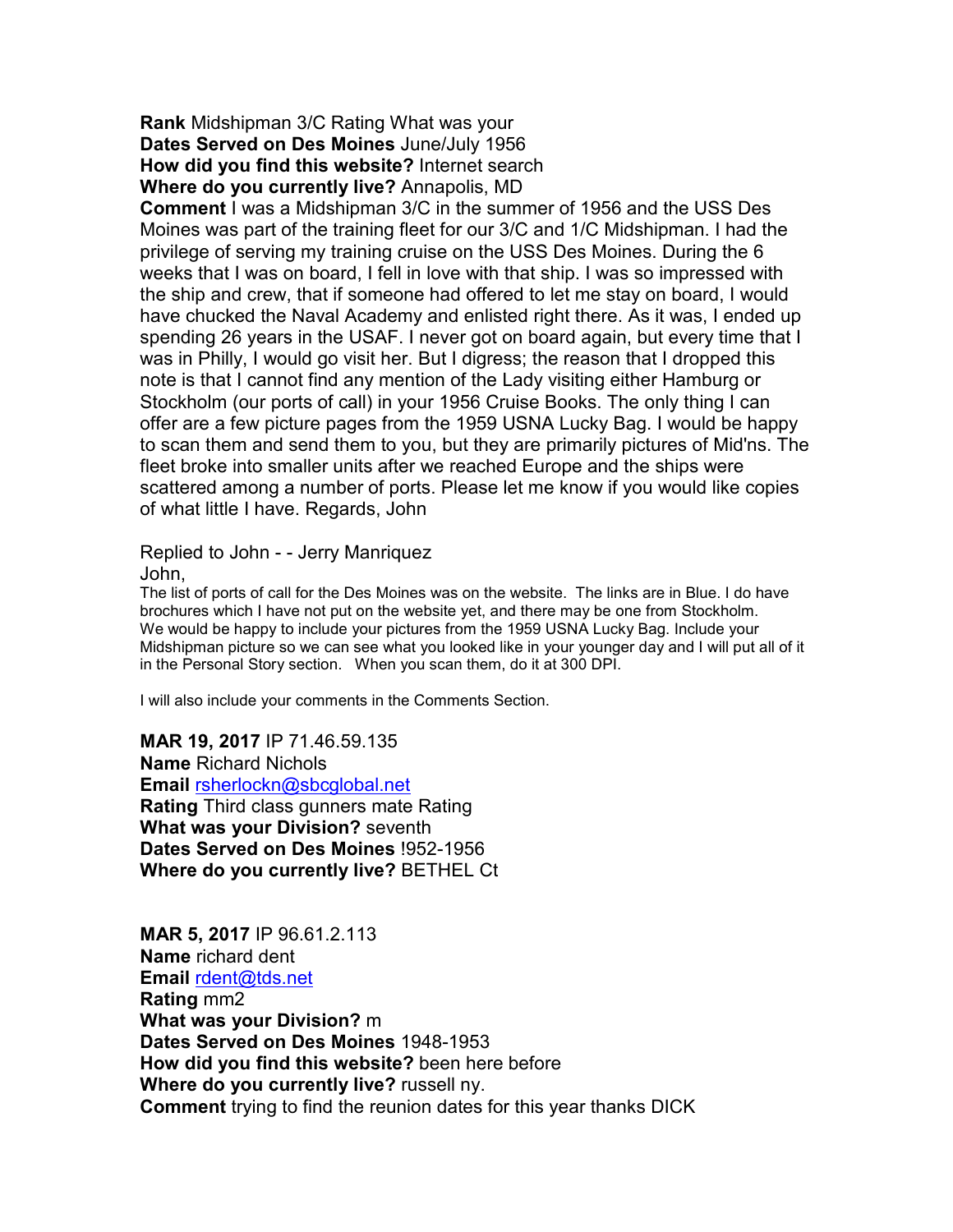Replied to Richard – Jerry Manriquez

**MAR 5, 2017** IP 96.237.229.24 **Name** John Martin **Email** jmartinandco@verizon.net **Rating** Sn. **What was your Division?** Fox **Dates Served on Des Moines** On board from Sprinfield, back to Boston to decommission **Where do you currently live?** Rockland,Mass. **Comment** Im trying to get a Daisey Mae patch.

**FEB 28, 2017** IP 45.50.108.117 **Name** Allen Christian Email wa6srt@gmail.com **Rating** QMSN **What was your Division?** N Div. **Dates Served on Des Moines** Till Nov.1952 **How did you find this website?** I researched the internet **Where do you currently live?** Garden Grove, CA **Comment** I transferred aboard the Des Moines from the USS Newport News CA 148 at Gibralter 1952

**JAN 31, 2017** IP 161.97.214.30 **Name** Glen Smiley **Email** gfjdsmiley@gmail.com **Rank:** Midshipman **Dates Served on Des Moines** Summer 1955 **How did you find this website?** Internet **Where do you currently live?** Longmont, Colorado **Comment** I was a USNA Midshipman in 1955 and was aboard the USS Des Moines for my summer cruise to Malaga, Spain (with a tour to Madrid) and Plymouth, England (with a tour to London). I remember it being so hot with no air conditioning that I used to sleep on deck with my fart sack under the No. 3 8" Turret. I was graduated from USNA in 1958 and subsequently served aboard the USS Valley Forge CVS 45, the USS Manley DD 940, NAS Key West and NAVSTA Key West before leaving the Naval Service. Glen F..Smiley

**JAN 17, 2017** IP 73.186.100.70 **Name** Marty Horowitz **Email** brittpop@aol.com **Rating** E-4 GMG-3 **What was your Division?** 5th **Dates Served on Des Moines** 1960 to decommissioning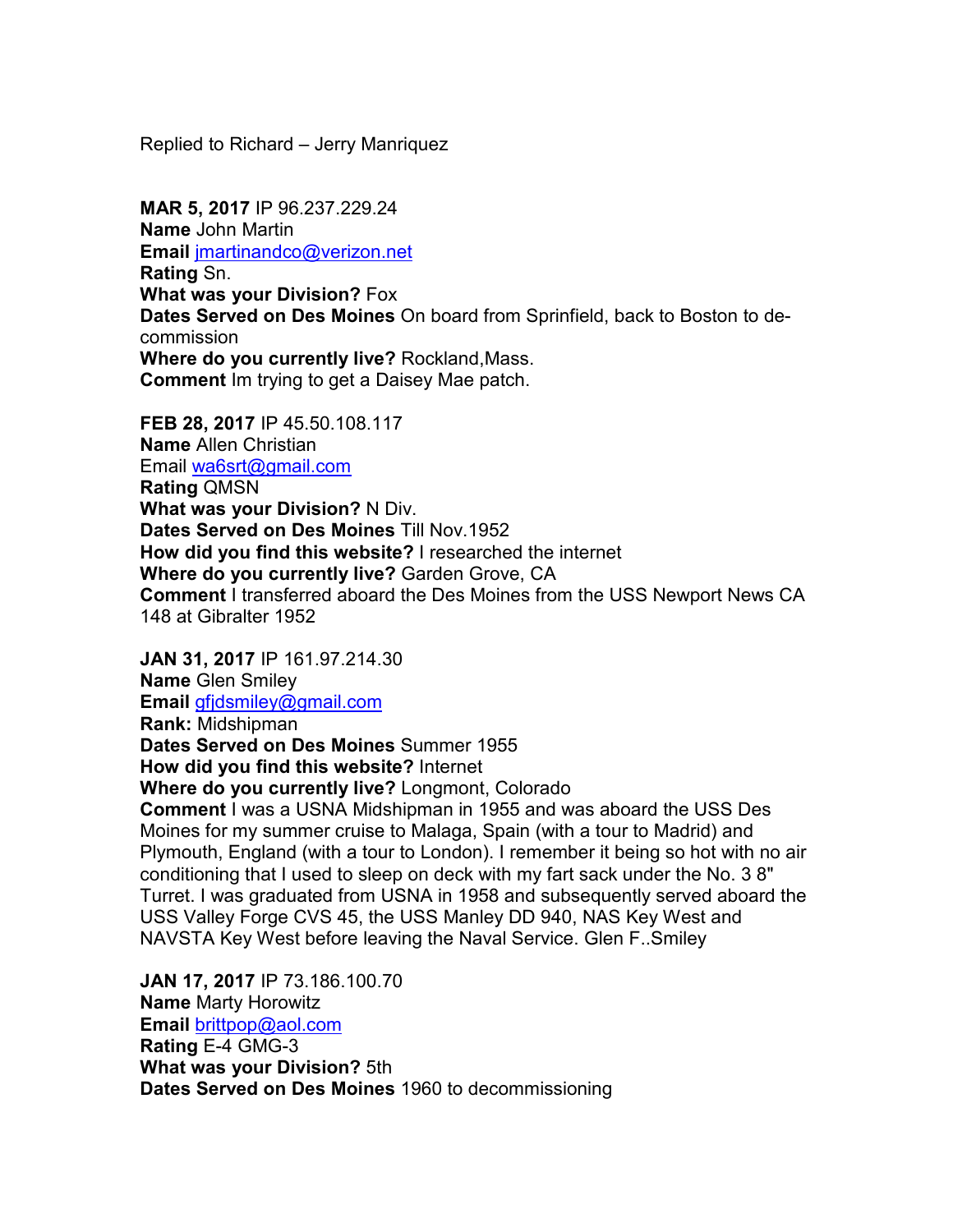**How did you find this website?** association member **Where do you currently live?** Connecticut

**Comment** "Deck Ape" when I went aboard for 3 months, assigned to side cleaning crew also! Became gunners mates striker, work station Mount 55, Roland Palmer GM-3 was in charge. Became GMG-3 after leaving after decommissioning.

**JAN 13, 2017** IP 97.115.179.249 **Name** James VAN RIPER **Email** p2forever770@gmail.com **Rating** E-6 CT-T **How did you find this website?** google search **Where do you currently live?** Loon Lake, WA **Comment** Doing research on the nicknames of US cruisers during WWII. What was the nickname of the USS Des Moines?

**JAN 9, 2017** IP 76.127.9.236 **Name** Shawn Hayden **Email** flatplanet@me.com **Dates Served on Des Moines** beyween 1950 - 1954 **How did you find this website?** Through Google **Comment** My Father, Frank Hayden served on the USS Des Moines in the early fifties. He is now deceased. I am his daughter and living in Santa Fe NM. I have his uniform and it is in really good condition. Its a wool blue uniform. I am looking for a Navy museum or a Korean War museum to donate it to. If you have any contacts or ideas please email me. Thank you, Shawn Hayden

**DEC 4, 2016** IP 67.186.178.41

**Name** JULIAN LUPIENSKI

**Email** julski9@aol.com

**Rating** e-6 ret rm

**Where do you currently live?** gales ferry ct

**Comment** the following obituary appeared in a local paper, the hartford ct courant robert r sanford 78 passed away on dec 1 2016. lived plainville ct. it goes on to say he served in the U S N NAVY stationed aboard ther U.S.S. DES MOINES dates not provided. thought maybe some knew him and would like to know.....to leave condolences visit BAILEY-FUNERAL-HOME.com

**NOV 11, 2016** IP 107.139.109.142 **Name** joseph janis **Email** oldcorps@att.net **Rating** as Caot, USMC 1970 was PFC on board Daisy Rating **What was your Division?** Marine Detachment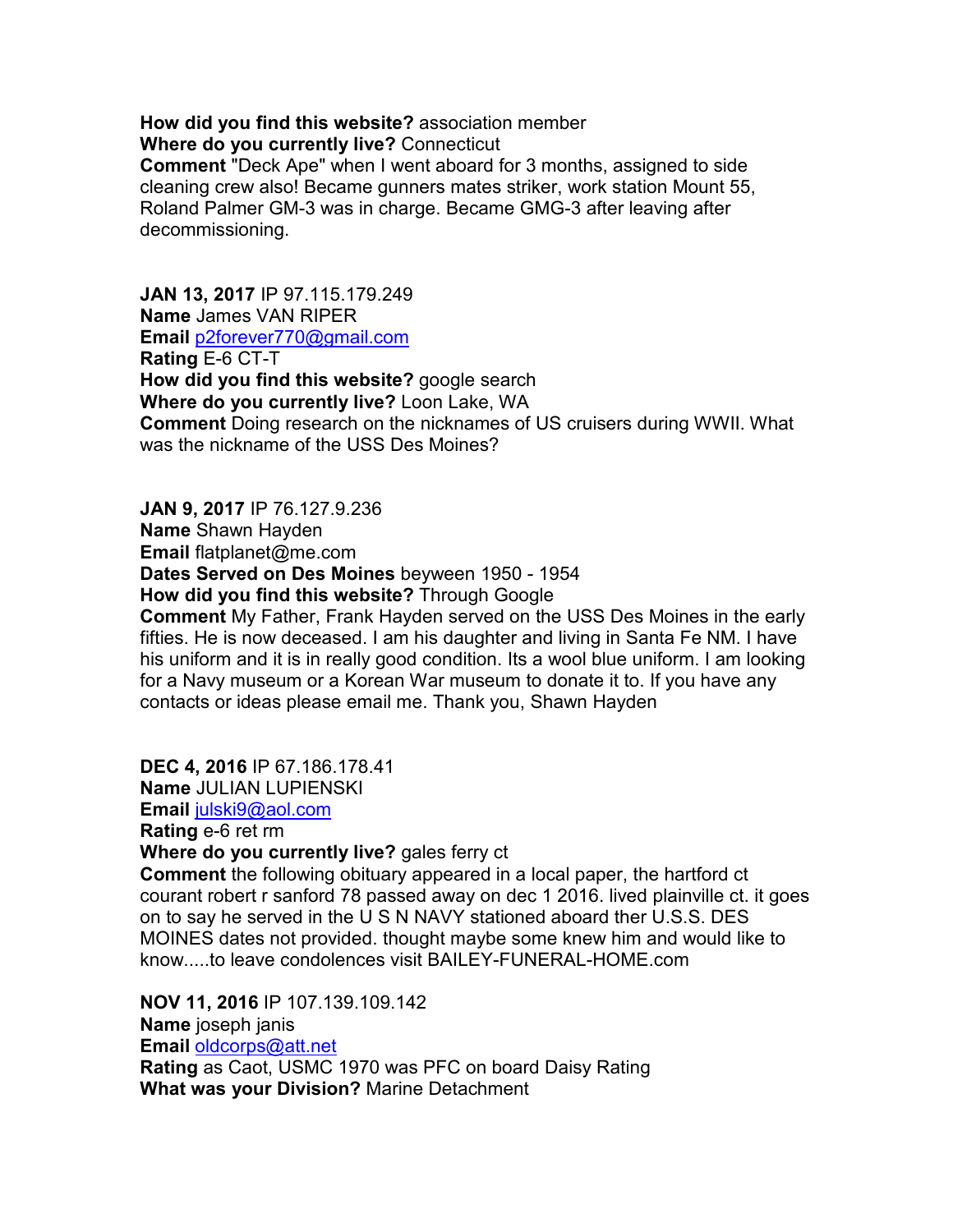**Dates** Served on Des Moines Dec 1948--Aug 50.

**Where do you currently live?** 814 e 20th st, Santa Ana Ca 92706 **Comment** Family had our name changed from JANOSKEY(JANUSKA) to JANIS in 1955. I was in the Detachment as JANOSKEY and made our 1st med cruise in "49". Recall Villafranche and all the ports we visited and landing exercises quite well! Princesses Elizabeth came aboard at Valleta, Malta and I recall her lady in waiting came to dinner later that evening in the Captain's cabin along with Cmdr FRAKES.

**OCT 6, 2016** IP 69.126.229.81 **Name** Christopher T. Spano **Email** cochise327@msn.com **Rating** 2nd class Radioman **What was your Division?** OR **Dates Served on Des Moines** 1/57 thru 6/60

**Comment** How do I list a lost shipmate. Radioman Mel Fordyce passed away 2 Oct. 2016 Just want to let all know. Is there a place to list those who have died?

**SEP 25, 2016 Name MARY SMOLNIK Email MARYVN@HOTMAIL.COM Rank SN What was your Division? Daughter of Edwin N. Gilliland Dates Served on Des Moines NOV 1954 - OCT 1958 How did you find this website? GOOGLE Where do you currently live? LAS VEGAS, NV Comment** 

**Hello, I would like to correct information in regards to my father. I found his name in the alphabetic deceased on page 28, number 1203. His name is incorrect. His name is Edwin not Edward. His date of his passing was December 9, 2002. His state is Pa, his division is SN. Does anyone have any photos that may have him in it? I lost ones of the ship and ones he had with him in it due to a fire at my brothers home. Any information or pictures I would be grateful to see. I found an old cigarette ration card and a couple pictures of the Everglade Forrestal, a helicopter dated April 1957 that I am willing to share. Thank you for your service now and then. With respect, Mary Gilliland Smolnik** 

RESPONSE TO MARY GILLILAND SMOLNIK BY JERRY MANRIQUEZ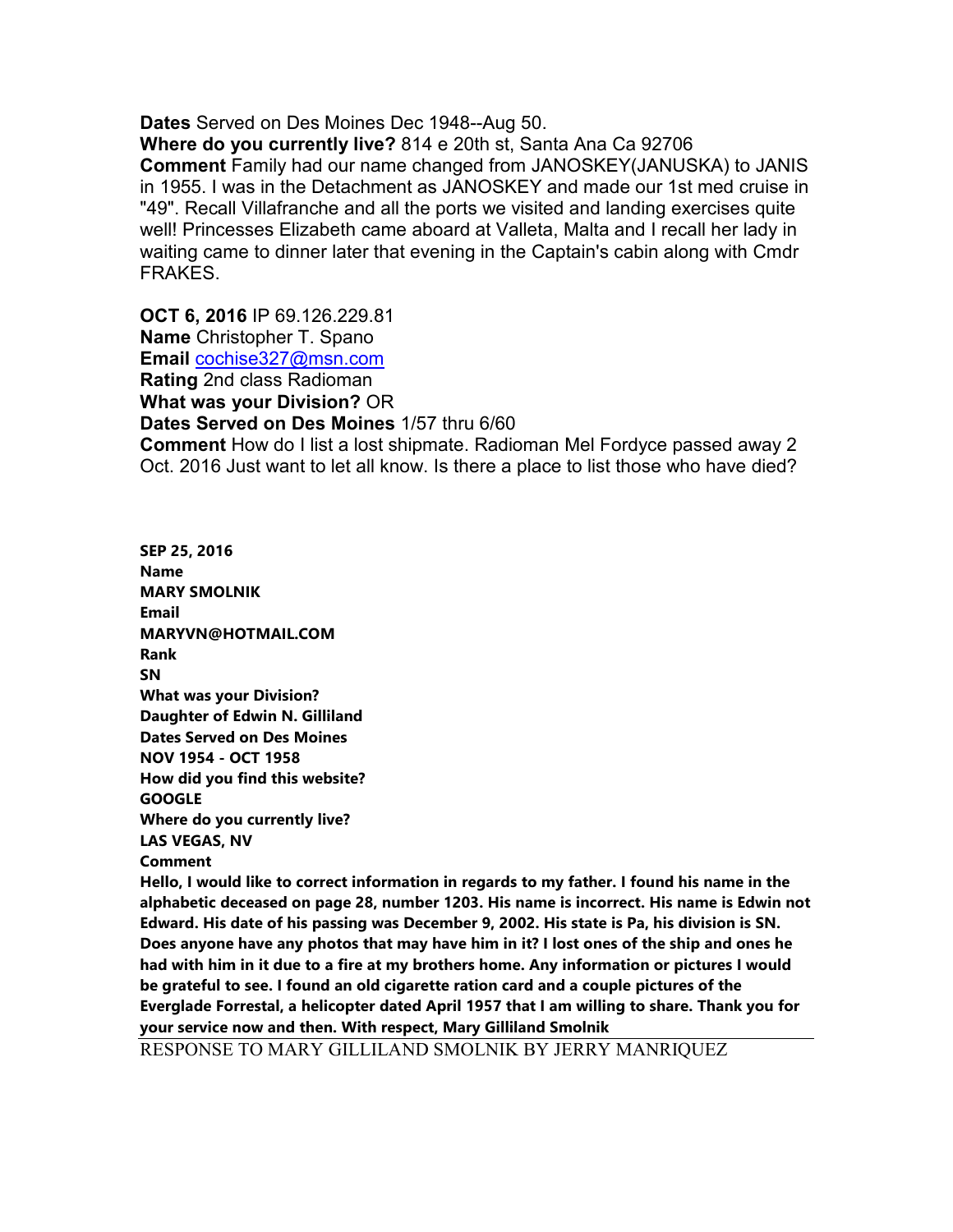I am the web master for the USS Des Moines. I am correcting your Father's name, division and death date on our site. I think the dates you gave me were his enlistment dates (Nov 1954 - Oct 1958). If we did not know the Division we put in the rank or rating and your Father was a Seaman pay grade E-3 (SN)

I found his name on the June 1958 Muster List and the Sept 1958 Daily Muster List. He served in the 6th Division the whole time he was aboard; he came aboard Mar 3, 1955 and left the ship Sept 26, 1958. He was transfered to the USS Wasp (an aircraft carrrier) for transportation back to Norfolk, Vir for discharge.

I found some pictures in our 1955-56 and 1957 Cruise books of your Father with his Divsion as well as the Muster Roll showing the date he left the ship. I will attach to this email. You can download any or all the pictures you find on our website.

If you want all the Navy Records for your Father, you can get them free from the National Archives in St. Louis free of charge for a veteran or his children. I have a tab on the website which tells you about this. The National Archives may have changed some pages on their website, but it should be easy to find out. With this info you would know all the dates he served, his duty stations, his division, promotions, medical records, etc. Military Records

I would appreciate any pictures or memorabilia you can share with us.

**SEP 11, 2016 Name Frank Bean Email macbean@gmail.com How did you find this website? google Comment I don't know how you normally get your info about people, but I wanted to inform you that my father, Richard Bean, who was on the Des Moines from 1950-1952 (I believe) passed away on November 24th, 2015.Sept. 10, 2016** 

Jerry,

Saw on 8/11/16 guestbook where Richard Ritt's daughter was looking for info.

 I had the muster rolls (16mm film and poor digital copies) for 1957 - 1961. Sent all this stuff to Bob Cockerel some years ago. Did he make it available to you?

#### **You should receive the DVD next week**.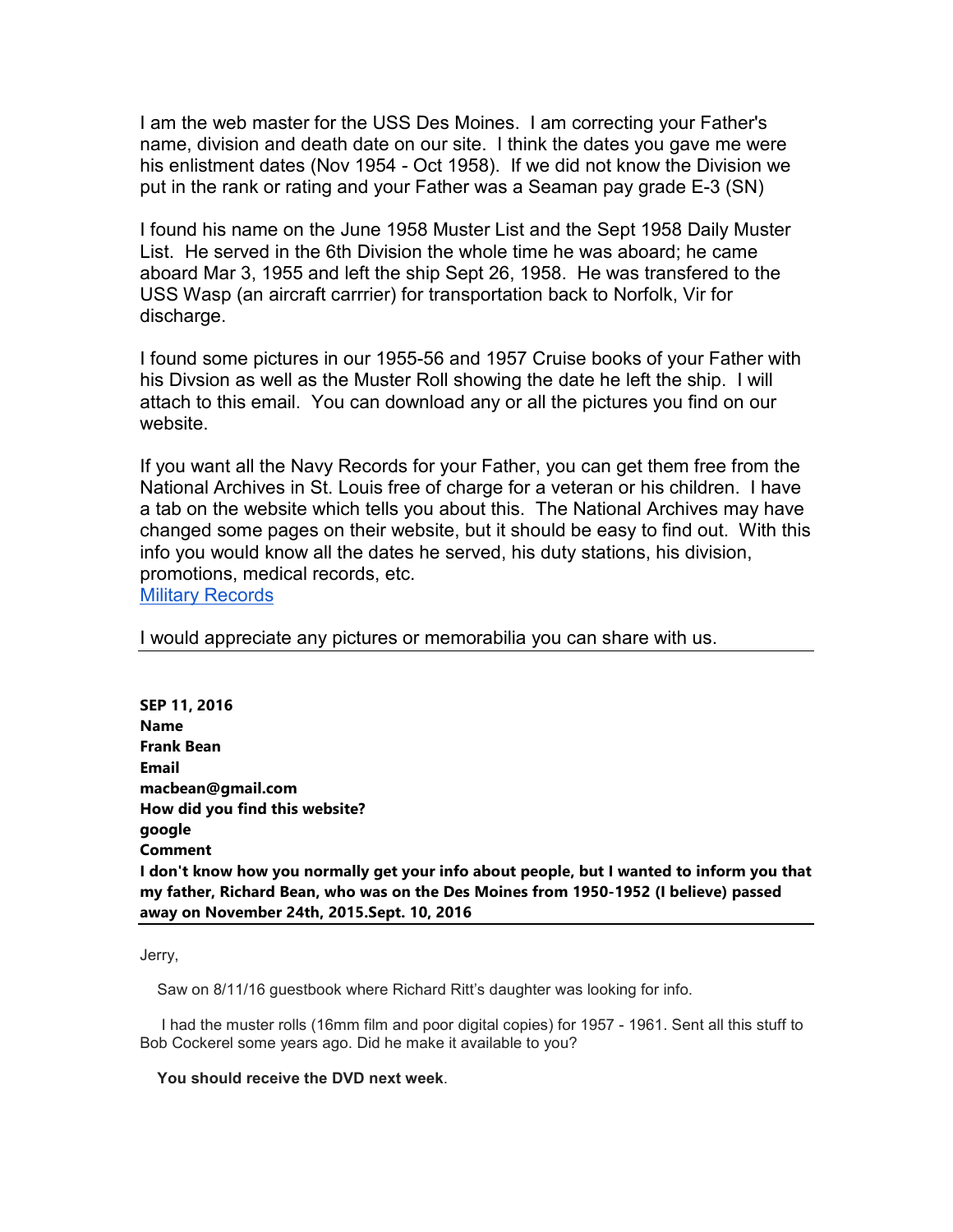Found the following for Ritt on my digital copy: "Ritt Richard T. 5309139 SN SN 0 082 0 1258 0000 0000 1000 122258 11 0" This info was on 1960 Part 2, Reel 1992. Digital file # 00121.

 Don't know what some the numbers mean, but I'm sure he came aboard Dec. 22, 1958. Have enjoyed the new site! **Leonard Bruffey (IC3) aboard 6/59 - 3/61** 

**Sept. 22, 2016** 

Hi Gerry.

I may have had something to do with this in the past?

I cannot remember how we ran across each other ten years ago (possibly thru an Radioman that had been both on the Des Moines and the Springfield?), Lt CDR Jerry Lafferty (Assistant Sixth Comm Officer) (retired as Capt.) (Docent on the USS Wisconsin in Norfolk when we met again.) and myself began emailing. He mentioned going to Bupers in Annapolis MD and looking at Ship logs for Port list, crew names and dates. Since I/we had crew names and port list for the Des Moines, some of us were looking for a Springfield Port list. Jerry provided a hand written copy of said item in a short time plus mentioning he could could obtain microfiche copies of Ship's logs. (The late Jim Aker had been looking for any and all Des Moines records at the time.) Well, in a month or so I delivered a CD full of records to Jim, whom was beyond flabbergasted that his wish came true! There were other Sixth Cruisers logs included as well.

I have been (half assed) looking for mr copy of said logs to send you, however now you have a copy. (Now what else was I doing?............)

Ciao. Shipmate, **Lou Lockwood** 

**AUG 11, 2016 Name Edith Ritt-Coulter Email edyritt@gmail.com How did you find this website? google Where do you currently live? Edmond Oklahoma** 

**Comment Greetings, My name is Edith Ritt-Coulter, My fathers name is Richard Ritt. He served on the Des Moines in the late fifties-Early sixties. I was**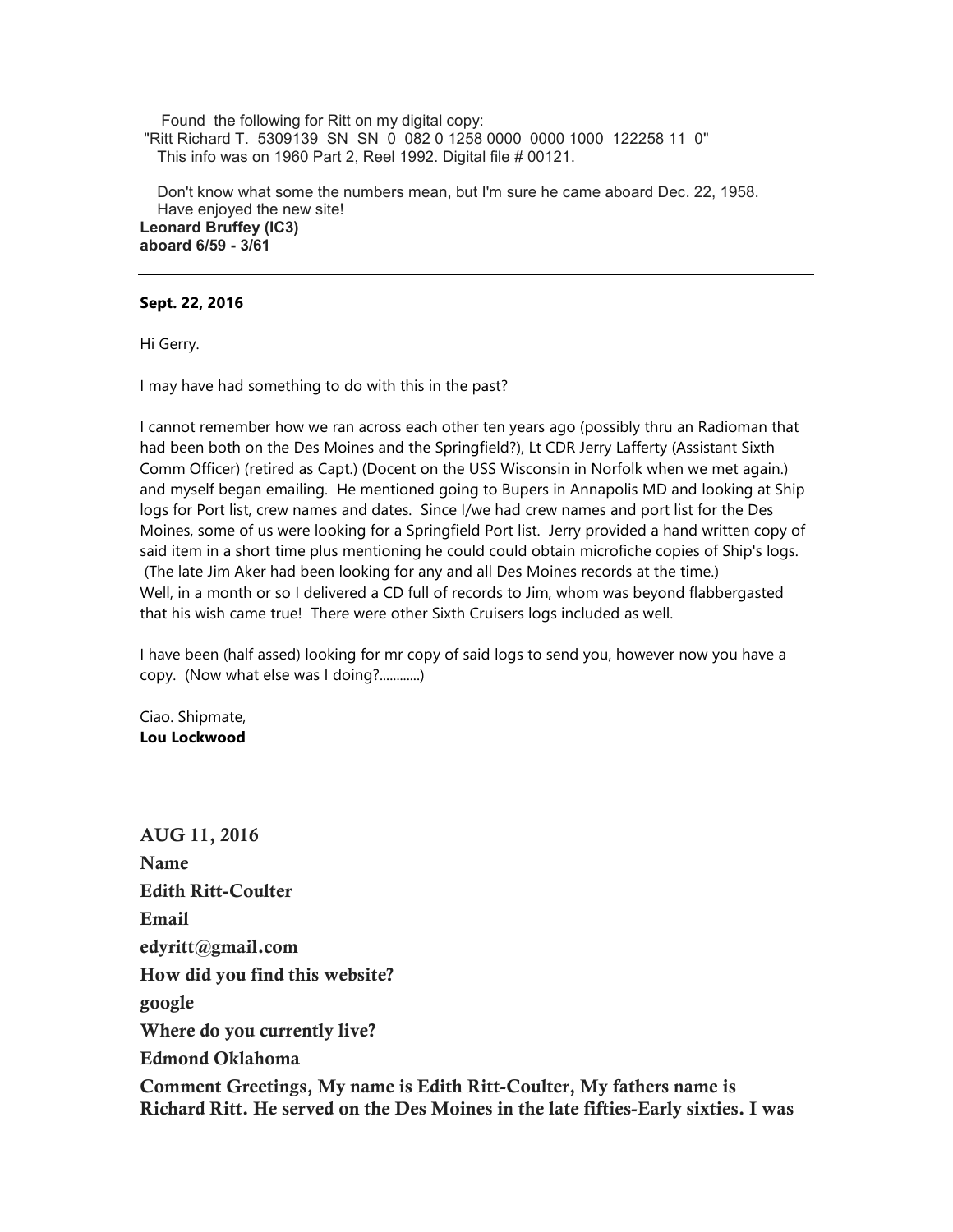**trying to get some pictures of him as well as of the ship. I am also trying to help him reconnect with some of his shipmates if possible. kindest regards,** 

#### **Edith Ritt-Coulter**

#### **Response by Jerry Manriquez**

Do you know what division your Father was in? We may not have a picture of him since the ship did not produce another Cruise book after mid 1958. But, he may have been in one of the ship's newspapers "the Daisy Mae". I recently returned from the Ship's 41st reunion and was given a number of ship's newspapers from1959-1961. I have not had time to scan and upload them to the website yet. I will probably get to it in the next couple of weeks.

If you want all the Navy Records for your Father, you can get them free from the National Archives. I have a tab on the website which tells you about this. The National Archives may have changed some pages on their website, but it should be easy to find out. With this info you would know all the dates he served, his duty stations, his division, etc. Military Records

**JUL 30, 2016 Name Phil Smith Email philipsmith301@gmail.com** 

**Comment** 

**Hello, I'm the grandson of CPO Daniel Gilbert Smith, whose name appears on the muster roll for 1948, #736, service number 256 93 51 and rank EP3. My father, Albert Philip Smith, is trying to find all his dad's records and such, and I am contacting you on his behalf to see if any photos, documents, or other information are or could be available for Daniel G Smith? Thank you kindly in advance, and I look forward to hearing anything at all. God bless. Sincerely, Philip D Smith philipsmith301@gmail.com**

Response from Jerry Manriquez

If you want all the Navy Records for your Grandfather; your Father can get them free from the National Archives. I have a tab on the website which tells you about this. The National Archives may have changed some pages on their website, but it should be easy to find out. With this info you would know all the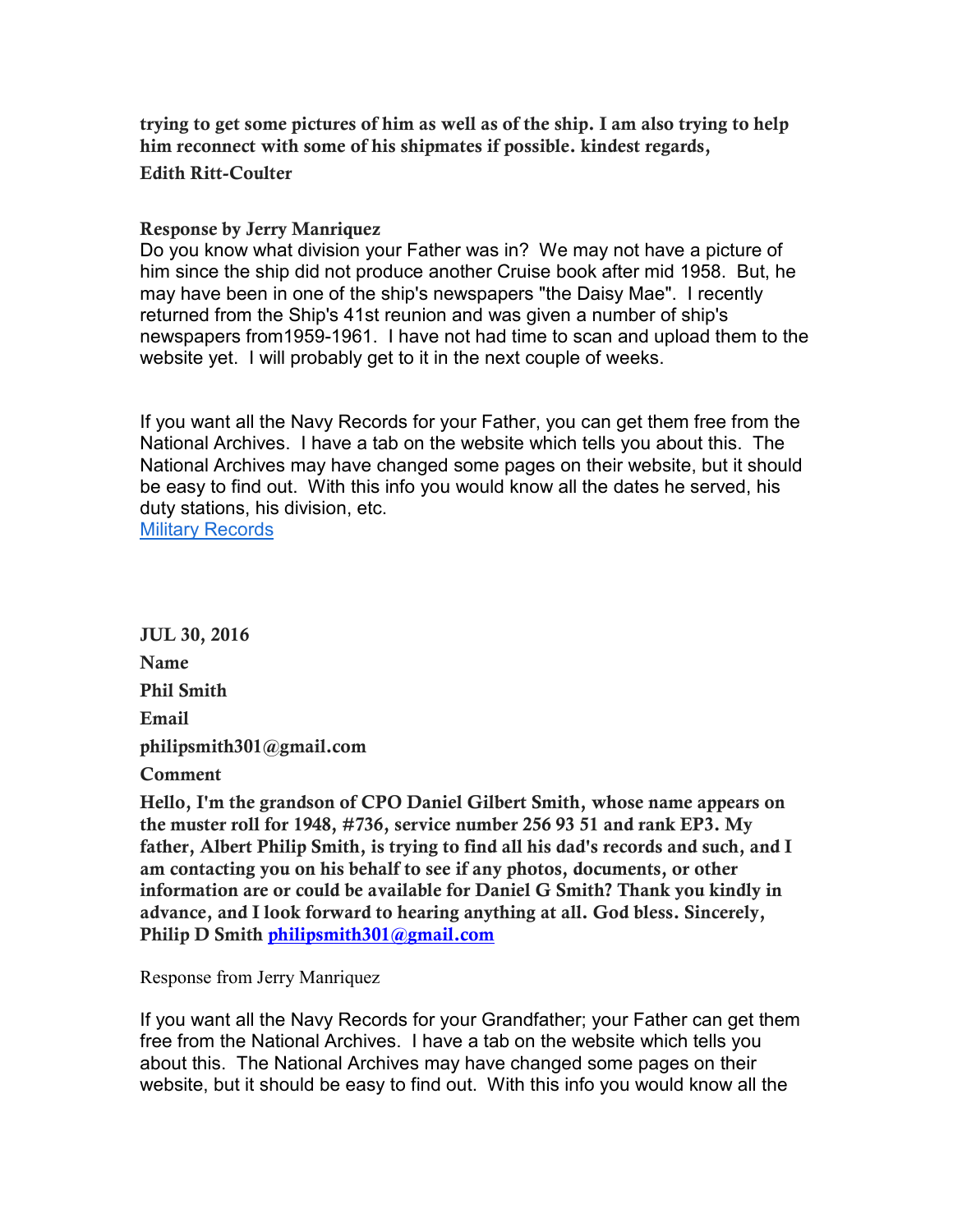dates he served, his duty stations, his division, etc. They had a fire at the Archive which destroyed millions of records, hopefully not your Grandfather's.

#### **Military Records**

**July 12, 2016 Name**  Philip MITCHELL **Email**  trimotorpilot@gmail.com **What was your Division?**  US ARMY VISITOR **Dates Served on Des Moines**  Visited the Des Moines in 1950 at Villa Franc he **How did you find this website?**  Research **Where do you currently live?**  Las Vegas NV

#### **Comment**

07/13/2016 In 1950 I was a PFC, US ARMY, 1st INF DIV (BIG RED ONE) stationed in Germany. My CO had noted that some of mail was from my oldest brother VANCE JR. MITCHELL, with an address that indicated Commander Sixth Fleet. My CO suggested I should visit my Brother. Orders were cut with a French translation. I was only 16 years of age at the time (enlisted at 15). For the first night arriving in Nice area, I was green as grass. I did not know it at the time but I checked in to the most luxury hotel for the first night. Next day I brother checked me into Hotel Edward VII; I believe was in Ville France. I would ride the Admirals Barge to and from the Des Moines for meals and visits. In the MESS HALL I complimented a CPO on the good food, subsequent visits the CPO would say Soldier how is the chow and wanted me to reply in a loud voice for the benefit of the Sailors. I invited all to visit me in Germany and eat K rations with the Infantry. No takers. I was not allowed to sleep aboard because of QUARTERS ALLOWANCE. One evening after a movie on the fantail I was in the GIG and a man on a yacht was waving at us, it was Earl Flynn the actor. 45 years later I read of this same incident in Flynn's book MY WICKED WICKED WAYS. I wore the French Foureagear and BIG RED ONE patch on my uniform. People on the street would literally mob me, they remembered the BIG RED ONE some wanted to take me home with them. We drank a lot at the Plantation Bar with a lot of Marines and their GIRLFRIENDS. A French woman was so concerned about my youth and riding the train back to Germany that she escorted me to the train station and gave me Francs. On the train I fell in with Legionnaires and French solders. We exchanged brass insignia from our uniforms. When I got off the train in Germany I could have been taken as a French solider. The showed me pictures of rice paddies in a place they called Indo Cine and wanted to know if I had ever heard of it. I am so sad that the USS DES MOINES was scrapped; it was such a bib thing in my young life. I am now 82 years of age. My phone is 702-498-4875 if anyone wants to talk. My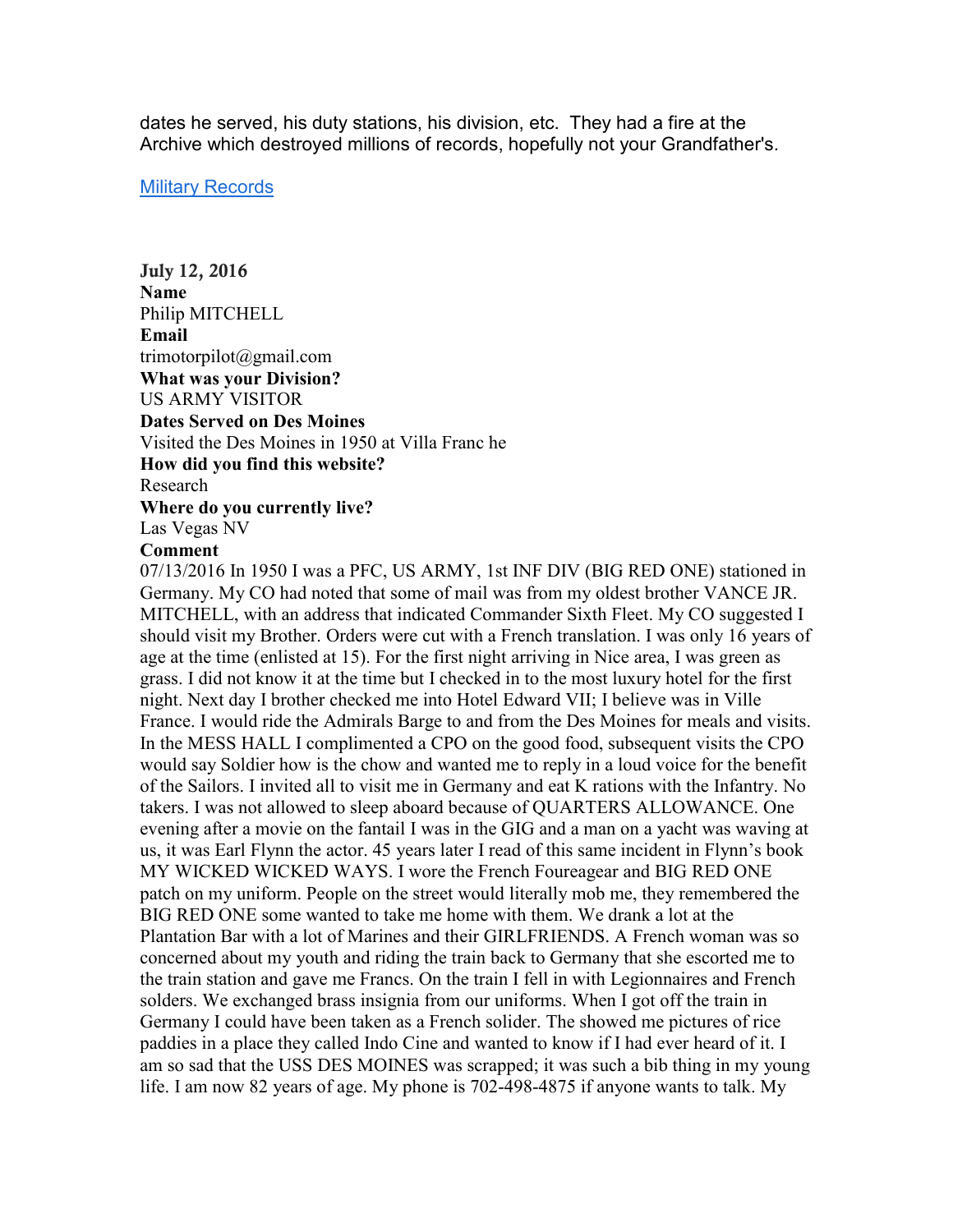brother **Vance Mitchell, YN3** at the time did typing and dictation recording for ADM Sherman or ADM Ballantine. **Vance was later Commissioned** and worked extensively for CNO, CINCPAC ADM MC Cain, and ADM Geyler. **He is deceased**.

**July 4, 2016 Name** John Jackson **Email** johnjackson108@comcast.net **Rank** Sfp3 **Rating** Pipe fitter **What was your Division?** R **Dates Served on Des Moines** 1958...1961 **How did you find this website?**  Google it **Where do you currently live?** Deptford, N J 08096 **Comment** My granddaughter is in Nice,France now. She just sent me a picture of Villefrance, oh what memories. Looks like a marina now.the money exchange building is still there. **June 2, 2016 Name** Richard Krehling **Email** rpkrehling@verizon.net **Rank** SM3 **Rating** Signalman **What was your Division?** OS **Dates Served on Des Moines** 1956-1958 **How did you find this website?**  Google it **Where do you currently live?** Ashburn, Va 20147 **Comment** What is the official sit of the 134. I had a problem with my computer and lost every thing I had. Since my check will be getting there late, mark me down as an attending the

Reunion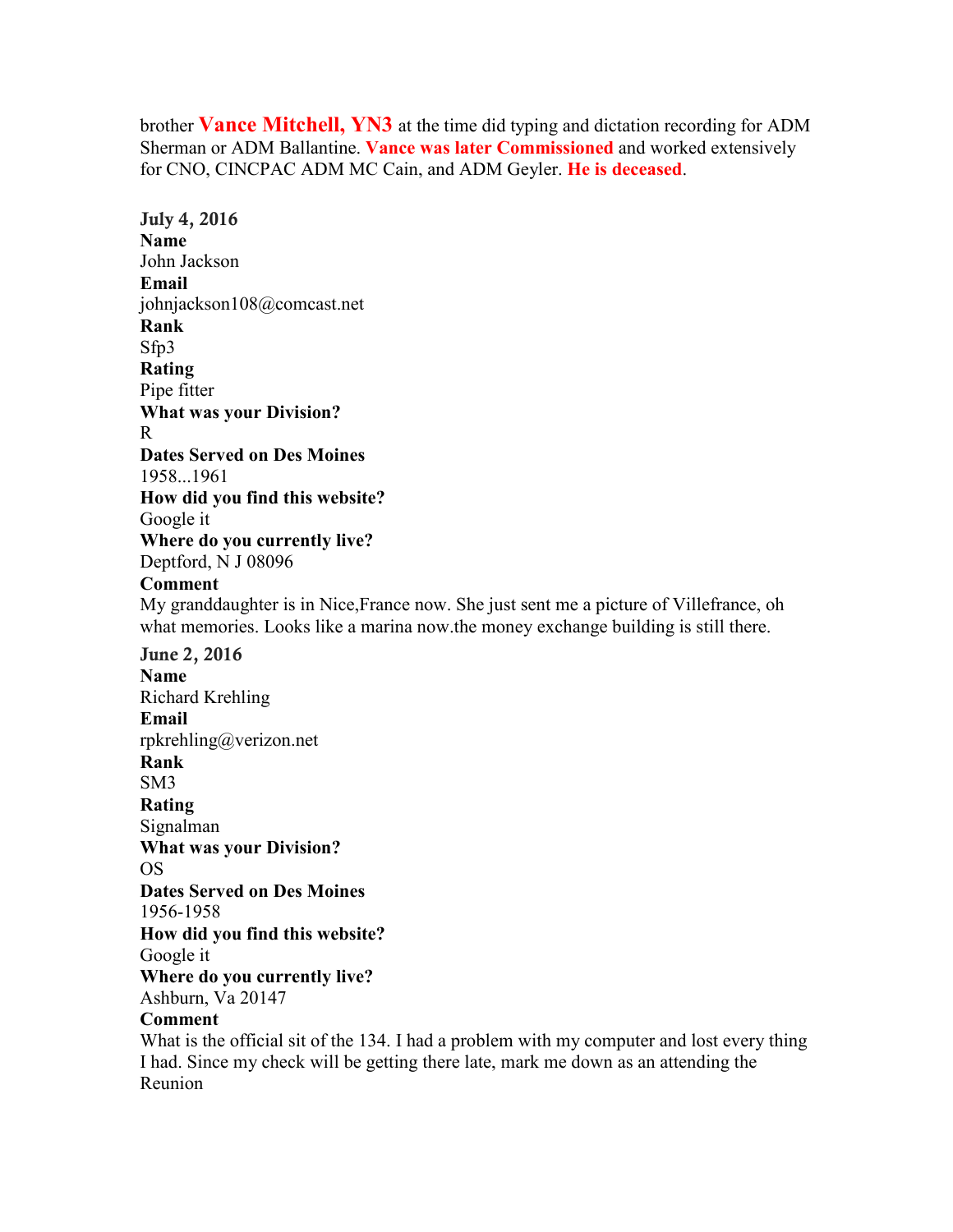**June 24, 2016 Name**  Arnold Lohnes **Email**  arnie41503@gmail.com **Rank**  ET<sub>1</sub> **What was your Division?**  T **Dates Served on Des Moines**  1949-1953 **How did you find this website?**  looked up ca134 on google **Where do you currently live?**  las vegas, nv **May 31, 2016 Name** 

Richard Krehling **Email**  RPKREHLING@VERizon.net **Rank**  SM3 **What was your Division**  OS **Dates Served on Des Moines**  56-58 **Where do you currently live?**  Ashburn, Va **Comment**  I need a list of Motels for the Reunion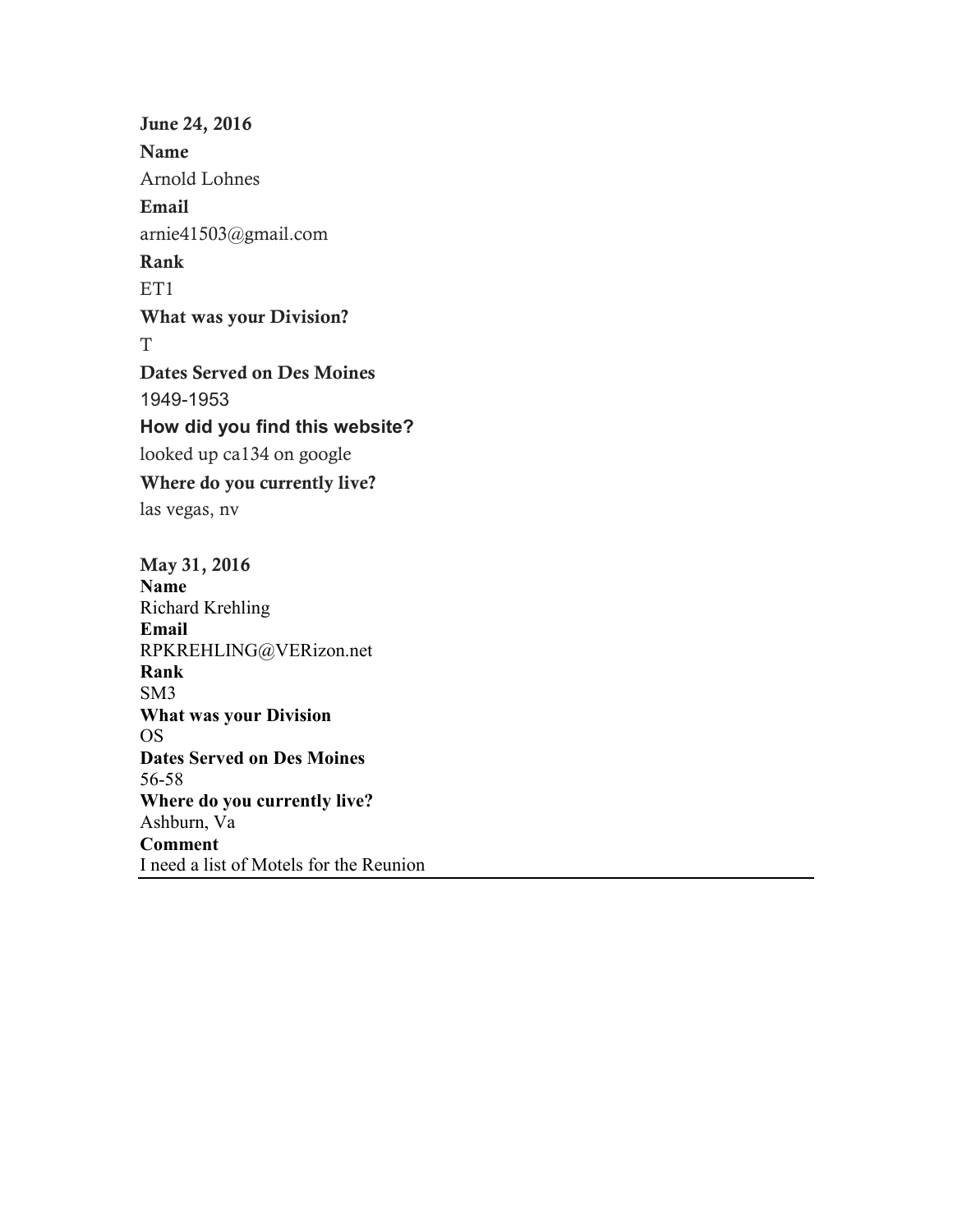**May 29, 2016 Name**  Amy Childers DuBois **Email**  Gadubois@yahoo.com **Rank**  Daughter of Russell Harvey Childers **Rating What was your Division? Dates Served on Des Moines**  1959-61 **How did you find this website?**  Looking up USS Des Moines **Where do you currently live?**  Orlando,Florida **Comment** 

**May 16, 2016 Name**  Jack Moore **Email** Rngunslinger311@gmail.com **My Father was Sgt. Jack Moore What was his Division?** Marine Detachment **Dates Served on Des Moines** 1958-1960

#### **Comment**

Jim, My children thank you, and everyone involved with the reunion group, for posting all those pics and the bio. Wow! That is a great tribute. His grandchildren are spending time with the site as I send this. Thank you very much for all you've done for me in this matter. Semper Fi Marine. Respectfully, Jack Moore

**---------------------------------------** 

**May 16, 2016 Name**  Clifford Davoli **Email** clifdavoli@verizon.net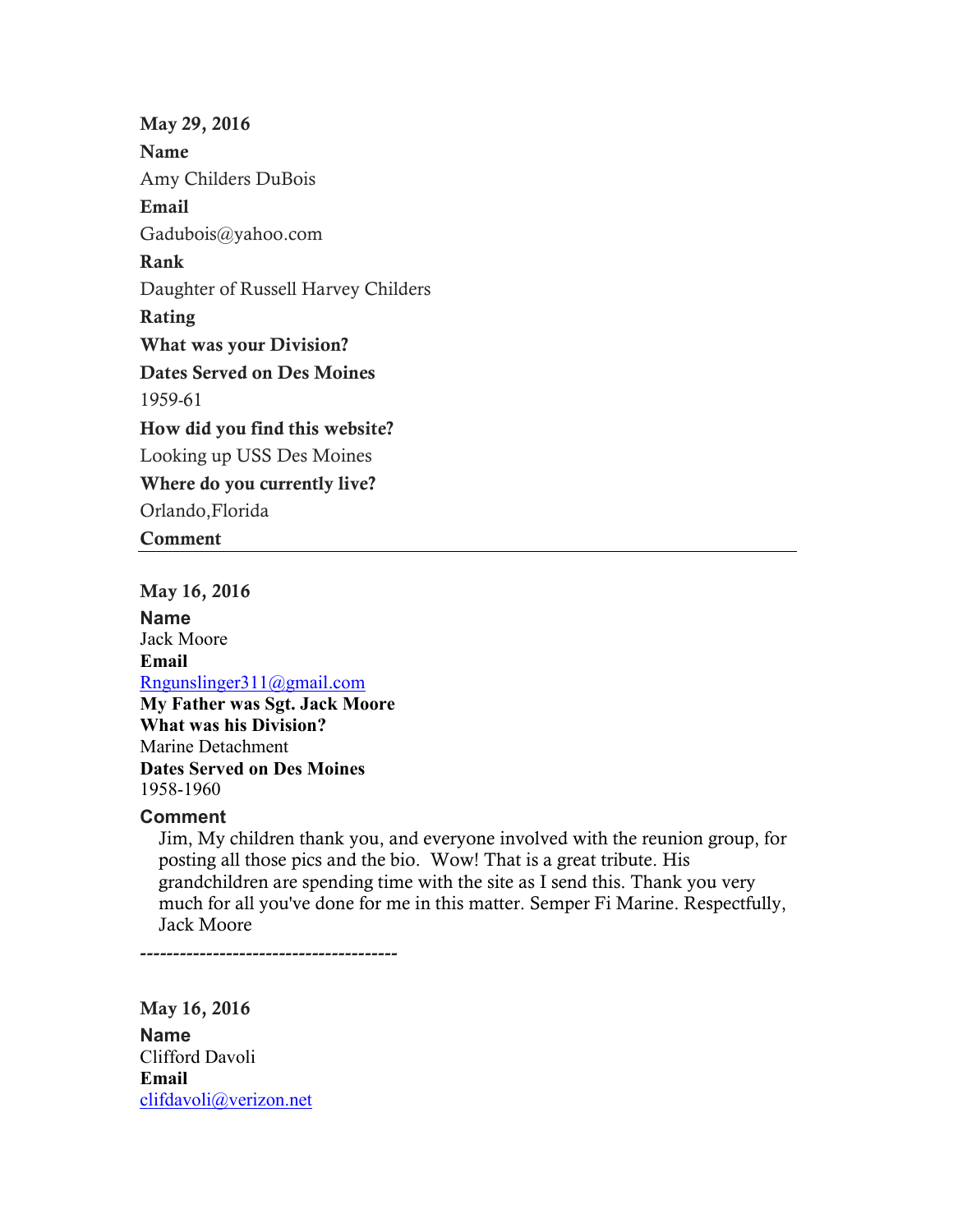**My Father was Charles Davoli** Ltjg but retired as Lcdr in 1961 **What was his Division?** F **Dates Served on Des Moines**

1951-1952

#### **Comment**

Hi Jim Chapman! So glad to hear from you. It was a great gesture on your part to post that fine tribute to my father on the ship's website. My father was very proud of his service in the Navy even though he was not someone to advertise how he felt. I know that such a tribute would have meant a great deal to him. I have shared your website with family members who knew my father and they were amazed and delighted. Thanks so much Jim and you have my best wishes in your noble and important work, giving memories of the Des Moines and that great era in our country's history a continued life. Gratefully yours, Cliff

Note: Cliff sent Dec. 25, 1951 edition of "The Hawk Eye" which belonged to his Father.

**May 15, 2016 Name**  Michael Quigley **Email**  quig639@roadrunner.com **Rank**  Corp E4 **What was your Division?**  Flag **Dates Served on Des Moines**  July 1958 -Sept 1959 **How did you find this website?**  Via Jim Chapman **Where do you currently live?**  129 N 3rd Allegany NY 14706 **Comment God** 

Bless the Marine Corp !

**April 27, 2016 Name** James C Cox

**Email**  oyedboats@gmail.com **Rank Rating What was your Division?**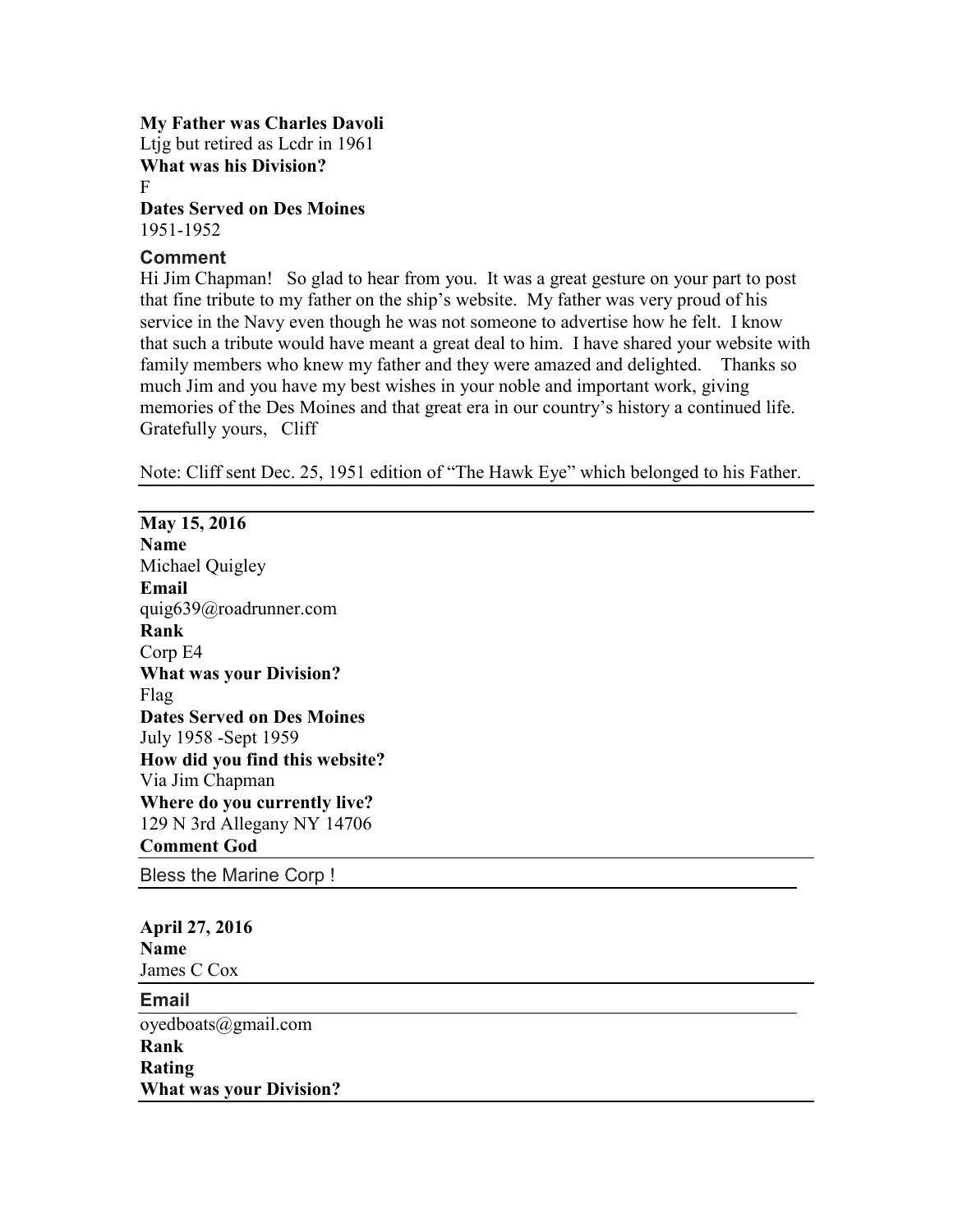#### OI

#### **Dates Served on Des Moines**

56-58

#### **How did you find this website?**

Nieces husband

#### **Where do you currently live?**

Chittenango, NY

#### **Comment**

I am Andrew Gallagher, the nieces' husband. Did 20 years in the Navy myself, retired as a BM1 in 2008. I am writing to let you know that your shipmate, James C. Cox, passed away on the 25th of April, 2015. The email listed is my email.

## **April 26, 2016**

**Name**  Donald P Schaffer **Email** donschaffer7635@att.net **Rank Rating** IC2 **What was your Division?** E **Dates Served on Des Moines** Aug 1954 to Nov 1957 **How did you find this website?** Been here before **Where do you currently live?**  Frisco Texas

#### **Comment**

I found my name listed in the "Deceased" portion of the "Alphabetical Listing" section on the website. I assure you I did not die in 1993. My name is listed as item number 2891 I was a contributor in the original website. I provided a narrative on the origin of the nick name "Daisy Mae" This narrative disappeared when the new website was designed. I also provided the "ports of call" for the 1957 Med Cruise. I was on board when Navy quarterback Heisman Trophy winner George Welch served. I personally watched Bloody Mary deliver flowers to the Admiral when we anchored in Villa in 1956. The instructions say to contact the webmaster, but this is the only contact I could find so I hope this gets to that person and the correction can be made.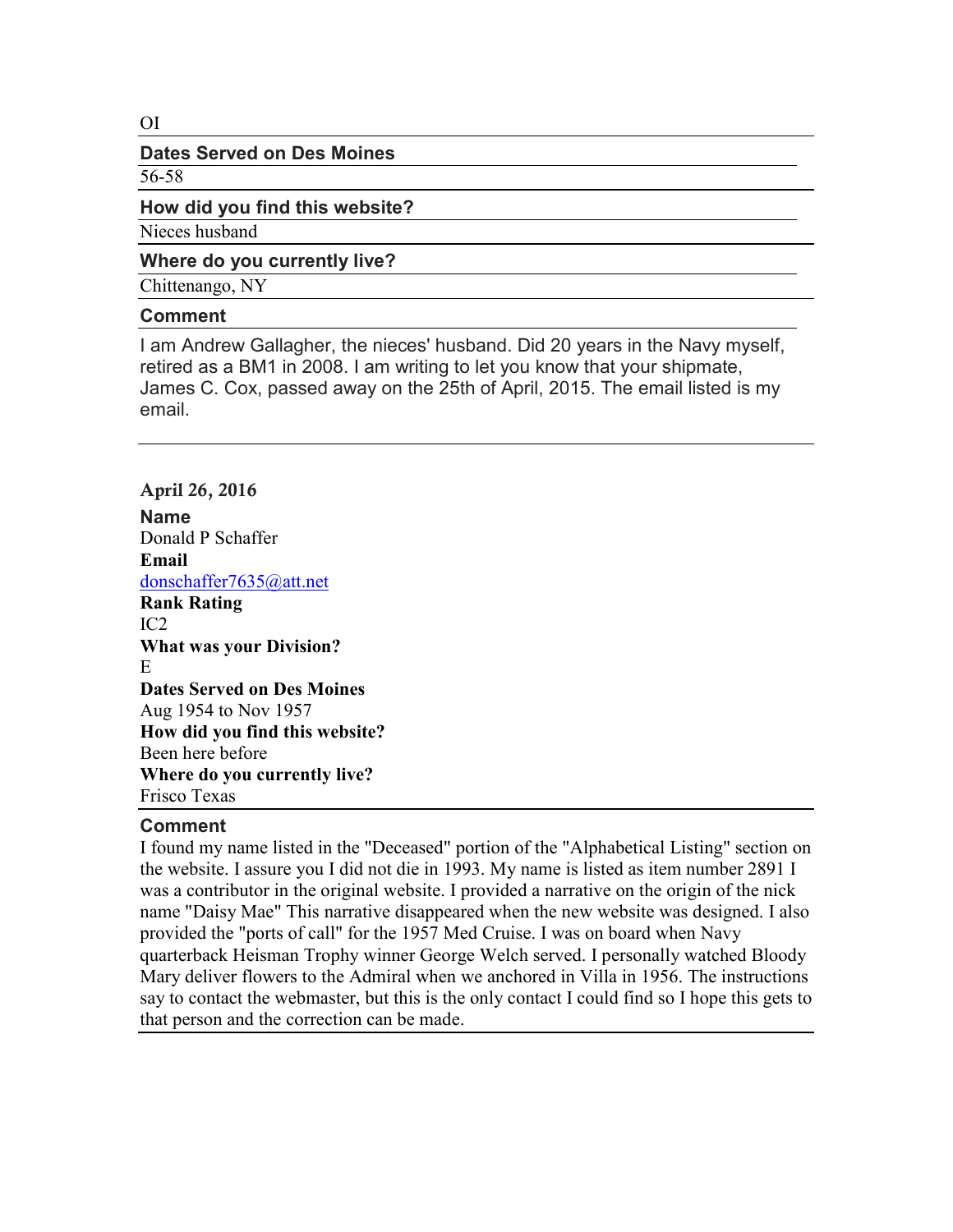#### **April 20, 2016**

**Name** Phil Roberts **Email** robertspd@gmail.com

**Rank** PO2 **Rating** PERSONNEL MAN

**Dates Served on Des Moines** 1955 TO 1956 **How did you find this website?** Through the Villefranche reunion group **Where do you currently live?** HAYWARD CALIFORNIA

#### **Comment**

**I am sending my 1955-56 Cruise Book and 10 copies of the Daisy Mae Newsletter, of which I was the editor, for inclusion onto the Website.** 

 **My 23 months aboard the Des Moines included one tour of the Mediterranean and two summers cruises for Midshipmen where I was in charge of writing stories for their hometown newspapers. I crossed the Atlantic eight times, rode out a hurricane off Virginia Capes where the ship rolled 42 degrees, when 46 degrees would capsize it. We had to strap ourselves into our bunks to keep from rolling out. We had numerous training exercises off Guantanamo with its warm tropical breezes and starry night skies.** 

**I was the Captain's talker at GQ, and I remember one incident clearly even today. A tug off our port bow was pulling a target adjacent to the ship for the eight-inch gun crews. In one firing, suddenly a geyser appeared forward of the tug. Captain Adams ran across the bridge shouting, "Tell them it was a wave." Which it could have been, but I think not. Without a doubt though, Captain Adams was the very best of the three Captains I served under.** 

**Lots of interesting times aboard the Des Moines, and a wonderful growing experience for a 20 year old.**

**April 20, 2016 Name** Steven Mason **Email**  stevemason1940@yahoo.com **Rank**  seaman **Rating What was your Division?**  5th **Dates Served on Des Moines**  1960 1961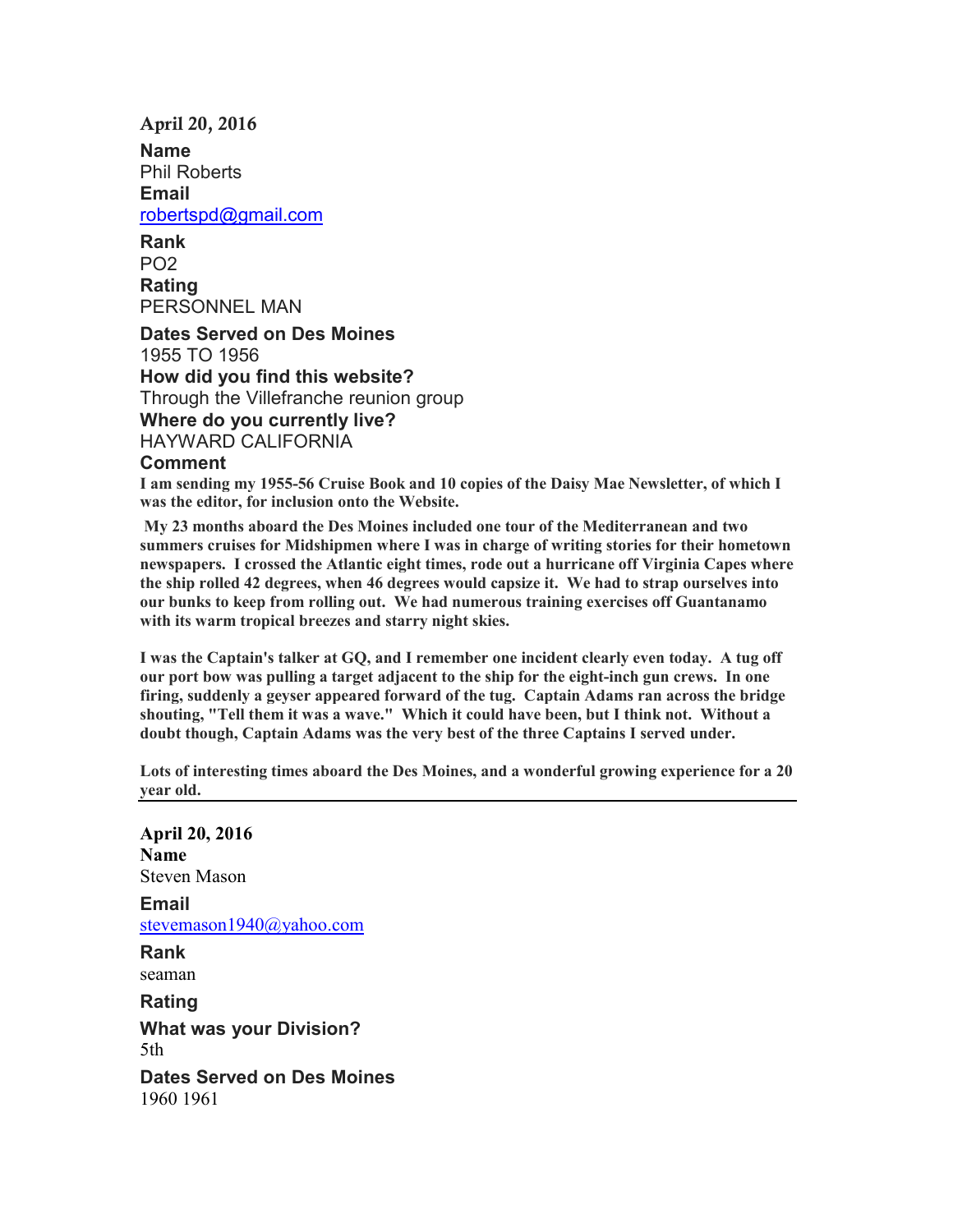#### **How did you find this website?**

Just looking for Des Moines

#### **Where do you currently live?**  Millry Al

**Comment**  She was my 1st ship out of boot

-----------------------------------------------------

#### **April 17, 2016**

**Name**  Glen Smiley

**Email**  gfjdsmiley@gmail.com

**Dates Served on Des Moines**

Summer 1955

**http://www.findagrave.com/cgi-**

**bin/fg.cgi?page=gr&GSln=webster&GSfn=david&GSmn=a&GSbyrel=all&GSdy=1 999&GSdyrel=in&GSst=22&GScnty=1188&GScntry=4&GSob=n&GRid=74290563 &df=all&Where do you currently live**?

Longmont, CO

#### **Comment**

I was a USNA Midshipman (Class of 1958) during the summer of 1955 and was assigned to the USS Des Moines for our midshipman cruise. We visited Malaga, Spain and Plymouth, England. I remember it being so hot (without air conditioning) that I took my matress up on deck and slept under turret No. One. ----------------------------------------------------------

## **April 05, 2016 Name**

Joe Loch

**Email**  Joeloch@comcast.net

# **Rank**

Bm3 **What was your** Division? 2nd

## **Dates Served on Des Moines**

02/28/1958 to 03/21/1961

**Where do you currently live?** Maryland

## **Comment**

Planning to go to 6th fleet reunion

--------------------------------------------------------

**April 03, 2016 Name**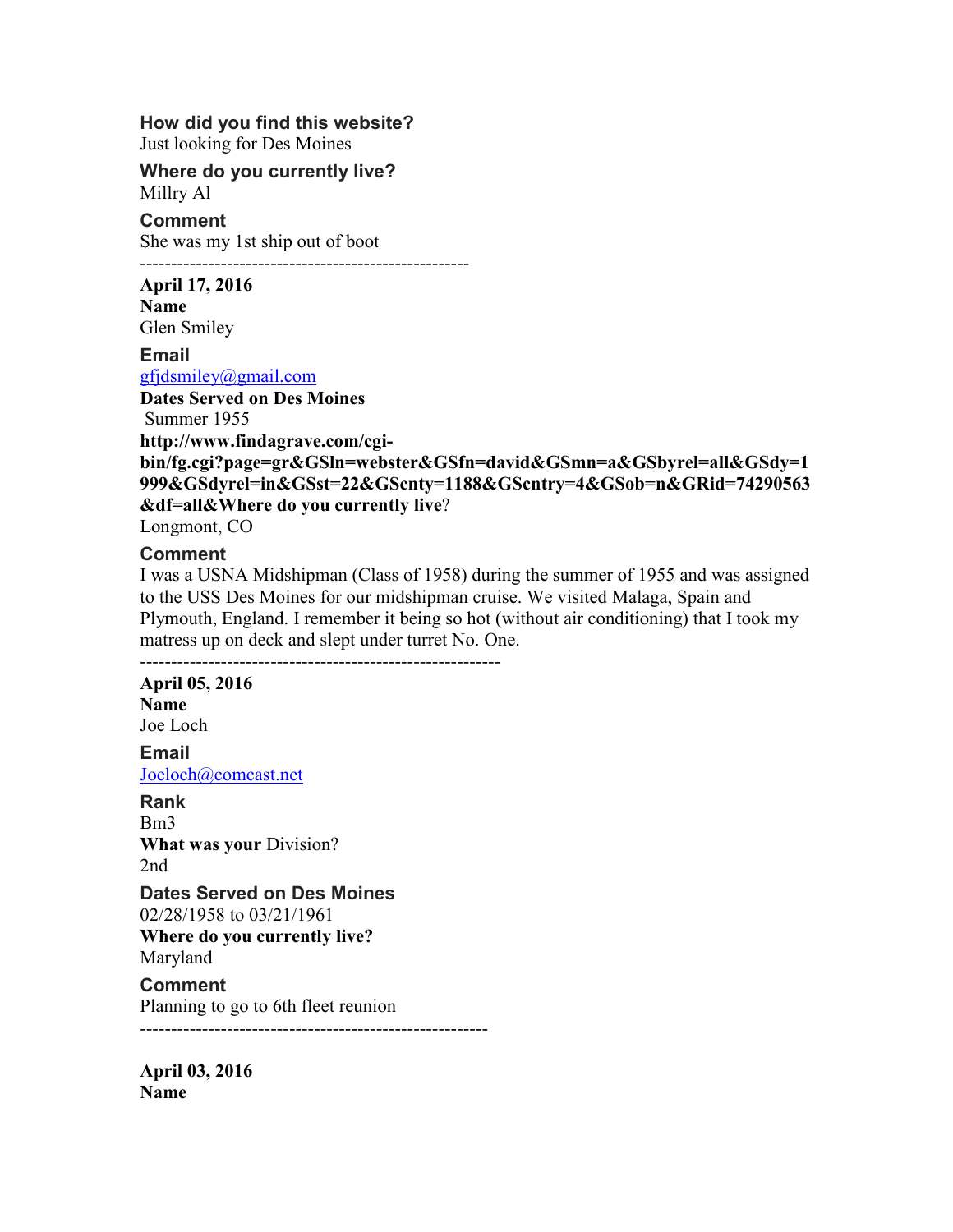Paul Rizzo **Email**  srchf131@yahoo.com **Rank**   $E/5$ **Rating**  BT **What was your Division?**  B **Dates Served on Des Moines**  4/1/55- 11/15/58 **How did you find this website? Where do you currently live?**  Florida **Comment**  I was released in Nov. 1958. I then served 4 years on the USS Delong DE 689. I then got out and stayed out for 12 years. I then reenlisted in the Seabee, and served anther 20 years, and retired in 1995, as an E/8

**April 01, 2016 Name** David Webster

**Email**  brucewebster61@gmail.com

## **Rank**

Rear Admiral (then a LT)

**What was your Division?**  F

**Dates Served on Des Moines**  July 1950 - July 1953

**How did you find this website?**  Google Search

**Where do you currently live?**  Columbia, MD

#### **Comment**

My father, David A. Webster, was the Asst Gunnery Officer and then Gunnery Officer on the Des Moines from July 1950 to July 1953 under Captains Ellis and Bergin. During one of the two Med cruises while he was on board, General Dwight Eisenhower sailed in Des Moines, prior to his running for and winning the presidency. My father later went on to command three ships, the USS Cromwell (DE1014), USS Buchanan (DDG 14) and USS Dale (DLG/CG 19), retiring in 1975 with the rank of Rear Admiral. Please update your records of deceased, showing his passing on June 15, 1999. He is buried at the Naval Academy.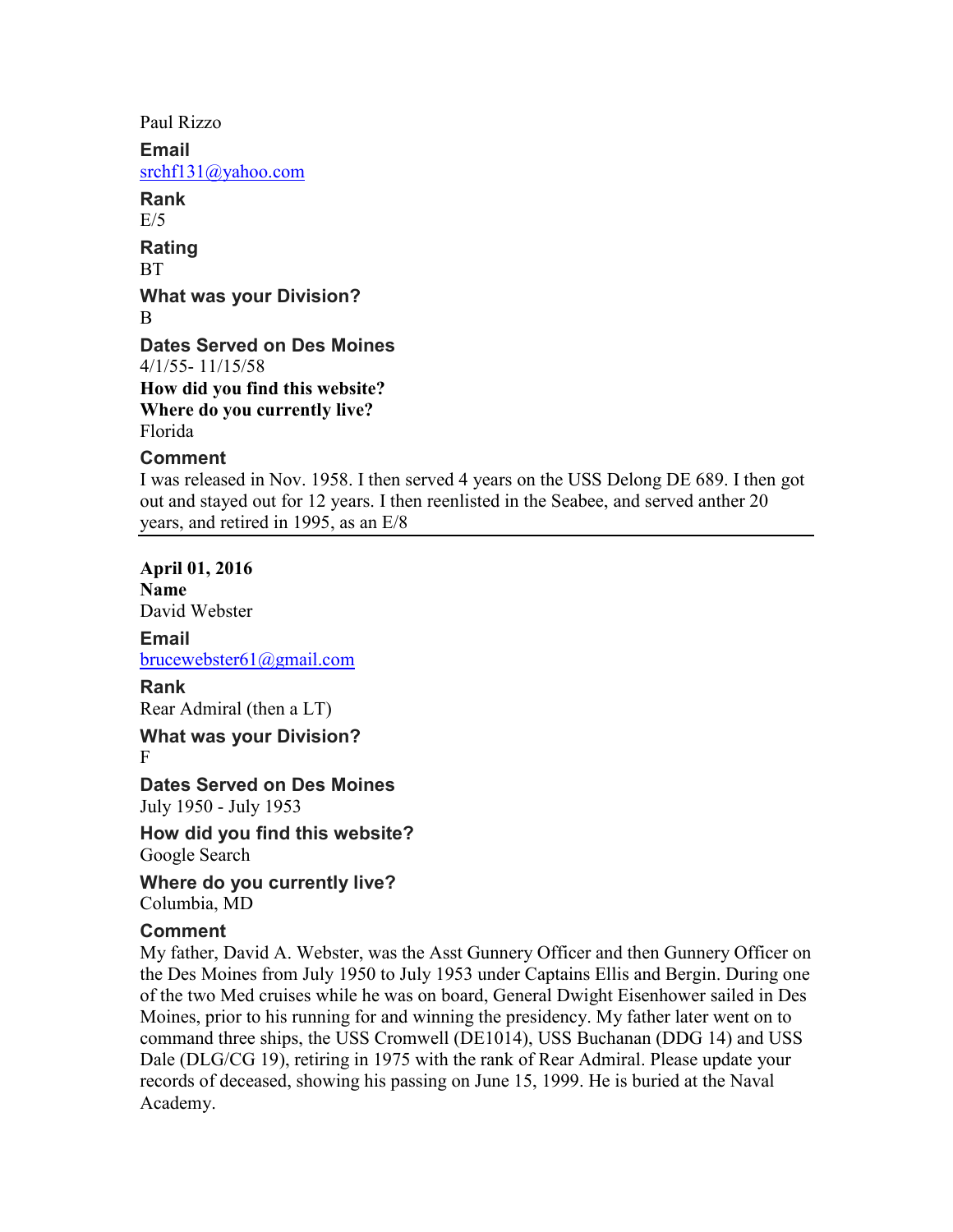http://www.findagrave.com/cgi-

bin/fg.cgi?page=gr&GSln=webster&GSfn=david&GSmn=a&GSbyrel=all&GSdy=1999 &GSdyrel=in&GSst=22&GScnty=1188&GScntry=4&GSob=n&GRid=74290563&df=al  $\log$ 

I was born while my Dad was at sea in the Mediterranean in November 1952. I've got both of his Des Moines Med Cruise books from that cruise and a previous one. I always wanted to run up to Philadelphia to see the ship before she was turned to scrap, but never had the chance, or made the time.

Thank you for your service to our country. And thank you for maintaining the Des Moines web site!

With much appreciation.

Bruce Webster

**March 19, 2016 Name**  Bill Navarro **Email**  perseus65@hawaiiantel.net **Rank**  E-7 **Rating**  ICC **What was your Division?**  "E" **Dates Served on Des Moines**  Maybe August 1957 to Oct 1959 **How did you find this website?**  from Leonard Buffrey **Where do you currently live?**  In Ewa Beach, Hawaii **Comment**  While aboard the Uss Des Moines, the ship was the Flagshiip of the 6th Fleet in the Mediterranean sea .We were home ported in Villafranche. Enjoyed my tour very much. **March 18, 2016** 

**Name** Cameron Balaban **Email**  thawk5527@aol.com **How did you find this website?**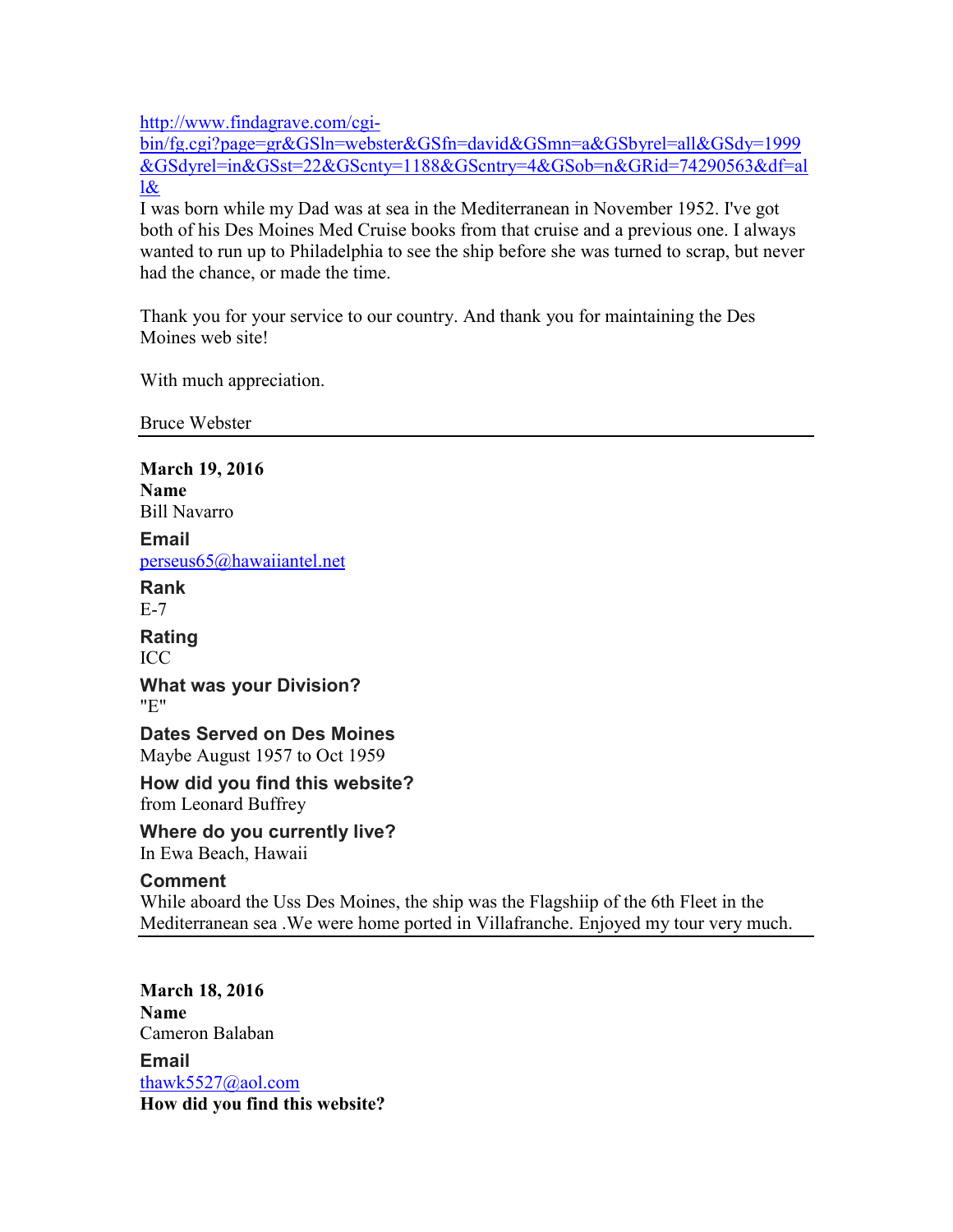Google search

#### **Where do you currently live?**  Etowah, TN

## **Comment**

I was in the navy stationed in New Jersey from 1999 to 2002. While there, I volunteered to help with the USS New Jersey museum group to turn the battleship into a museum ship. While I did not go aboard Des Moines, I did go over to remove parts from other ships, and took a few pictures of Des Moines while she sat pier side, languishing. I didn't know if you would want the pictures I took in mid 2001, before security on base got tough after Sept. 11. There are only 4 and taken as best I could with the camera I had. Plus the security fences. Let me know, send me an email address and I will send those to you. Thanks.

**March 14, 2016 Name** FRED OWEN

**Email**  studly229@gmail.com

**Rank** 

**SN** 

**Rating**  SHIP'S BUGLER

**Dates Served on Des Moines**  1951 TO 1953

**How did you find this website?**  SURFING

**Where do you currently live?**  L.AFAYETTE, OREGON

## **Comment**

Was aboard for about one year. I was one of two buglers aboard then, but can't remember the division. I played on the ship's basketball team. Transferred from USS NEWPORT NEWS TO DES MOINES in either late 1950 or early 1951. My on "relic" of my time aboard is a picture of the ball team.

**March 08, 2016 Name** Mel Murray **Email**  Melmurray@yahoo.com **Comment**  What happen to the roster list... I would like to look up some friends

-----------------------------------------------------------------------------------------------------------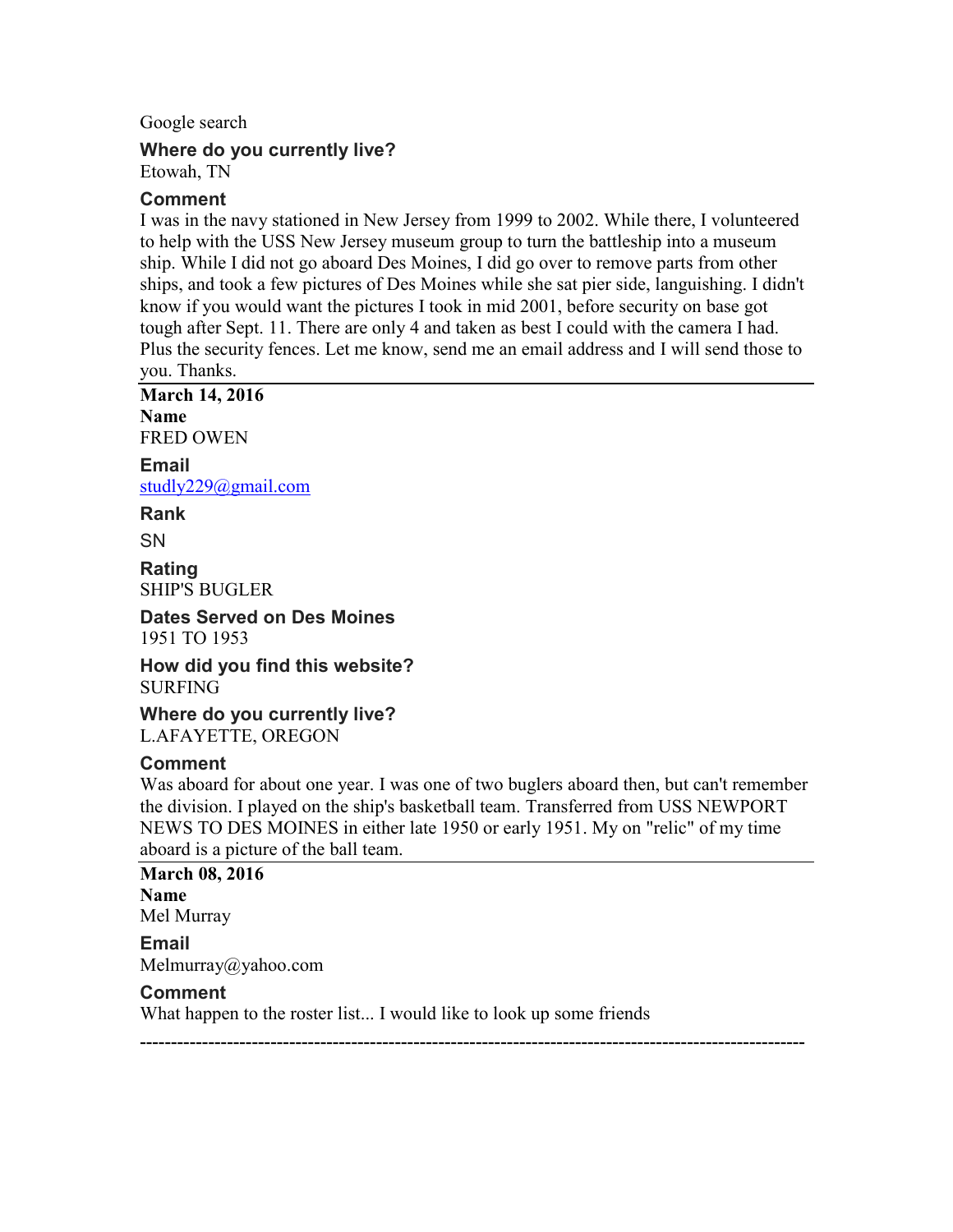**February 6, 2016**  From: Louis Lockwood elmwoodrr@fuse.net Hello Shipmate,

We were aboard the Daisy Mae during the same time! As for myself, 29 July '59 - 10 May '60 - 1st Div. (Side Boy, Underway Helmsman, #1 Liberty Boat Crew, plus rigging canvas, scrubbing decks, polishing bright work, cleaning fancy work, etc.. )

 10 May '60 - 1 March '61 - OR Div, TAD Flag while 6th Flt was aboard, Port Scullery in route back to the USA.

Anyway talked to Jim Chapman a day or so ago and he mentioned you were looking for the Ship's Port List for the last three years.

Said document is attached.

I also have tons of photos, some of which still needs to be scanned. I did a slide show of Villefranche and Ship's Activities a couple of years ago at the Reunion. I also did a CD of photos consisting mainly of the last years of the Ship and when she was towed to Brownsville TX almost ten years ago.

I intend on sending those to you in the very near future, possibly before we leave for Florida the end of this coming week.

I shall look to see if your snail mail address is on the website, if not I will need it. (I see it indeed is.)

My snail mail address is: Louis Lockwood 10420 Sugardale St., Harrison, OH 45030-1734

Email is the best way to get to me. I check it at least once a day.

(Harrison is on the Ohio / Indiana State line west of Cincinnati on I-74 between Cincinnati and Indianapolis IN.)

I was at Schools Command - RM A School from April '61 until October '61, then on the Springfield until her return to Brooklyn NSY May '63

Merci Beaucoup et Ciao, Lou Lockwood

----------------------------------------------------------------------------------------------------------------------

**Date: January 27, 2016 Name** Rob Daley **Email** rdchester@comcast.com **Comment** Roy,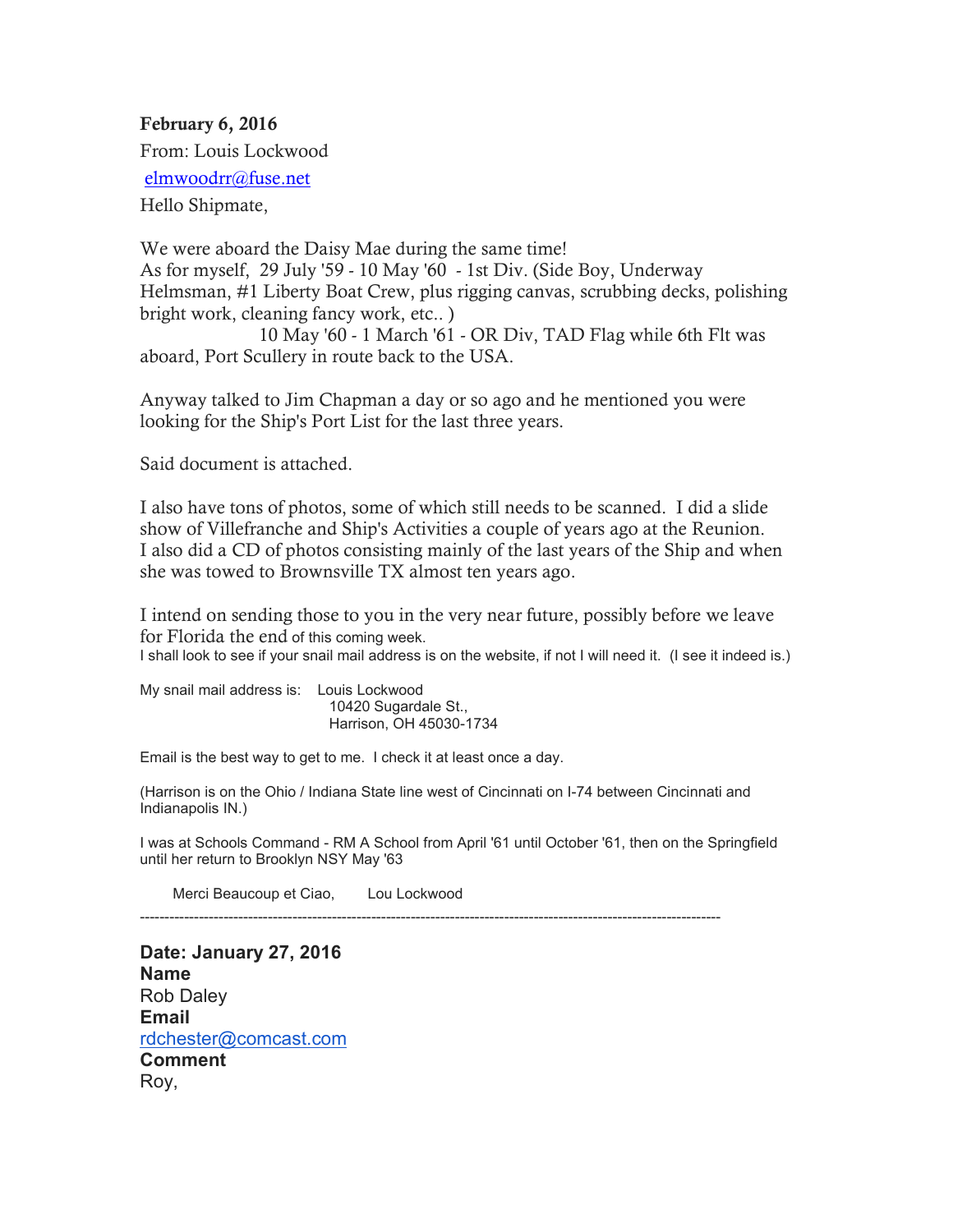My best friend is James W Pease of Chester, MA who served on the Des Moines '53-'56. Fox Div He currently is battling kidney/bladder cancer. I viewed on you great site what appear to be embroidered patches and wonder if any are available for purchase.

Thank you for all you do for your fellow Shipmates and Thank you for your Service to our great Country Rob

---------------------------------------------------------------------------------------------------------

**Date: January 20, 2016 Name** Barry Probst **Email** president@ussboston.org

#### **Comment**

Hi Jim and USS Des Moines shipmates,

I want to thank you for Posting the Information on your Website about the upcoming event in Villefranche Sur MER on Jan 20, 2017. I am sure there will be some shipmates that will have an interest in attending or at least knowing about it.

I was just wondering if there might be a way to put in the heading The President Message (Villefranche)? I know that may be pushing it a bit. Thanks again.

Barry Probst President, USS Boston Shipmates, Inc. Life Member - USS Springfield CLG-7 Aboard - 1965-1967 **------------------------------------------------------------------------------------------------** 

**Date: January 17, 2015 Name** John Gutekunst **Email** gutekunstjp@gmail.com **Rank** B T **What was your Division?** B **Dates Served on Des Moines** 1957-1958 **Where do you currently live?** 115 3rd St. Jackson, MI 49201 **Comment** Any plans for a reunion in 2016? Is there a current news letter?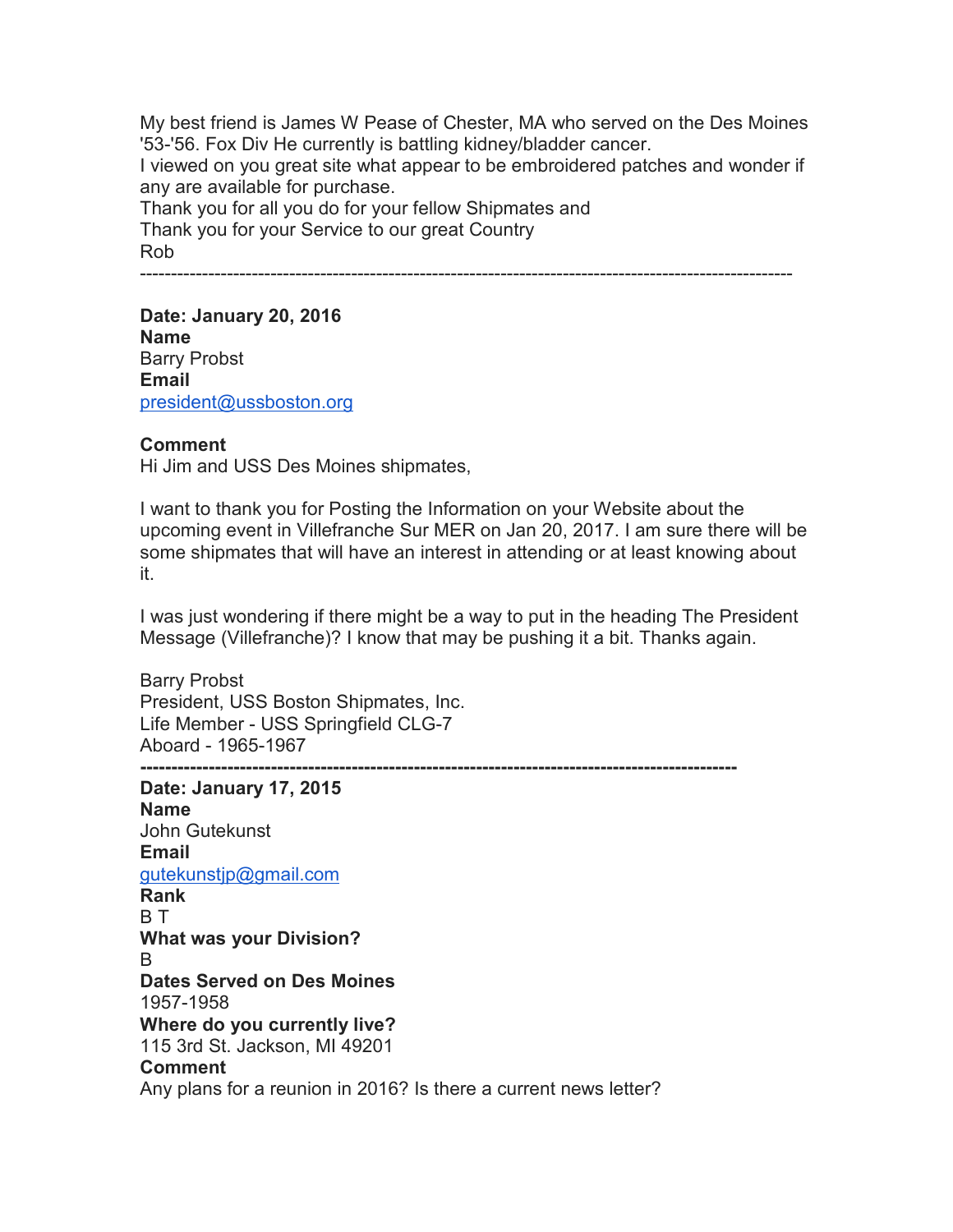**-------------------------------------------------------------------------------------** 

**Date: December 25, 2015 Name** carl santheson **Email** svnska@bellsouth.net **Rank** RM3 **Rating** RM **What was your Division?** FLAG **Dates Served on Des Moines** 1958 59 60 **How did you find this website?** SNOOPS **Where do you currently live? FLORIDA Comment** This new format you have is missing the link showing the ports of call for the Des Moines in 58 59 and 60, as was shown in the past. Where to OH GREAT LEADER, I have doubters among my faltering crew. Please advise. SWEDE SANTHESON RM3 ...

# **Response from the Web Master: Jerry Manriquez**

Hi Carl,

I took over the Web Site in October of this year. The previous web master charged too much and the hosting was very expensive also. I asked the previous web master to send me the data that was on the old site and he could not figure out how to do it so it was lost. Therefore I had to start all over with a new site and I have included data that I have dug up from my own files and others who sent me data. Any information that you have and want to send me for the web site will be greatly appreciated. Any data you send will be attributed to you. I am a volunteer and take no pay for my time and effort.

I am hoping the Reunion Association has cruise books from 1948 to the decommissioning; and from that data I can figure out all the "ports of calls" the Des Moines made. If you have any pictures that you or your shipmates took during your service, please send me a CD with that data, JPG files at least 300 DPI.

Thanks for contacting us.

Jerry Manriquez Fox Division 1958-1960

**Date: December 23, 2015**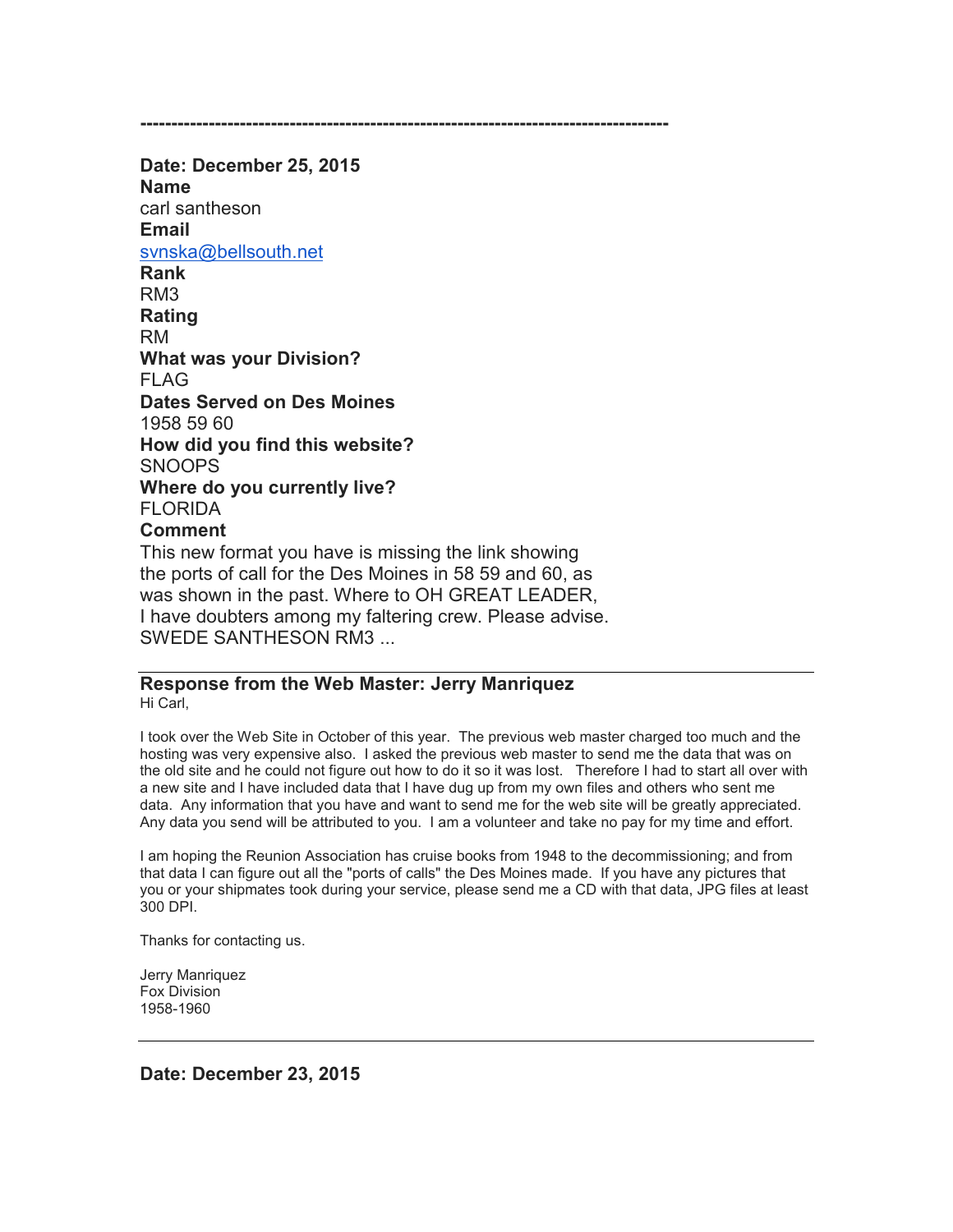**Name** David Fiorito **Email** adfiorito@rogers.com **How did you find this website?** Google **Where do you currently live?** Aurora, Ontario Canada **Comment**

Between 1955 and 1959 I lived in Messina, Sicily as my parents were missionaries there. If you recall back then the locals would be allowed on board for a visit on a specific day while the ship was in port. When I came on board the sailors that greeted me were quite surprised to see an English speaking kid (I was between 6-10 years old at the time) and I was invited to return the next day and to bring my parents along, which I did. I remember the captain as being a good sized man with greying hair most likely in his late 50's. He was courteous and kind and gave me chocolate cake and corn flakes both of which were not available in Sicily. But the thing I remember most was my mother slowly sipping a cup of American coffee as though it was a \$100 glass of champagne on a 5 star cruise liner (that too was not available in Sicily). She was in absolute heaven and would recall that moment even 30 years later as one of the most enjoyable of her life.

Thank you for the wonderful memories

**-----------------------------------------------------------------------------------------------------** 

#### **Date: December 18, 2015 Name** Ron Reeves **Email** pnsy17shop@comcast.net **Rank** E09 **Rating HTCM What was your Division?** CMC COMDERSON 30 NRF 1980 **How did you find this website?** Had on file **Where do you currently live?** New Jersey **Comment** For your Historian to contact me. I am Head Researcher forwww.navsource.org and have just received the link to your CO Listing. There seems to be one name missing from end date of CAPT Lyndon until CAPT Hughes assumed command on 20 March 61. Assuming it was CAPT Lyndon's XO do you have the name ??? A tip for you National Archives can give you the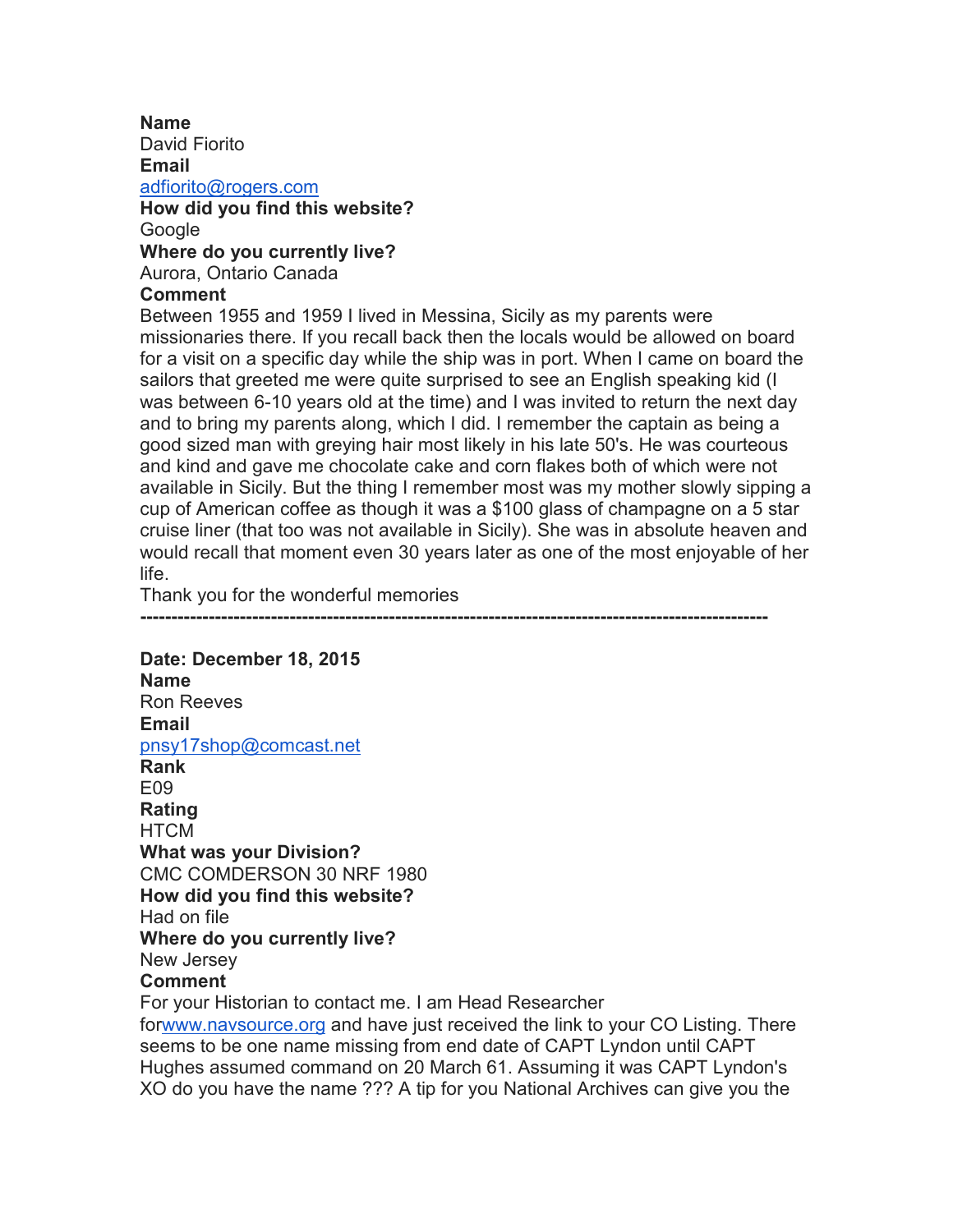missing day dates, just email **Archives2.research@nara.govgive your address** and association affiliation, and you should hear from them in a few weeks, of if you have someone living in the area, they can make an app and visit. A few additions to your list: Henry Crommelin, there's no middle name. Burkes middle name is Joseph. Please get in touch at your convenience. HTCM. Merry Christmas !!!

## **ierioman . <ierioman@gmail.com>** 12:29 PM (20 hours ago 12:29 PM (20 hours ago)

to hechler.wolfga., pnsy17shop, Thomas

Thanks for the informatin you have on the Des Moines Commanding Officers. I sent the combination of mine and your information to the National Archives to verify the dates. I will send you the results when I get them. Jerry Manriquez

**Date: November 17, 2015 Name** Richard Krehling **Email** rpkrehling@verizon.net

**-----------------------------------------------------------------------------------------------------** 

**Rank** SM3 **Rating Sigtnalman What was your Division?** OS **Dates Served on Des Moines** 58-59 **Where do you currently live?** Virginia **Comment** Would like to know if I am paid up todate.

**----------------------------------------------------------** 

November 17. 2015

**Name** Dale Gibson **Email** glodal134@gmail.com **Rating** FTA3 **What was your Division?** FOX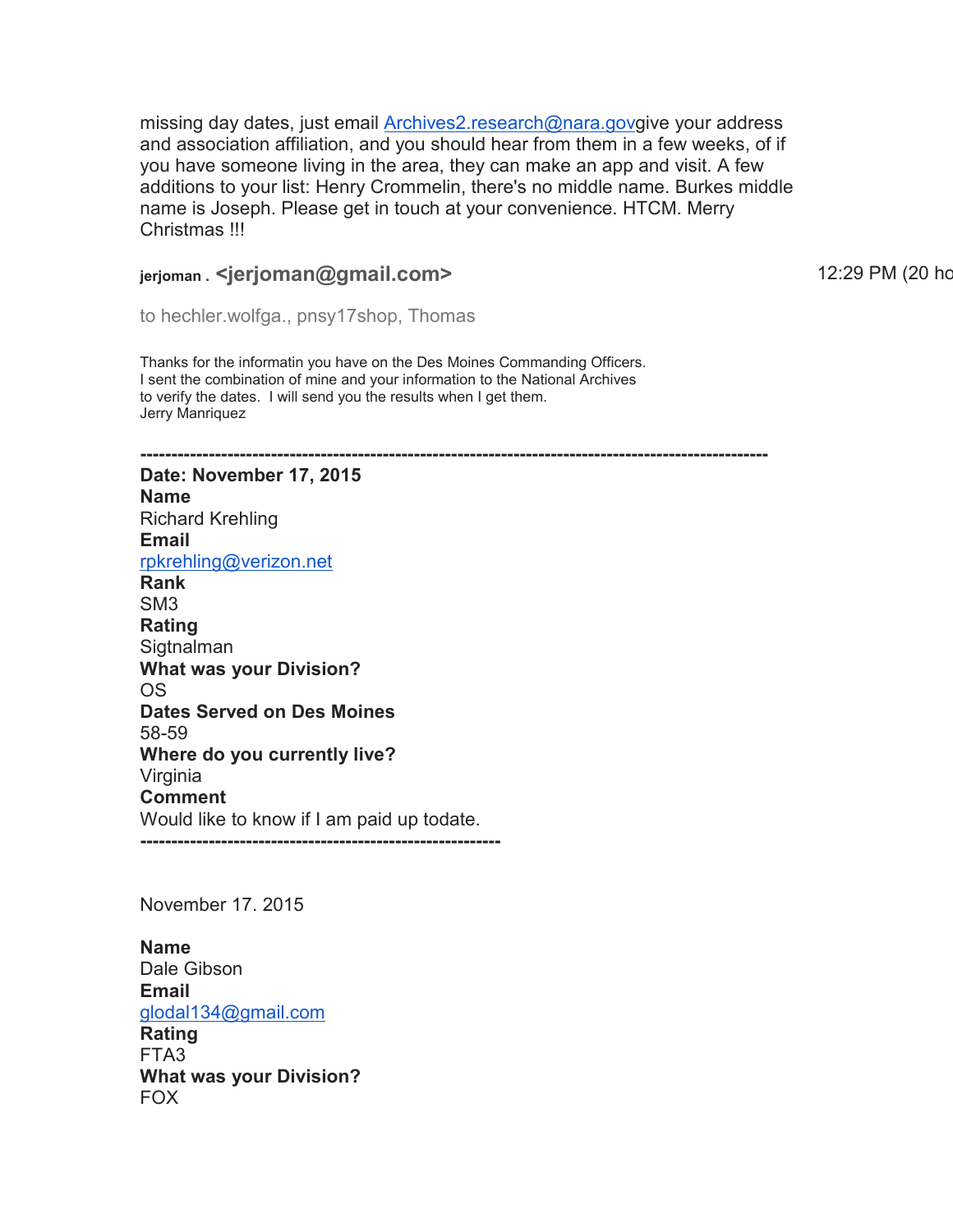#### **Dates Served on Des Moines**

Feb. 1958 until July 1961

**How did you find this website?**

I go to the Daisy May site once in a while.

#### **Where do you currently live?**

#### Farm in Knox county Ohio Gambier Mailing address

#### **Comment**

Looking at the rooster of shipmates that I served with I noticed that 2 of my ( deceased ) buddies are not listed in Fox division. Robert G Kondrath # 1796 and James S Vass # 3305 Kondrath and Vass and I worked together in the main battery. Spot 2 over the course of 3 years 5 months that I was on Des Moines I worked in both Gun directors and both plotting rooms in the Main battery. Before I close I want to say that if I had not served on the Des Moines during my teen years ( I had my 18 th my 19 th and my twentieth birthday on board ) God only knows how I would have turned out. As it turned out I retired from the state of Ohio as a Maintenance Director. Thanks to the discipline and education that I received on board.

Thanks Dale Gibson

------------------------------------------------------------------------------------------

http://www.popularmechanics.com/technology/a19668/1953-video-how-mechanical-computerswork/

This 1953 training film has you covered. Forty minutes long (all of them good, I promise), it provides a slow, coherent, and exhaustive explanation of *exactly* how gears can do math, all framed in the context of the Navy's now-ancient but still mind-blowingly impressive fire control computers.

## Well Dale,

I hope you can learn something from this film. But, it is probably too late. Jerry "Manny" Manriquez

#### ---------------------------------------------------------------------------------------------

#### Jerry

You are right it's too late. I ran forward main battery and after main battery plot for 2 years, And in all that time I only recall one time that we had a problem with one of the Mark 1 Able analog computers. In FMBP our 1st class PO Harold Ratka (Deceased Oct. 2015) used a 24" screwdriver and went in and made an adjustment. it was fixed and we had no more problems. Back in the nineteen eighties they considered bringing the Des Moines & Salem out of moth balls instead they refurbished the Iowa and the Wisconsin, An Admiral was asked are you planning on replacing the fire control computers with modern digital ones ? He replied NO they might be faster but they are no better. They were amazing machines. The reason they brought the BB back instead of the Cruisers was there was not enough room on the after deck and down below, to install the Cruise missile systems.